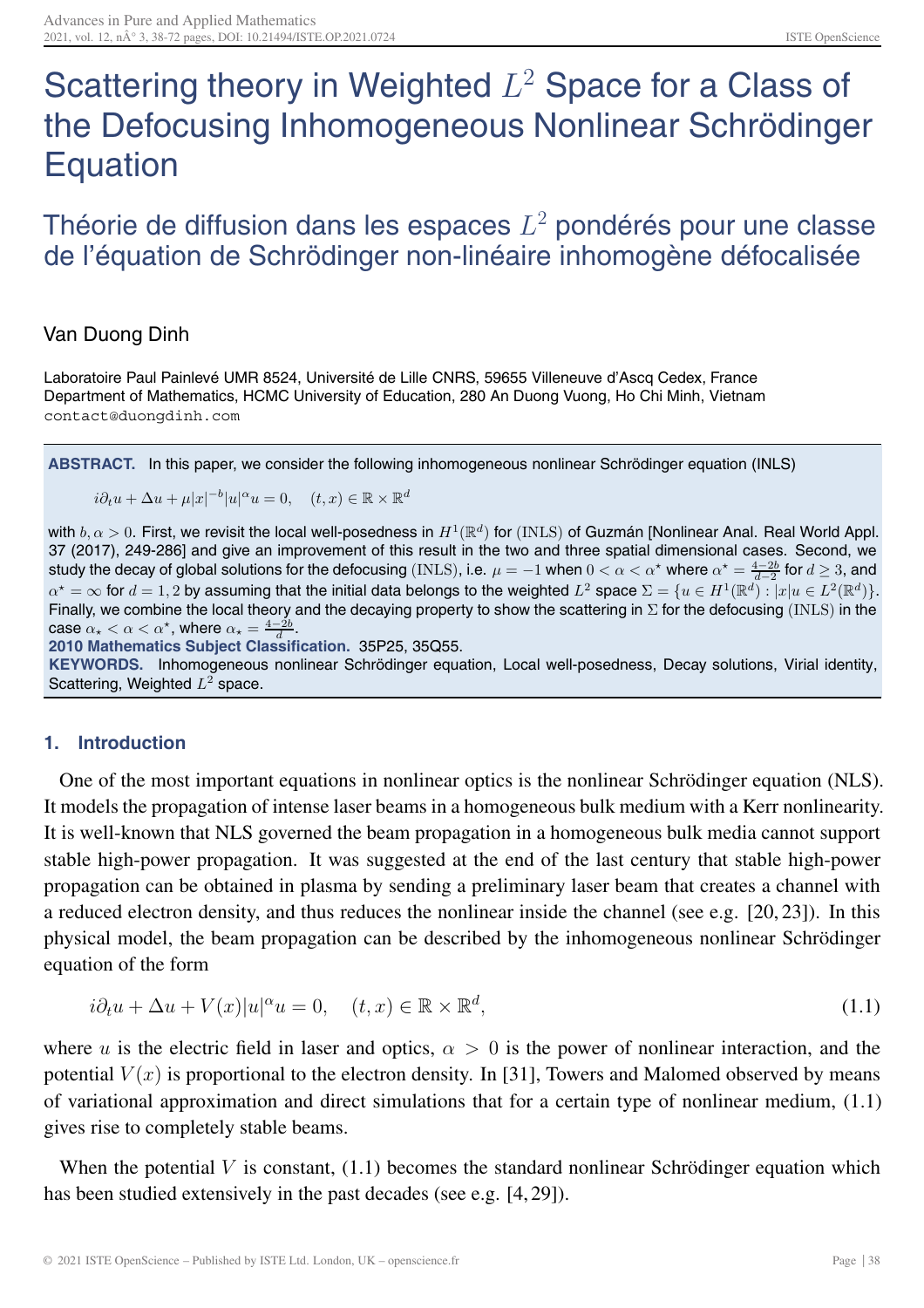When the potential  $V$  is a non-constant bounded function, Merle [27] showed the existence and nonexistence of minimal blow-up solutions to (1.1) with  $\alpha = \frac{4}{d}$  and  $V_1 \le V(x) \le V_2$ , where  $V_1$  and  $V_2$  are positive constants. Later, Raphaël and Szeftel [28] extended the work of Merle [27] and established sufficient conditions for the existence, uniqueness, and charaterization of minimial blow-up solutions to the equation. Fibich and Wang [15] and Liu and Wang [24] investigated the stability and instability of solitary waves for (1.1) with  $\alpha \geq \frac{4}{d}$  and  $V(x) = V(\epsilon x)$ , where  $\epsilon > 0$  is a small parameter and  $V \in C^4(\mathbb{R}^d) \cap L^\infty(\mathbb{R}^d).$ 

When the potential V is unbounded, the problem becomes more involved. The case  $V(x) = |x|^b$ ,  $b > 0$ was studied in several works. Chen and Guo [7] and Chen [6] proved sharp criteria for the global existence and blow-up. Zhu [36] studied the existence and dynamical properties of blow-up solutions. When V behaves like  $|x|^{-b}$  with  $b > 0$ , Bouard and Fukuizumi [2] studied the stability of standing waves for (1.1) with  $\alpha < \frac{4-2b}{d}$ . Fukuizumi and Ohta [16] established the instability of standing waves for (1.1) with  $\alpha > \frac{4-2b}{d}$ .

In this paper, we consider the following type of inhomogeneous nonlinear Schrödinger equations

$$
\begin{cases}\ni\partial_t u + \Delta u + \mu |x|^{-b} |u|^\alpha u = 0, & (t, x) \in \mathbb{R} \times \mathbb{R}^d, \\
u|_{t=0} = u_0,\n\end{cases}
$$
\n(INLS)

where  $u : \mathbb{R} \times \mathbb{R}^d \to \mathbb{C}, u_0 : \mathbb{R}^d \to \mathbb{C}, \mu = \pm 1, \alpha > 0$ , and  $b > 0$ . The terms  $\mu = 1$  and  $\mu = -1$ correspond to the focusing and defocusing cases respectively. This equation plays an important role as a limiting equation in the analysis of (1.1) with  $V(x) \sim |x|^{-b}$  as  $|x| \to \infty$  (see e.g. [17–19]).

Before reviewing known results for (INLS), we recall some facts for this equation. First, we note that (INLS) is invariant under the scaling

$$
u_{\lambda}(t,x) := \lambda^{\frac{2-b}{\alpha}} u(\lambda^2 t, \lambda x), \quad \lambda > 0.
$$

An easy computation shows

$$
||u_{\lambda}(0)||_{\dot{H}^{\gamma}(\mathbb{R}^d)} = \lambda^{\gamma + \frac{2-b}{\alpha} - \frac{d}{2}} ||u_0||_{\dot{H}^{\gamma}(\mathbb{R}^d)}.
$$

Thus, the critical Sobolev exponent is given by

$$
\gamma_c := \frac{d}{2} - \frac{2 - b}{\alpha}.\tag{1.2}
$$

Moreover, *(INLS)* has the following conserved quantities:

$$
M(u(t)) := \|u(t)\|_{L^2(\mathbb{R}^d)}^2 = M(u_0),\tag{1.3}
$$

$$
E(u(t)) := \frac{1}{2} \|\nabla u(t)\|_{L^2(\mathbb{R}^d)}^2 - \mu G(t) = E(u_0),\tag{1.4}
$$

where

$$
G(t) := \frac{1}{\alpha + 2} \int_{\mathbb{R}^d} |x|^{-b} |u(t, x)|^{\alpha + 2} dx.
$$
 (1.5)

The well-posedness for (INLS) in  $H^1(\mathbb{R}^d)$  was firstly studied by Genoud and Stuart in [17, Appendix] (see also [19]). The proof is based on the abstract theory developed by Cazenave [4] which does not use Strichartz estimates. More precisely, the authors showed that the focusing (INLS) with  $0 < b <$  $\min\{2, d\}$  is well posed in  $H^1(\mathbb{R}^d)$ :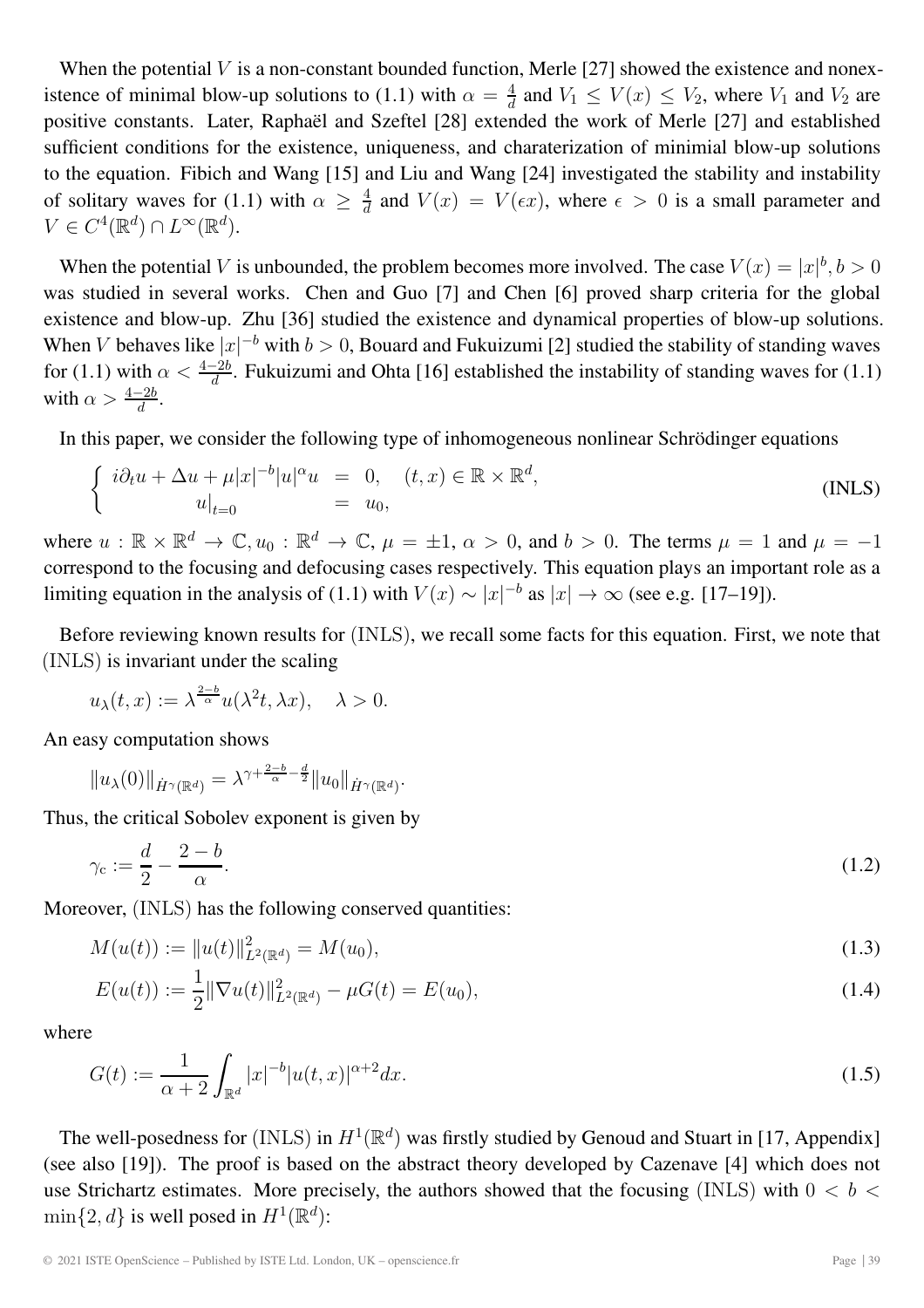- locally if  $0 < \alpha < \alpha^*$ ,
- globally for any initial data if  $0 < \alpha < \alpha_*$ ,
- globally for small initial data if  $\alpha_{\star} \leq \alpha < \alpha^{\star}$ .

Here  $\alpha_{\star}$  and  $\alpha^{\star}$  are defined by

$$
\alpha_{\star} := \frac{4 - 2b}{d}, \quad \alpha^{\star} := \begin{cases} \frac{4 - 2b}{d - 2} & \text{if } d \ge 3, \\ \infty & \text{if } d = 1, 2. \end{cases}
$$
 (1.6)

In the case  $\alpha = \alpha_{\star}$  (L<sup>2</sup>-critical), Genoud in [18] showed that the focusing (INLS) with  $0 < b <$  $\min\{2,d\}$  is globally well-posed in  $H^1(\mathbb{R}^d)$  assuming  $u_0 \in H^1(\mathbb{R}^d)$  and

$$
||u_0||_{L^2(\mathbb{R}^d)} < ||Q||_{L^2(\mathbb{R}^d)},
$$

where Q is the unique nonnegative, radially symmetric, decreasing solution of the ground state equation

$$
\Delta Q - Q + |x|^{-b} |Q|^{\frac{4-2b}{d}} Q = 0. \tag{1.7}
$$

Also, Combet and Genoud in [8] established the classification of minimal mass blow-up solutions for the focusing  $L^2$ -critical (INLS).

In the case  $\alpha_{\star} < \alpha < \alpha^{\star}$ , Farah in [12] showed that the focusing (INLS) with  $0 < b < \min\{2, d\}$  is globally well-posedness in  $H^1(\mathbb{R}^d)$  assuming  $u_0 \in H^1(\mathbb{R}^d)$  and

$$
E(u_0)^{\gamma_c} M(u_0)^{1-\gamma_c} < E(Q)^{\gamma_c} M(Q)^{1-\gamma_c},\tag{1.8}
$$

$$
\|\nabla u_0\|_{L^2(\mathbb{R}^d)}^{\gamma_c} \|u_0\|_{L^2(\mathbb{R}^d)}^{1-\gamma_c} < \|\nabla Q\|_{L^2(\mathbb{R}^d)}^{\gamma_c} \|Q\|_{L^2(\mathbb{R}^d)}^{1-\gamma_c},\tag{1.9}
$$

where Q is the unique nonnegative, radially symmetric, decreasing solution of the ground state equation

$$
\Delta Q - Q + |x|^{-b} |Q|^\alpha Q = 0. \tag{1.10}
$$

Afterwards, Farah and Guzmán in [13, 14] proved that the above global solution is scattering under the radial condition of the initial data. In [12], Farah also proved that if  $u_0 \in \Sigma$  satisfies (1.8) and

$$
\|\nabla u_0\|_{L^2(\mathbb{R}^d)}^{\gamma_c} \|u_0\|_{L^2(\mathbb{R}^d)}^{1-\gamma_c} > \|\nabla Q\|_{L^2(\mathbb{R}^d)}^{\gamma_c} \|Q\|_{L^2(\mathbb{R}^d)}^{1-\gamma_c},\tag{1.11}
$$

then the finite time blow-up in  $H^1(\mathbb{R}^d)$  must occur. This result was later extended to radial data by the author in [9]. Note that the existence and uniqueness of nonnegative, radially symmetric, decreasing solutions to (1.7) and (1.10) were proved by Toland [33] and Yanagida [35] (see also Genoud and Stuart [17]). Their results hold under the assumption  $0 < b < \min\{2, d\}$  and  $0 < \alpha < \alpha^*$ .

Recently, Guzmán in [22] used Strichartz estimates and the contraction mapping argument to establish the well-posedness for (INLS) in Sobolev spaces. More precisely, he showed (among other things) that:

• if  $0 < \alpha < \alpha_*$  and  $0 < b < \min\{2, d\}$ , then (INLS) is locally well-posed in  $L^2(\mathbb{R}^d)$ . Thus, it is globally well-posed in  $L^2(\mathbb{R}^d)$  by mass conservation.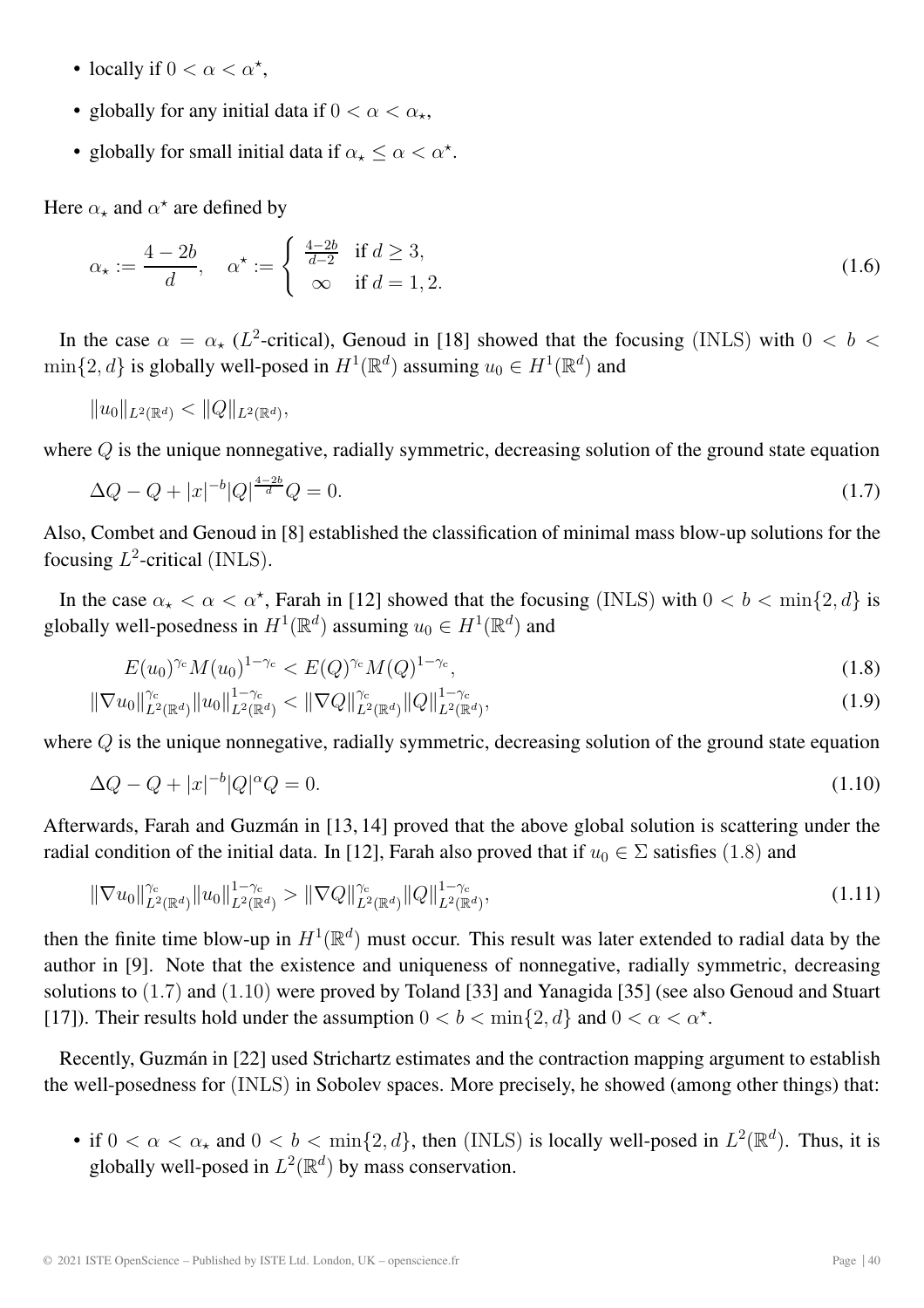• if  $0 < \alpha < \tilde{\alpha}, 0 < b < \tilde{b}$  and  $\max\{0, \gamma_c\} < \gamma \le \min\left\{\frac{d}{2}, 1\right\}$  where

$$
\widetilde{\alpha} := \begin{cases}\n\frac{4-2b}{d-2\gamma} & \text{if } \gamma < \frac{d}{2}, \\
\infty & \text{if } \gamma = \frac{d}{2},\n\end{cases}\n\quad \text{and} \quad \widetilde{b} := \begin{cases}\n\frac{d}{3} & \text{if } d = 1, 2, 3, \\
2 & \text{if } d \ge 4,\n\end{cases}
$$
\n(1.12)

then (INLS) is locally well-posedness in  $H^{\gamma}(\mathbb{R}^d)$ .

• if  $\alpha_{\star} < \alpha < \tilde{\alpha}$ ,  $0 < b < \tilde{b}$  and  $\gamma_c < \gamma \le \min\left\{\frac{d}{2}, 1\right\}$ , then (INLS) is globally well-posed in  $H^{\gamma}(\mathbb{R}^d)$ for small initial data.

In particular, we have the following local well-posedness in the energy space for (INLS).

**Theorem 1.1** ([22]). Let  $d \geq 2, 0 < b < \tilde{b}$  and  $0 < \alpha < \alpha^*$ , where

$$
\widetilde{b} := \begin{cases} \frac{d}{3} & \text{if } d = 2, 3, \\ 2 & \text{if } d \ge 4. \end{cases}
$$

Then (INLS) is locally well-posed in  $H^1(\mathbb{R}^d)$ . Moreover, local solutions to (INLS) satisfy  $u \in L^p_{loc}$ <br> $((-T_*,T^*), W^{1,q}(\mathbb{R}^d))$  for any Schrödinger admissible pair  $(p,q)$ , where  $(-T_*,T^*)$  is the maximal time *interval of existence.*

Note that the result of Guzmán [22] about the local well-posedness for (INLS) in  $H^1(\mathbb{R}^d)$  is weaker than the one of Genoud and Stuart [17]. More precisely, it does not treat the case  $d = 1$ , and there is a restriction on the validity of b when  $d = 2$  or 3. Although the result showed by Genoud and Stuart is strong, but one does not know whether local solutions to (INLS) belong to  $L_{\text{loc}}^p((-T_*,T^*),W^{1,q}(\mathbb{R}^d))$  for any Schrödinger admissible pair  $(p, q)$ . This property plays an important role in proving the scattering for the defocusing (INLS). Our first result is the following local well-posedness in  $H^1(\mathbb{R}^d)$  which improves Guzmán's result on the range of  $b$  in the two and three spatial dimensions.

#### **Theorem 1.2.** *Let*

 $d \geq 4$ ,  $0 < b < 2$ ,  $0 < \alpha < \alpha^*$ ,

*or*

 $d = 3, \quad 0 < b < 1, \quad 0 < \alpha < \alpha^*$ 

*or*

$$
d=3, \quad 1 \le b < \frac{3}{2}, \quad 0 < \alpha < \frac{6-4b}{2b-1},
$$

*or*

$$
d=2, \quad 0
$$

*Then* (INLS) *is locally well-posed in*  $H^1(\mathbb{R}^d)$ *. Moreover, local solutions to* (INLS) *satisfy*  $u \in L^p_{loc}$  $((-T_*,T^*), W^{1,q}(\mathbb{R}^d))$  *for any Schrödinger admissible pair*  $(p,q)$ *, where*  $(-T_*,T^*)$  *is the maximal time interval of existence.*

We will see in Section 3 that one can not expect a similar result as in Theorem 1.1 and Theorem 1.2 holds in the one dimensional case by using Strichartz estimates. Thus the local well-posedness in the energy space for (INLS) of Genoud and Stuart is the best known result.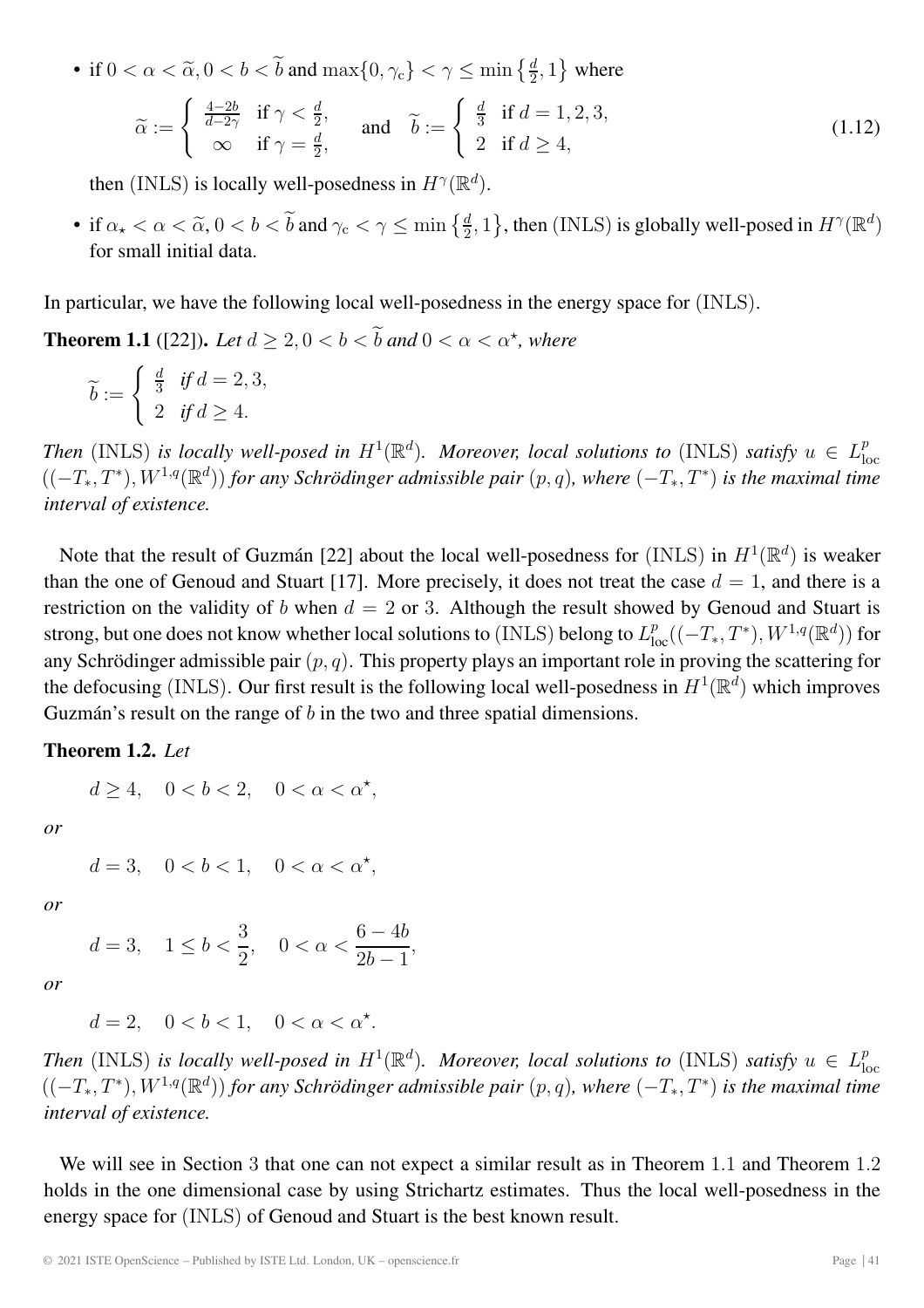**Remark 1.1.** *The methods used to show the local well-posedness in*  $H^1(\mathbb{R}^d)$  *in this paper and in* [22] *are not applicable to treat the critical regularity. After the submission of this paper, the author learns that there are recent papers* [25,26] *addressing the local well-posedness for* (INLS) *with critical regularities. The proofs of these results are based on weighted Strichartz and Sobolev estimates.*

The local well-posedness<sup>1</sup> of Genoud and Stuart in [17, 19] combines with the conservations of mass and energy immediately give the global well-posedness in  $H^1(\mathbb{R}^d)$  for the defocusing (INLS), i.e.  $\mu =$ −1. To our knowledge, there are few results concerning long-time dynamics of the defocusing (INLS). Let us introduce the following weighted space

 $\Sigma := H^1(\mathbb{R}^d) \cap L^2(\mathbb{R}^d, |x|^2 dx) = \{u \in H^1(\mathbb{R}^d) : |x|u \in L^2(\mathbb{R}^d)\},$ 

equipped with the norm

 $||u||_{\Sigma} := ||u||_{H^1(\mathbb{R}^d)} + ||xu||_{L^2(\mathbb{R}^d)}.$ 

Our next result concerns with the decay of global solutions to the defocusing (INLS) by assuming the initial data in Σ.

**Theorem 1.3.** Let  $0 < b < \min\{2, d\}$ . Let  $u_0 \in \Sigma$  and  $u \in C(\mathbb{R}, H^1(\mathbb{R}^d))$  be the unique global solution *to the defocusing* (INLS)*. Then the following properties hold:*

*1. If*  $\alpha \in [\alpha_{\star}, \alpha^{\star})$ *, then for every* 

$$
\begin{cases}\n2 \le q \le \frac{2d}{d-2} & \text{if } d \ge 3, \\
2 \le q < \infty \quad \text{if } d = 2, \\
2 \le q \le \infty & \text{if } d = 1,\n\end{cases} \tag{1.13}
$$

*there exists*  $C > 0$  *such that* 

$$
||u(t)||_{L^{q}(\mathbb{R}^{d})} \leq C|t|^{-d\left(\frac{1}{2} - \frac{1}{q}\right)},\tag{1.14}
$$

*for all*  $t \in \mathbb{R} \backslash \{0\}$ *.* 

*2. If*  $\alpha \in (0, \alpha_\star)$ *, then for every q given in* (1.13)*, there exists*  $C > 0$  *such that* 

$$
||u(t)||_{L^{q}(\mathbb{R}^{d})} \leq C|t|^{-\frac{d(2b+d\alpha)}{4}\left(\frac{1}{2}-\frac{1}{q}\right)},
$$
\nfor all  $t \in \mathbb{R} \setminus \{0\}.$ 

\n(1.15)

This result extends the well-known result of the classical (i.e.  $b = 0$ ) nonlinear Schrödinger equation (see e.g. [4, Theorem 7.3.1] and references cited therein).

We then use this decay and Strichartz estimates to show the scattering for global solutions to the defocusing (INLS). Due to the singularity of  $|x|^{-b}$ , the scattering result does not cover the same range of exponents b and  $\alpha$  as in Theorem 1.2. More precisely, we have the following:

<sup>1.</sup> The local well-posedness in  $H^1(\mathbb{R}^d)$  of Genoud and Stuart is still valid for the defocusing case.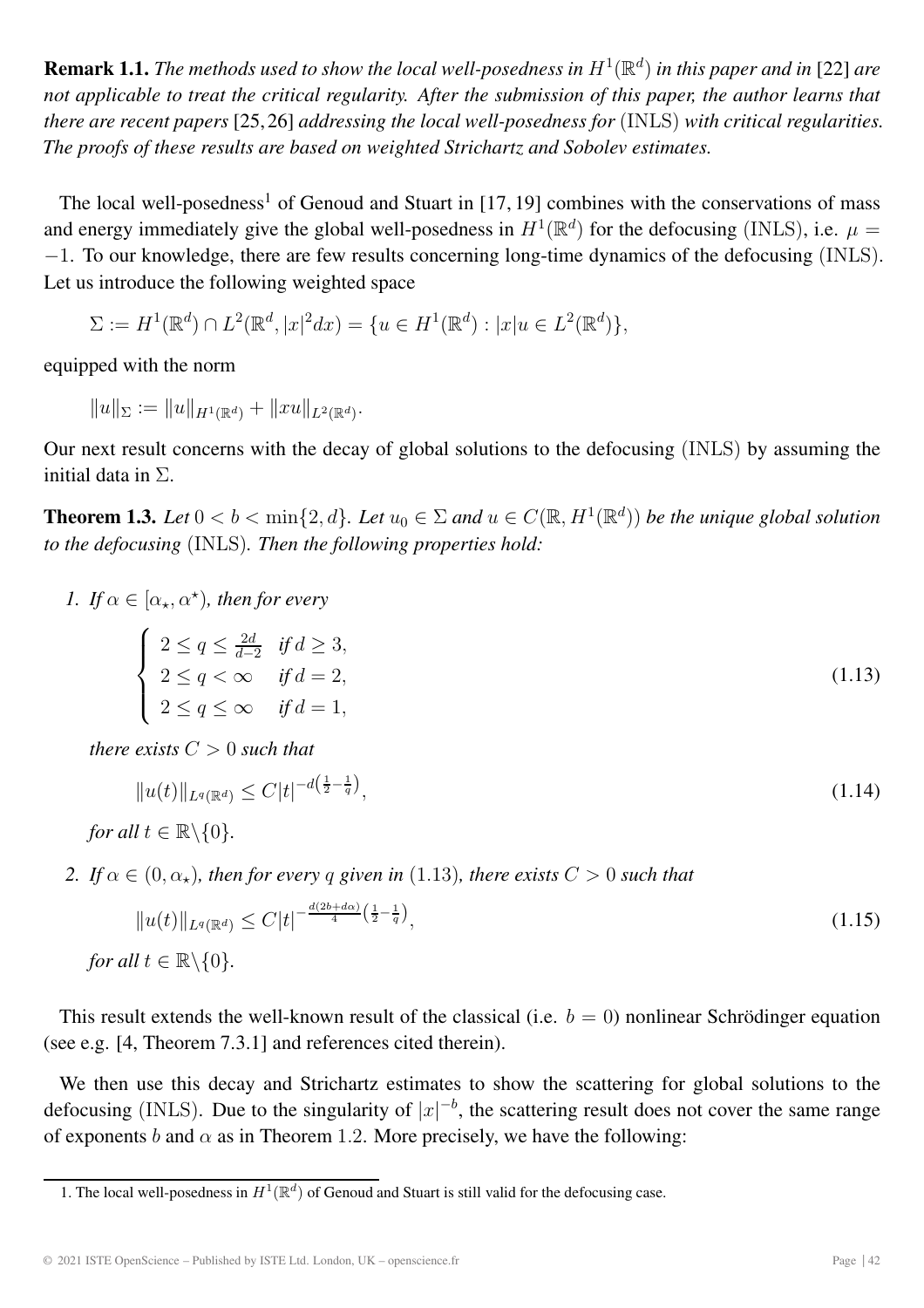#### **Theorem 1.4.** *Let*

$$
d \ge 4, \quad 0 < b < 2, \quad \alpha_{\star} \le \alpha < \alpha^{\star},
$$

*or*

$$
d=3, \quad 0
$$

*or*

$$
d = 2, \quad 0 < b < 1, \quad \alpha_{\star} \le \alpha < \alpha^{\star}.
$$

Let  $u_0 \in \Sigma$  and u be the unique global solution to the defocusing (INLS). Then there exist unique  $u_0^{\pm} \in \Sigma$  such that

$$
\lim_{t \to \pm \infty} ||e^{-it\Delta}u(t) - u_0^{\pm}||_{\Sigma} = 0.
$$

In this theorem, we only consider the case  $\alpha \in [\alpha_{\star}, \alpha^{\star})$ . A similar result in the case  $\alpha \in (0, \alpha^{\star})$  is possible, but it is complicated due to the rate of decays in (1.15). We will give some comments about this case in the end of Section 6.

The proof of Theorem 1.4 is based on a standard argument (see e.g. [4]) using decay estimates of global solutions given in Theorem 1.3 and nonlinear estimates given in Lemmas 6.1, 6.2, 6.3. Due to the appearance of the singular term  $|x|^{-b}$ , we need more care in showing nonlinear estimates. We refer the reader to Section 6 for more details.

**Remark 1.2.** *After this paper was submitted to arXiv, there are several works studying the scattering in the energy space for* (INLS)*, for instance,* [10]*,* [3]*,* [11]*, and* [34]*.*

This paper is organized as follows. In the next section, we introduce some notation and recall Strichartz estimates for the linear Schrödinger equation. In Section 3, we prove the local well-posedness given in Theorem 1.2. In Section 4, we derive the virial identity and show the pseudo-conformal conservation law related to the defocusing (INLS). We will give the proof of Theorem 1.3 in Section 5. Finally, Section 6 is devoted to the scattering result of Theorem 1.4.

#### **2. Preliminaries**

In the sequel, the notation  $A \lesssim B$  denotes an estimate of the form  $A \leq CB$  for some constant  $C > 0$ . The constant  $C > 0$  may change from line to line.

#### *2.1. Nonlinearity*

Let 
$$
F(x, z) := |x|^{-b} f(z)
$$
 with  $b > 0$  and  $f(z) := |z|^{\alpha} z$ . The complex derivatives of f are

$$
\partial_z f(z) = \frac{\alpha + 2}{2} |z|^{\alpha}, \quad \partial_{\overline{z}} f(z) = \frac{\alpha}{2} |z|^{\alpha - 2} z^2.
$$

We have for  $z, w \in \mathbb{C}$ ,

$$
f(z) - f(w) = \int_0^1 \left( \partial_z f(w + \theta(z - w))(z - w) + \partial_{\overline{z}} f(w + \theta(z - w))(\overline{z} - \overline{w}) \right) d\theta.
$$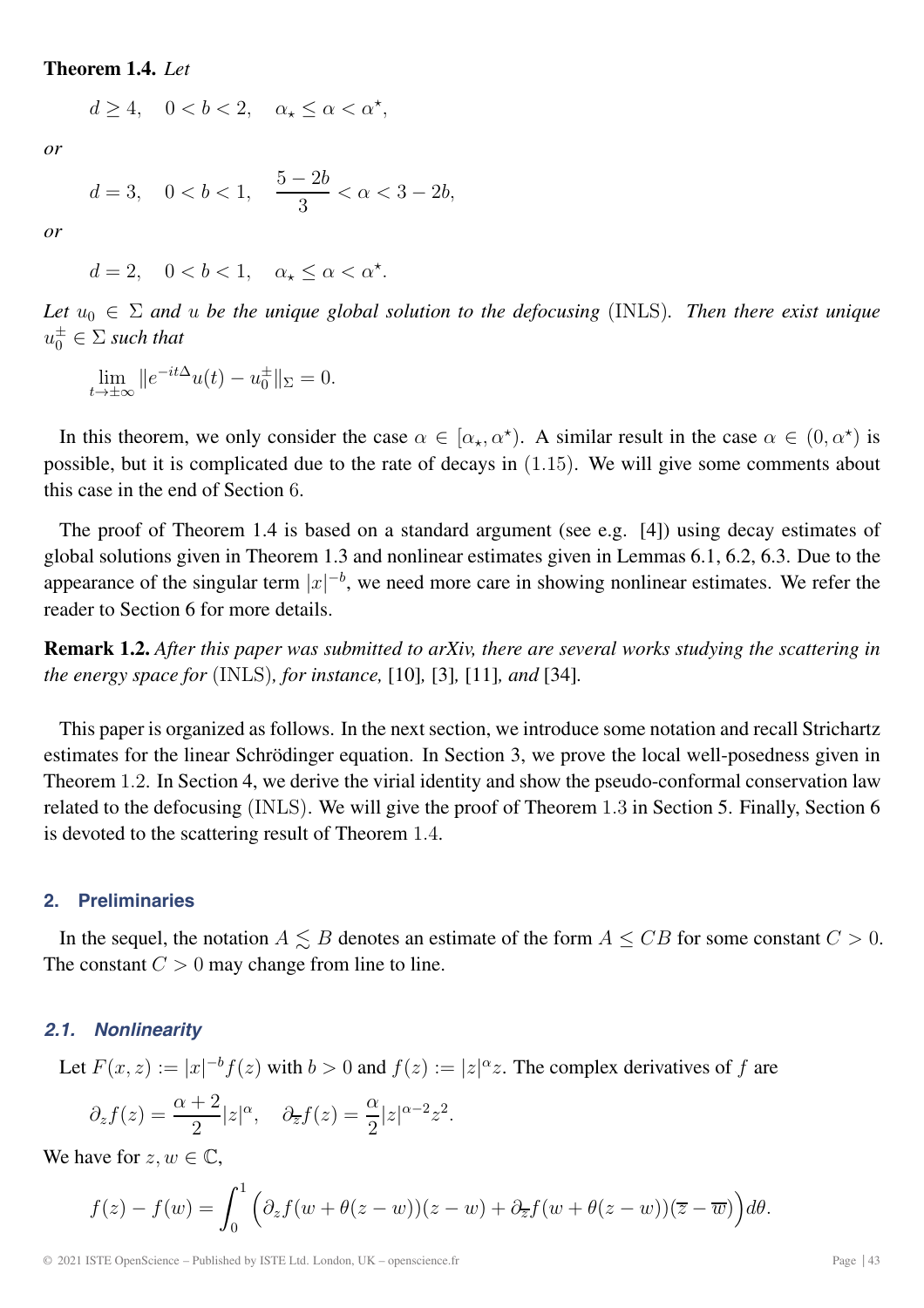Thus,

$$
|F(x,z) - F(x,w)| \lesssim |x|^{-b} (|z|^{\alpha} + |w|^{\alpha}) |z - w|.
$$
\n(2.1)

To deal with the singularity  $|x|^{-b}$ , we have the following remark.

**Remark 2.1** ([22]). *Let*  $B = B(0, 1) = \{x \in \mathbb{R}^d : |x| < 1\}$  *and*  $B^c = \mathbb{R}^d \setminus B$ . *Then* 

$$
\| |x|^{-b} \|_{L_x^{\gamma}(B)} < \infty, \quad \text{if} \quad \frac{d}{\gamma} > b,
$$

*and*

$$
\||x|^{-b}\|_{L^\gamma_x(B^c)} < \infty, \quad \text{if} \quad \frac{d}{\gamma} < b.
$$

#### *2.2. Strichartz estimates*

Let  $I \subset \mathbb{R}$  and  $p, q \in [1, \infty]$ . We define the mixed norm

$$
||u||_{L_t^p(I,L_x^q)} := \Big(\int_I \Big(\int_{\mathbb{R}^d} |u(t,x)|^q dx\Big)^{\frac{p}{q}} dt\Big)^{\frac{1}{p}}
$$

with a usual modification when either  $p$  or  $q$  are infinity. When there is no risk of confusion, we may write  $L_t^p L_x^q$  instead of  $L_t^p(I, L_x^q)$ . We also use  $L_{t,x}^p$  when  $p = q$ .

**Definition 2.1.** *A pair*  $(p, q)$  *is said to be Schrödinger admissible, for short*  $(p, q) \in S$ *, if* 

$$
(p,q) \in [2,\infty]^2
$$
,  $(p,q,d) \neq (2,\infty,2)$ ,  $\frac{2}{p} + \frac{d}{q} = \frac{d}{2}$ .

We denote for any spacetime slab  $I \times \mathbb{R}^d$ ,

$$
||u||_{S(L^2,I)} := \sup_{(p,q)\in S} ||u||_{L_t^p(I,L_x^q)}, \quad ||v||_{S'(L^2,I)} := \inf_{(p,q)\in S} ||v||_{L_t^{p'}(I,L_x^{q'})}.
$$
\n(2.2)

We next recall well-known Strichartz estimates for the linear Schrödinger equation. We refer the reader to [4, 29] for more details.

**Proposition 2.1.** *Let* u *be a solution to the linear Schrödinger equation, namely*

$$
u(t) = e^{it\Delta}u_0 + \int_0^t e^{i(t-s)\Delta} F(s) ds,
$$

*for some data*  $u_0$ , *F. Then we have* 

$$
||u||_{S(L^2,\mathbb{R})} \lesssim ||u_0||_{L^2_x} + ||F||_{S'(L^2,\mathbb{R})}.
$$
\n(2.3)

#### **3. Local existence**

In this section, we give the proof of the local well-posedness given in Theorem 1.2. To prove this result, we need the following lemmas which give some estimates of the nonlinearity.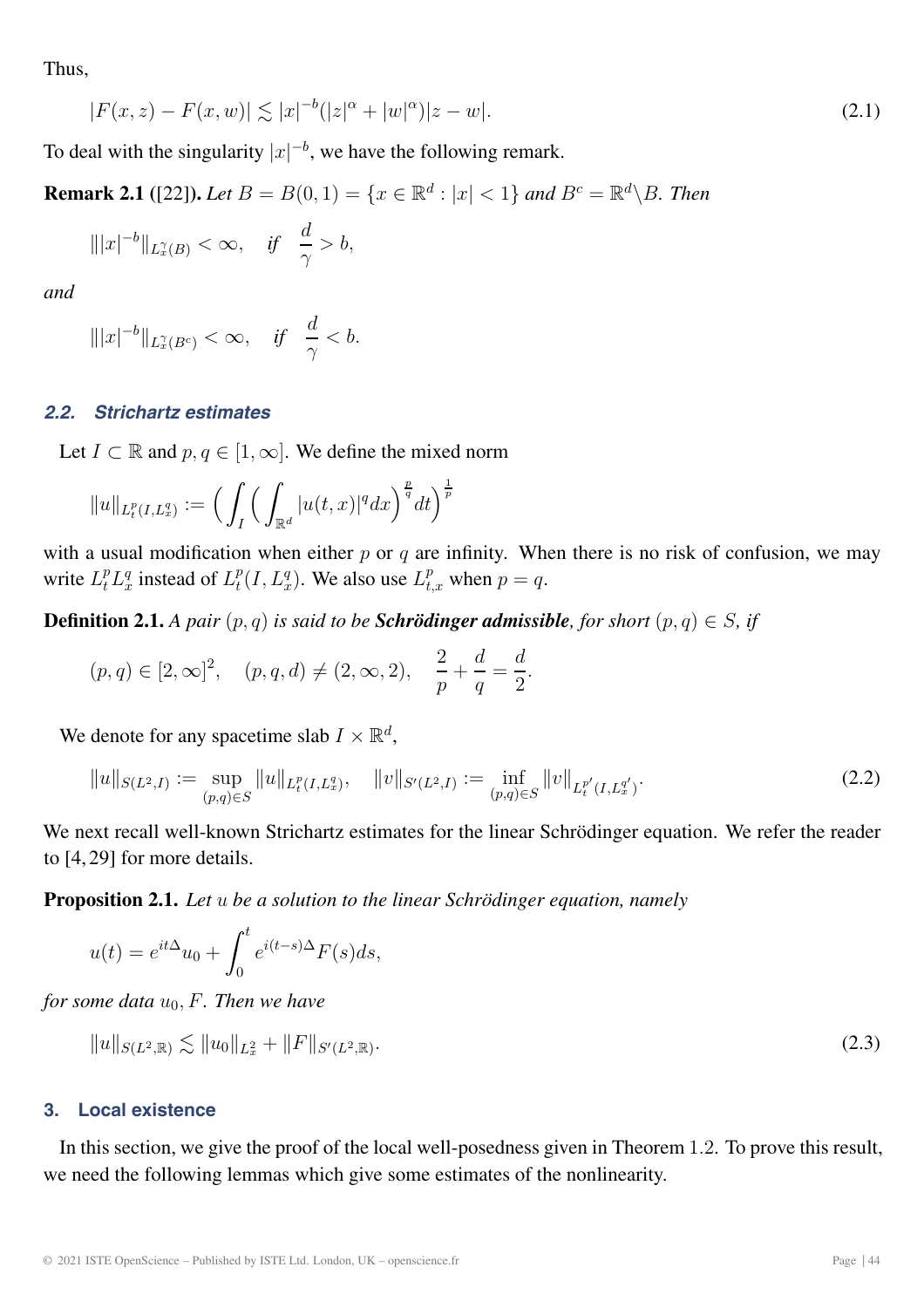**Lemma 3.1** ([22]). Let  $d \ge 4$  and  $0 < b < 2$  or  $d = 3$  and  $0 < b < 1$ . Let  $0 < \alpha < \alpha^*$  and  $I = [0, T]$ . *Then there exist*  $\theta_1, \theta_2 > 0$  *such that* 

$$
\| |x|^{-b} |u|^\alpha v \|_{S'(L^2, I)} \lesssim \left( T^{\theta_1} + T^{\theta_2} \right) \| \nabla u \|_{S(L^2, I)}^\alpha \| v \|_{S(L^2, I)}, \tag{3.1}
$$

$$
\|\nabla (|x|^{-b}|u|^\alpha u)\|_{S'(L^2,I)} \lesssim \left(T^{\theta_1} + T^{\theta_2}\right) \|\nabla u\|_{S(L^2,I)}^{\alpha+1}.
$$
\n(3.2)

The proof of this result is given in [22, Lemma 3.4]. For reader's convenience and later use, we give some details.

*Proof of Lemma* 3.1*.* We bound

$$
\| |x|^{-b} |u|^{\alpha} v \|_{S'(L^2, I)} \le \| |x|^{-b} |u|^{\alpha} v \|_{S'(L^2(B), I)} + \| |x|^{-b} |u|^{\alpha} v \|_{S'(L^2(B^c), I)} =: A_1 + A_2,
$$
  

$$
\| \nabla (|x|^{-b} |u|^{\alpha} u) \|_{S'(L^2, I)} \le \| \nabla (|x|^{-b} |u|^{\alpha} u) \|_{S'(L^2(B), I)} + \| \nabla (|x|^{-b} |u|^{\alpha} u) \|_{S'(L^2(B^c), I)} =: B_1 + B_2.
$$

**On** B. By Hölder inequality and Remark 2.1,

$$
A_1 \leq |||x|^{-b}|u|^\alpha v||_{L_t^{p_1'}(I,L_x^{q_1'}(B))} \lesssim |||x|^{-b}||_{L_x^{\gamma_1}(B)}|||u|^\alpha v||_{L_t^{p_1'}(I,L_x^{v_1})}
$$
  

$$
\lesssim ||u||_{L_t^{m_1}(I,L_x^{n_1})}^{\alpha} ||v||_{L_t^{p_1}(I,L_x^{q_1})}
$$
  

$$
\lesssim T^{\theta_1} ||\nabla u||_{L_t^{p_1}(I,L_x^{q_1})}^{\alpha} ||v||_{L_t^{p_1}(I,L_x^{q_1})},
$$

provided that  $(p_1, q_1) \in S$  and

$$
\frac{1}{q_1'} = \frac{1}{\gamma_1} + \frac{1}{\nu_1}, \quad \frac{d}{\gamma_1} > b, \quad \frac{1}{\nu_1} = \frac{\alpha}{n_1} + \frac{1}{q_1}, \quad \frac{1}{p_1'} = \frac{\alpha}{m_1} + \frac{1}{p_1}, \quad \theta_1 = \frac{\alpha}{m_1} - \frac{\alpha}{p_1},
$$

and

$$
q_1 < d, \quad \frac{1}{n_1} = \frac{1}{q_1} - \frac{1}{d}.
$$

Here the last condition ensures the Sobolev embedding  $\dot{W}^{1,q_1}(\mathbb{R}^d) \subset L^{n_1}(\mathbb{R}^d)$ . We see that condition  $\frac{d}{\gamma_1} > b$  implies

$$
\frac{d}{\gamma_1} = d - \frac{d(\alpha + 2)}{q_1} + \alpha > b \quad \text{or} \quad q_1 > \frac{d(\alpha + 2)}{d + \alpha - b}.
$$
 (3.3)

Let us choose

$$
q_1 = \frac{d(\alpha + 2)}{d + \alpha - b} + \epsilon,
$$

for some  $0 < \epsilon \ll 1$  to be chosen later. By taking  $\epsilon > 0$  small enough, we see that  $q_1 < d$  implies  $d > b + 2$  which is true since we are considering  $d \ge 4, 0 < b < 2$  or  $d = 3, 0 < b < 1$ . On the other hand, using  $0 < \alpha < \alpha^*$  and choosing  $\epsilon > 0$  sufficiently small, we see that  $2 < q_1 < \frac{2d}{d-2}$ . It remains to check  $\theta_1 > 0$ . This condition is equivalent to

$$
\frac{\alpha}{m_1} - \frac{\alpha}{p_1} = 1 - \frac{\alpha + 2}{p_1} > 0 \quad \text{or} \quad p_1 > \alpha + 2.
$$

Since  $(p_1, q_1) \in S$ , the above inequality implies

$$
\frac{d}{2} - \frac{d}{q_1} = \frac{2}{p_1} < \frac{2}{\alpha + 2}.
$$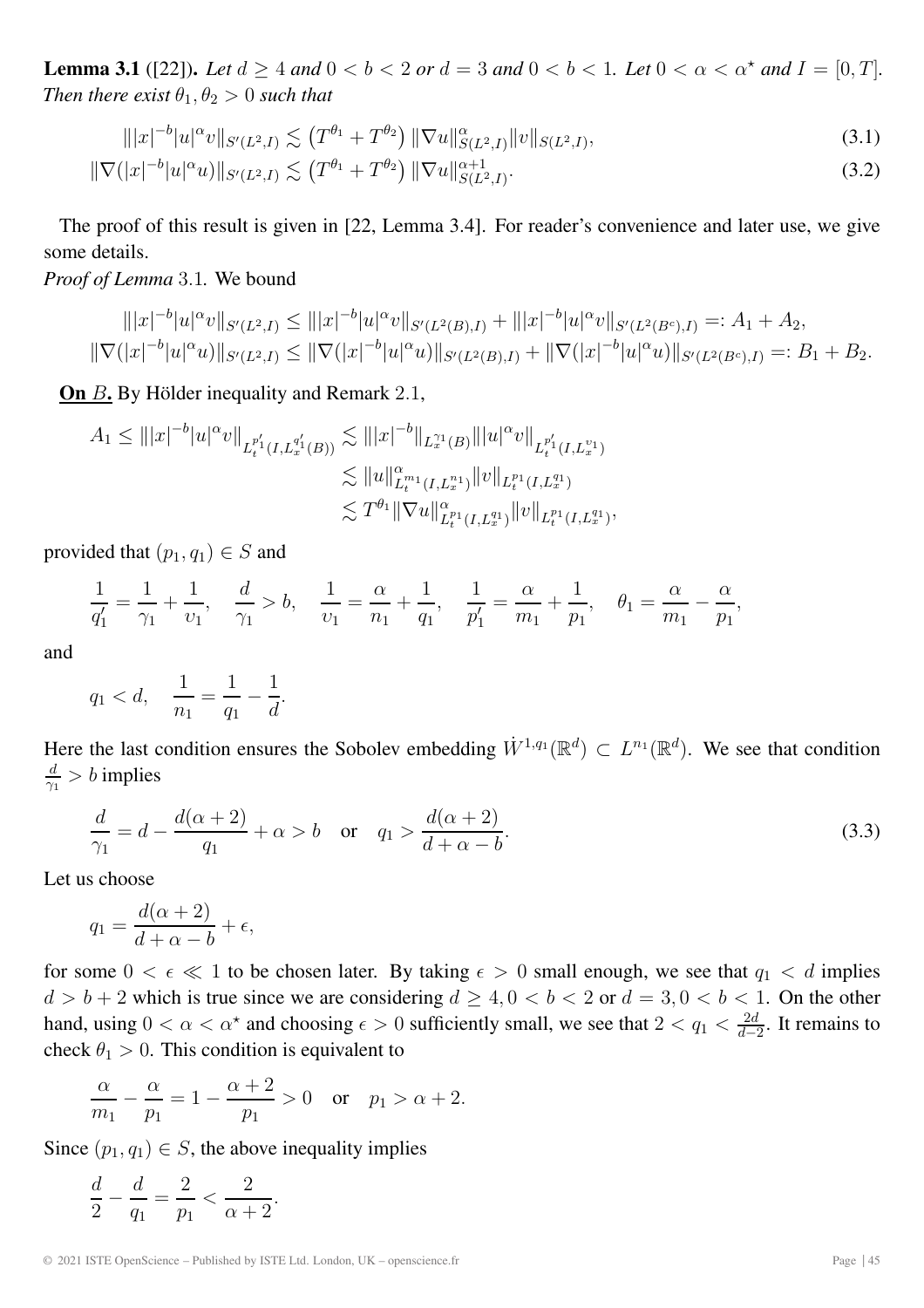A direct computation shows

$$
d(\alpha + 2)[4 - 2b - (d - 2)\alpha] + \epsilon(d + \alpha - b)(4 - d(\alpha + 2)) > 0
$$

Since  $\alpha \in (0, \alpha^*)$ , we see that  $4-2b-(d-2)\alpha > 0$ . Thus, by taking  $\epsilon > 0$  sufficiently small, the above inequality holds true. Therefore, we have for a sufficiently small value of  $\epsilon$ ,

$$
A_1 \lesssim T^{\theta_1} \|\nabla u\|_{S(L^2, I)}^{\alpha} \|u\|_{S(L^2, I)}.
$$
\n(3.4)

We next bound

$$
B_1 \le |||x|^{-b}\nabla (|u|^\alpha u)||_{S'(L^2(B),I)} + |||x|^{-b-1}|u|^\alpha u||_{S'(L^2(B),I)} =: B_{11} + B_{12}.
$$

The term  $B_{11}$  is treated similarly as for  $A_1$  by using the fractional chain rule. We obtain

$$
B_{11} \lesssim T^{\theta_1} \|\nabla u\|_{S(L^2, I)}^{\alpha+1},\tag{3.5}
$$

provided  $\epsilon > 0$  is taken small enough. Using Remark 2.1, we estimate

$$
B_{12} \leq |||x|^{-b-1}|u|^{\alpha}u||_{L_t^{p_1'}(I,L_x^{q_1'}(B))} \lesssim |||x|^{-b-1}||_{L_x^{p_1}(B)}|||u|^{\alpha}u||_{L_t^{p_1'}(I,L_x^{p_1})}
$$
  

$$
\lesssim ||u||_{L_t^{p_1}(I,L_x^{p_1})}^{\alpha}||u||_{L_t^{p_1}(I,L_x^{p_1})}
$$
  

$$
\lesssim T^{\theta_1}||\nabla u||_{L_t^{p_1}(I,L_x^{q_1})}^{\alpha+1},
$$

provided that  $(p_1, q_1) \in S$  and

$$
\frac{1}{q_1'} = \frac{1}{\gamma_1} + \frac{1}{\nu_1}, \quad \frac{d}{\gamma_1} > b + 1, \quad \frac{1}{\nu_1} = \frac{\alpha + 1}{n_1}, \quad \frac{1}{p_1'} = \frac{\alpha}{m_1} + \frac{1}{p_1}, \quad \theta_1 = \frac{\alpha}{m_1} - \frac{\alpha}{p_1},
$$

and

$$
q_1 < d
$$
,  $\frac{1}{n_1} = \frac{1}{q_1} - \frac{1}{d}$ .

We see that

$$
\frac{d}{\gamma_1} = d - \frac{d(\alpha + 2)}{q_1} + \alpha + 1 > b + 1 \quad \text{or} \quad q_1 > \frac{d(\alpha + 2)}{d + \alpha - b}.
$$

The last condition is similar to (3.3). Thus, by choosing  $q_1$  as above, we obtain for  $\epsilon > 0$  small enough,

$$
B_{12} \lesssim T^{\theta_1} \|\nabla u\|_{S(L^2, I)}^{\alpha+1}.
$$
\n(3.6)

**On**  $B<sup>c</sup>$ . Let us choose the following Schrödinger admissible pair

$$
p_2 = \frac{4(\alpha + 2)}{(d - 2)\alpha}
$$
,  $q_2 = \frac{d(\alpha + 2)}{d + \alpha}$ .

Let  $m_2, n_2$  be such that

$$
\frac{1}{q'_2} = \frac{\alpha}{n_2} + \frac{1}{q_2}, \quad \frac{1}{p'_2} = \frac{\alpha}{m_2} + \frac{1}{p_2}.
$$
\n(3.7)

A direct computation shows

$$
\theta_2 := \frac{\alpha}{m_2} - \frac{\alpha}{p_2} = 1 - \frac{\alpha + 2}{p_2} = 1 - \frac{(d - 2)\alpha}{4} > 0.
$$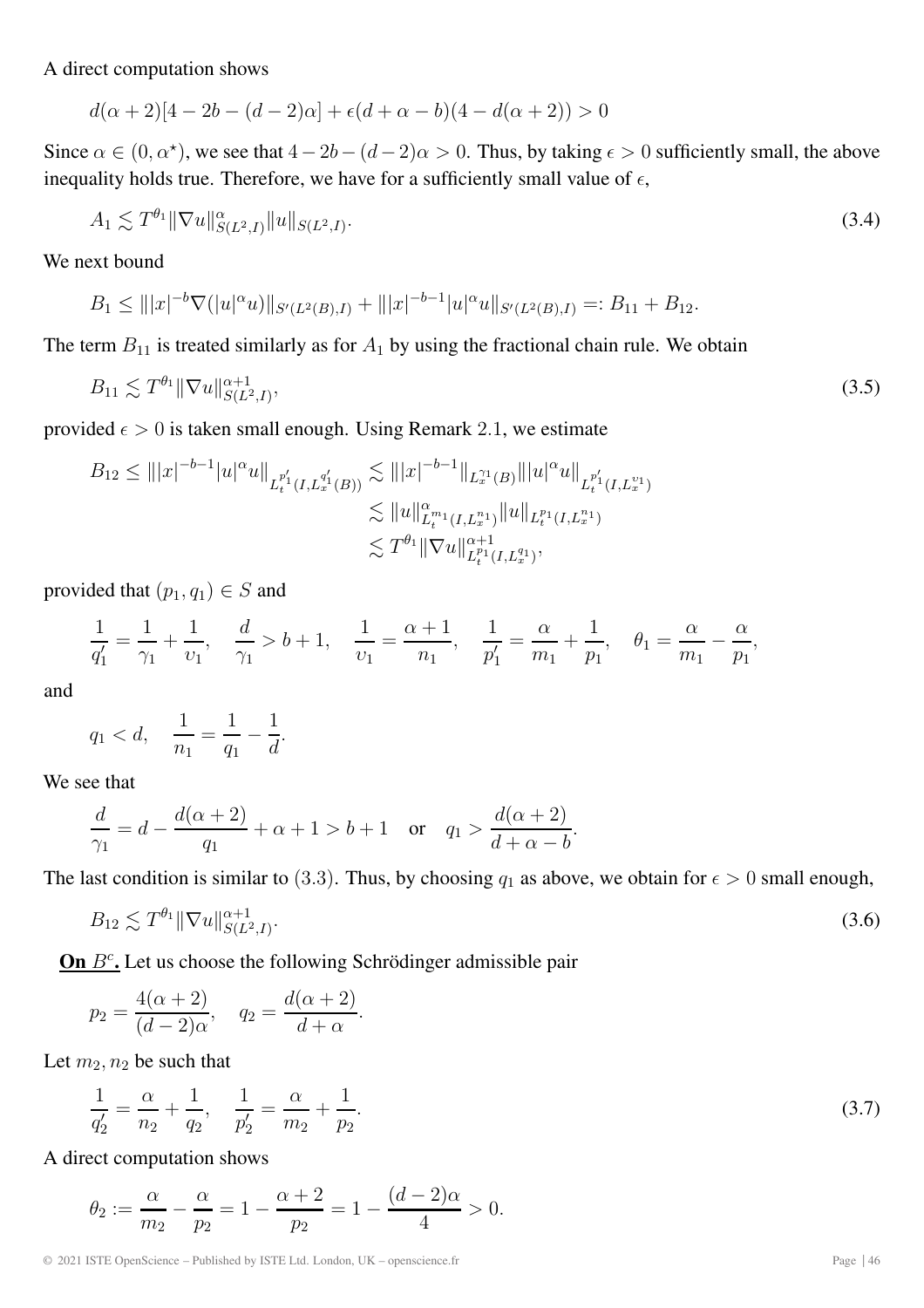Note that in our consideration, we always have  $(d - 2)\alpha < 4$ . Moreover, it is easy to check that

$$
\frac{1}{n_2} = \frac{1}{q_2} - \frac{1}{d}.
$$

It allows us to use the Sobolev embedding  $\dot{W}^{1,q_2}(\mathbb{R}^d) \subset L^{n_2}(\mathbb{R}^d)$ . By Hölder inequality with (3.7),

$$
A_2 \leq |||x|^{-b}|u|^\alpha v||_{L_t^{p_2'}(I,L_x^{q_2'}(B^c))} \lesssim |||x|^{-b}||_{L_x^{\infty}(B^c)}|||u|^\alpha v||_{L_t^{p_2'}(I,L_x^{q_2'})}
$$
  

$$
\lesssim ||u||_{L_t^{m_2}(I,L_x^{n_2})}^{\alpha} ||v||_{L_t^{p_2}(I,L_x^{q_2})}
$$
  

$$
\lesssim T^{\theta_2} ||\nabla u||_{L_t^{p_2}(I,L_x^{q_2})}^{\alpha} ||v||_{L_t^{p_2}(I,L_x^{q_2})}.
$$

We thus get

$$
A_2 \lesssim T^{\theta_2} \|\nabla u\|_{S(L^2, I)}^{\alpha} \|v\|_{S(L^2, I)}.
$$

We now bound

$$
B_2 \le |||x|^{-b}\nabla (|u|^\alpha u)||_{S'(L^2(B^c),I)} + |||x|^{-b-1}|u|^\alpha u||_{S'(L^2(B^c),I)} =: B_{21} + B_{22}.
$$

The term  $B_{21}$  is treated similarly by using the fractional chain rule, and we obtain

$$
B_{21} \lesssim T^{\theta_2} \|\nabla u\|_{S(L^2, I)}^{\alpha+1}.
$$
\n(3.8)

Finally, we estimate

$$
B_{22} \leq |||x|^{-b-1}|u|^{\alpha}u||_{L_t^{p_2'}(I,L_x^{q_2'}(B^c))} \lesssim |||x|^{-b-1}||_{L_x^d(B^c)}||u||_{L_t^{m_2}(I,L_x^{n_2})}^{\alpha}||u||_{L_t^{p_2}(I,L_x^{n_2})}
$$
  

$$
\lesssim T^{\theta_2}||\nabla u||_{L_t^{p_2}(I,L_x^{q_2})}^{\alpha+1}.
$$

Note that  $\frac{1}{q_2'} = \frac{\alpha+1}{n_2} + \frac{1}{d}$ . This shows that

$$
B_{22} \lesssim T^{\theta_2} \|\nabla u\|_{S(L^2, I)}^{\alpha+1}.
$$

Combining  $(3.4)$ – $(3)$ , we complete the proof.

In the three dimensional case, we also have the following extension.

**Lemma 3.2.** *Let*  $d = 3$ *. Let*  $1 \le b < \frac{3}{2}$  *and*  $0 < \alpha < \frac{6-4b}{2b-1}$  *and*  $I = [0, T]$ *. Then there exists*  $\theta_1, \theta_2 > 0$ *such that*

$$
\| |x|^{-b} |u|^\alpha v \|_{S'(L^2, I)} \lesssim (T^{\theta_1} + T^{\theta_2}) \| \langle \nabla \rangle \, u \|_{S(L^2, I)}^\alpha \| v \|_{S(L^2, I)}, \tag{3.9}
$$

$$
\|\nabla (|x|^{-b}|u|^\alpha u)\|_{S'(L^2,I)} \lesssim (T^{\theta_1} + T^{\theta_2}) \|\langle \nabla \rangle u\|_{S(L^2,I)}^{\alpha+1}.
$$
\n(3.10)

*Proof.* We use the notations  $A_1$ ,  $A_2$ ,  $B_{11}$ ,  $B_{12}$ ,  $B_{21}$  and  $B_{22}$  introduced in the proof of Lemma 3.1. **On** B**.** By Hölder inequality and Remark 2.1,

$$
A_1 \leq |||x|^{-b}|u|^{\alpha}v||_{L_t^{p_1'}(I,L_x^{q_1'}(B))} \lesssim |||x|^{-b}||_{L_x^{q_1}(B)}|||u|^{\alpha}v||_{L_t^{p_1'}(I,L_x^{p_1})}
$$
  

$$
\lesssim ||u||_{L_t^{p_1}(I,L_x^{p_1})}^{\alpha}||v||_{L_t^{p_1}(I,L_x^{q_1})}
$$
  

$$
\lesssim T^{\theta_1}||\langle \nabla \rangle u||_{L_t^{p_1}(I,L_x^{q_1})}||v||_{L_t^{p_1}(I,L_x^{q_1})},
$$

provided that  $(p_1, q_1) \in S$  and

$$
\frac{1}{q_1'} = \frac{1}{\gamma_1} + \frac{1}{\nu_1}, \quad \frac{3}{\gamma_1} > b, \quad \frac{1}{\nu_1} = \frac{\alpha}{n_1} + \frac{1}{q_1}, \quad \frac{1}{p_1'} = \frac{\alpha}{m_1} + \frac{1}{p_1}, \quad \theta_1 = \frac{\alpha}{m_1} - \frac{\alpha}{p_1},
$$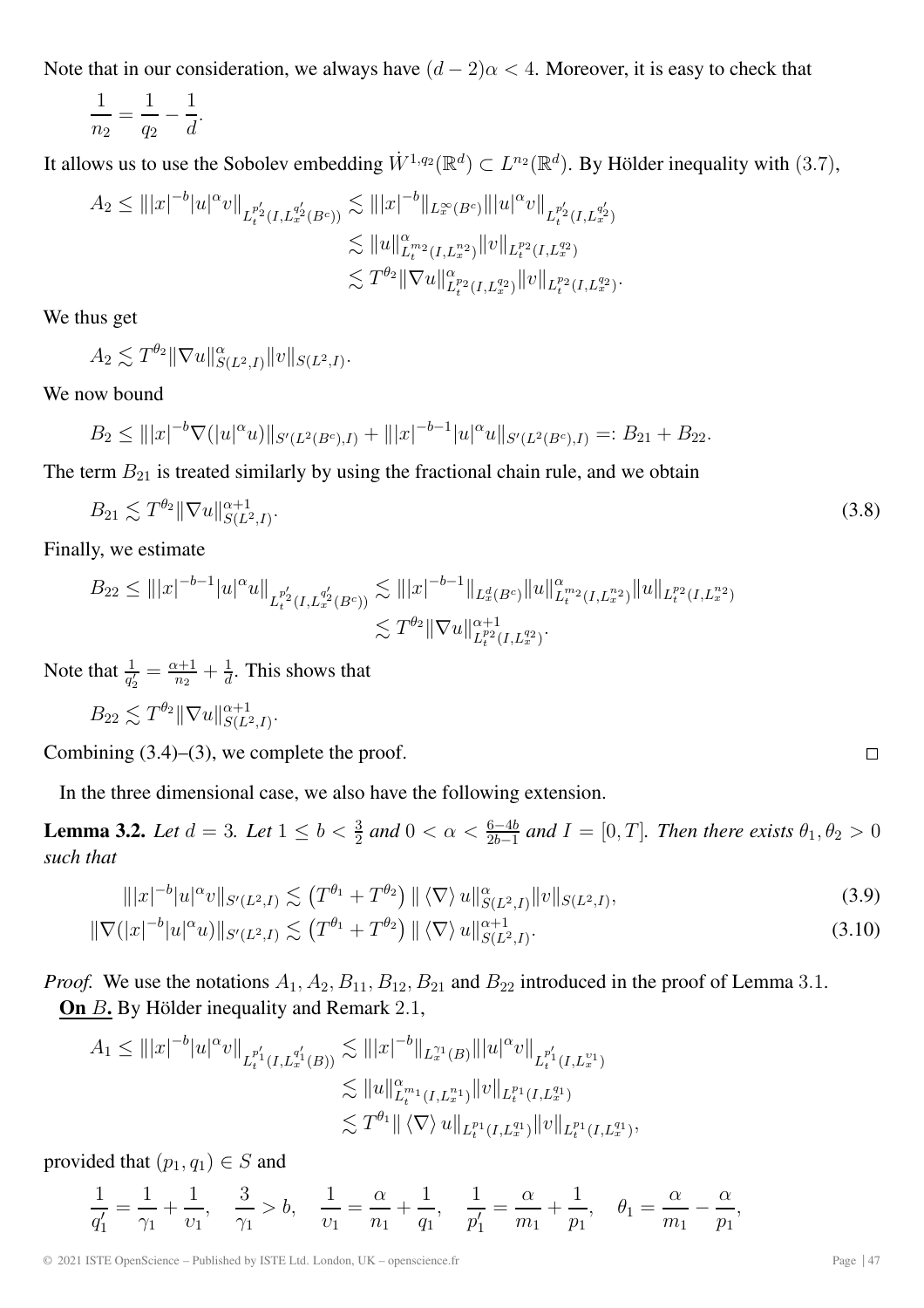and

$$
q_1 \ge 3
$$
,  $n_1 \in (q_1, \infty)$  or  $\frac{1}{n_1} = \frac{\tau}{q_1}$ ,  $\tau \in (0, 1)$ .

Here the last condition ensures the Sobolev embedding  $W^{1,q_1}(\mathbb{R}^3) \subset L^{n_1}(\mathbb{R}^3)$ . We see that condition  $\frac{3}{\gamma_1} > b$  implies

$$
\frac{3}{\gamma_1} = 3 - \frac{3(2 + \alpha \tau)}{q_1} > b \quad \text{or} \quad q_1 > \frac{3(2 + \alpha \tau)}{3 - b}.
$$

Let us choose

$$
q_1 = \frac{3(2+\alpha\tau)}{3-b} + \epsilon,
$$

for some  $0 < \epsilon \ll 1$  to be chosen later. Since  $1 \leq b < 2, 0 < \alpha < 4 - 2b$  and  $0 < \tau < 1$ , it is obvious that  $q_1 > 3$ . Moreover, by taking  $\epsilon > 0$  small enough, we see that  $q_1 < 6$ . In order to make  $\theta_1 > 0$ , we need

$$
\theta_1=\frac{\alpha}{m_1}-\frac{\alpha}{p_1}=1-\frac{\alpha+2}{p_1}>0\quad\text{or}\quad\frac{2}{p_1}<\frac{2}{\alpha+2}.
$$

Since  $(p_1, q_1)$  is Schrödinger admissible, it is equivalent to show

$$
\frac{3}{2}-\frac{3}{q_1}<\frac{2}{\alpha+2}.
$$

It is then equivalent to

$$
3 [8 - 4b - 2b\alpha - \alpha \tau (2 + 3\alpha)] - \epsilon (3 - b)(2 + 3\alpha) > 0.
$$

Since  $0 < \epsilon \ll 1$ , it is enough to show  $f(\tau) := 8 - 4b - 2b\alpha - \alpha\tau(2 + 3\alpha) > 0$ . Note that  $f(0) > 0$ provided  $0 < \alpha < \frac{4-2b}{b}$  and  $f(1) > 0$  provided  $0 < \alpha < \frac{4-2b}{3}$ . Thus, by choosing  $\tau$  closed to 0, we see that  $f(\tau) > 0$  for  $0 < \alpha < \frac{4-2b}{b}$ . Therefore, we get

$$
A_1 \lesssim T^{\theta_1} \| \langle \nabla \rangle u \|_{S(L^2, I)}^{\alpha} \| v \|_{S(L^2, I)}, \tag{3.11}
$$

provided  $\epsilon, \tau > 0$  are taken small enough and

$$
1\leq b<2,\quad 0<\alpha<\frac{4-2b}{b}.
$$

The term  $B_{11}$  is treated similarly as for  $A_1$  by using the fractional chain rule. We obtain

$$
B_{11} \lesssim T^{\theta_1} \| \langle \nabla \rangle u \|_{S(L^2, I)}^{\alpha} \| \nabla u \|_{S(L^2, I)}, \tag{3.12}
$$

provided  $\epsilon$ ,  $\tau > 0$  is taken small enough and

$$
1\leq b<2,\quad 0<\alpha<\frac{4-2b}{b}.
$$

We next bound

$$
B_{12} \leq |||x|^{-b-1}|u|^{\alpha}u||_{L_t^{p_1'}(I,L_x^{q_1'}(B))} \lesssim |||x|^{-b-1}||_{L_x^{q_1}(B)}|||u|^{\alpha}u||_{L_t^{p_1'}(I,L_x^{p_1})}
$$
  

$$
\lesssim ||u||_{L_t^{p_1}(I,L_x^{p_1})}^{\alpha}||u||_{L_t^{p_1}(I,L_x^{p_1})}
$$
  

$$
\lesssim T^{\theta_1}||\langle \nabla \rangle u||_{L_t^{p_1}(I,L_x^{q_1})}^{\alpha+1},
$$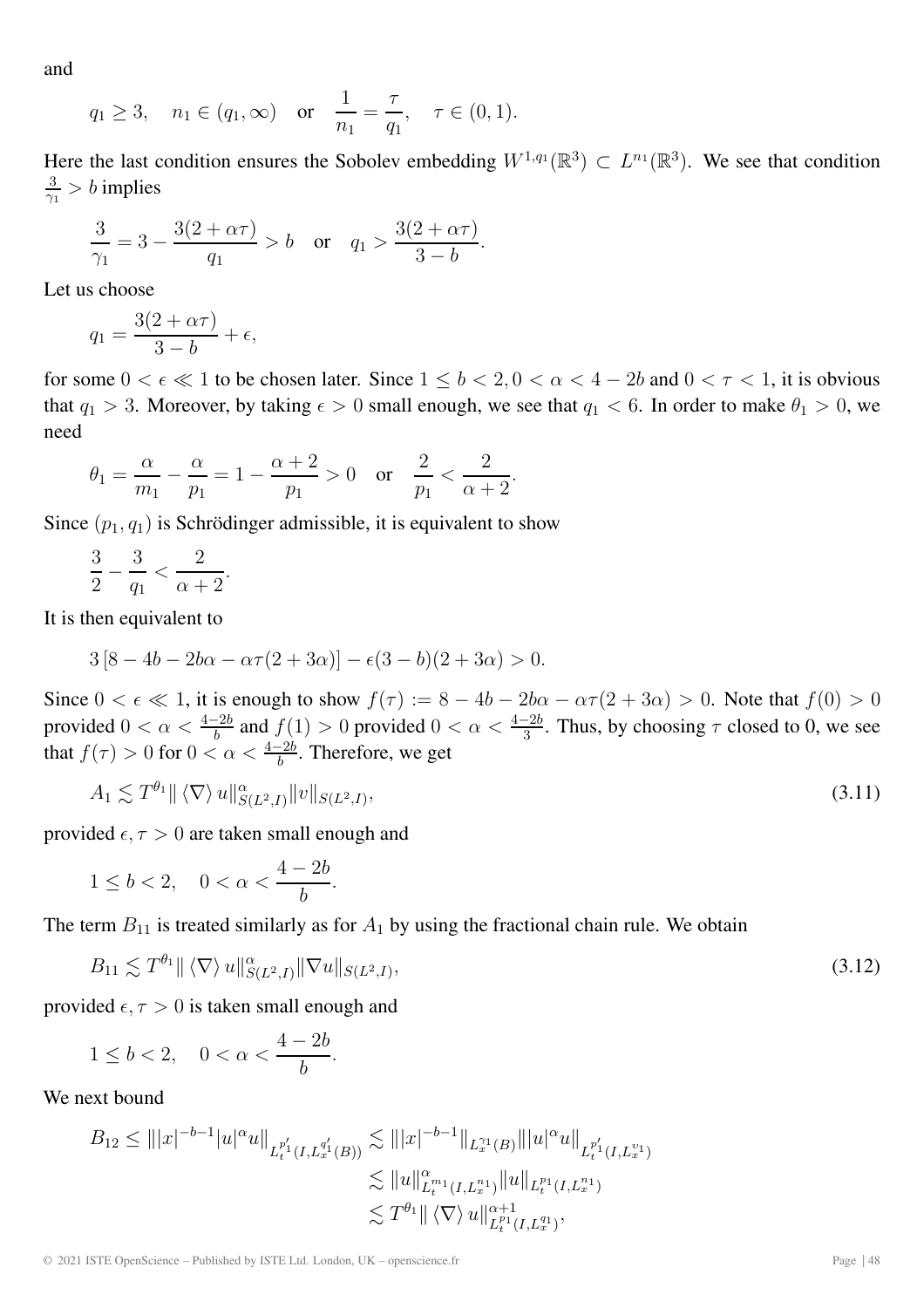provided that  $(p_1, q_1) \in S$  and

$$
\frac{1}{q_1'} = \frac{1}{\gamma_1} + \frac{1}{\nu_1}, \quad \frac{3}{\gamma_1} > b + 1, \quad \frac{1}{\nu_1} = \frac{\alpha + 1}{n_1}, \quad \frac{1}{p_1'} = \frac{\alpha}{m_1} + \frac{1}{p_1}, \quad \theta_1 = \frac{\alpha}{m_1} - \frac{\alpha}{p_1},
$$

and

$$
q_1 \ge 3
$$
,  $n_1 \in (q_1, \infty)$  or  $\frac{1}{n_1} = \frac{\tau}{q_1}$ ,  $\tau \in (0, 1)$ .

We see that

$$
\frac{3}{\gamma_1} = 3 - \frac{3(1 + (\alpha + 1)\tau)}{q_1} > b + 1 \quad \text{or} \quad q_1 > \frac{3(1 + (\alpha + 1)\tau)}{2 - b}.
$$

Let us choose

$$
q_1 = \frac{3(1 + (\alpha + 1)\tau)}{2 - b} + \epsilon,
$$

for some  $0 < \epsilon \ll 1$  to be determined later. Since we are considering  $1 \le b < \frac{3}{2}$ , by choosing  $\tau$  closed to 0 and taking  $\epsilon > 0$  small enough, we can check that  $3 < q_1 < 6$ . It remains to show  $\theta_1 > 0$ . As above, we need  $\frac{2}{p_1} < \frac{2}{\alpha+2}$ , and it is equivalent to

$$
\frac{3}{2}-\frac{3}{q_1}<\frac{2}{\alpha+2}.
$$

It is in turn equivalent to

$$
3[6-4b+\alpha(1-2b)-(\alpha+1)\tau(2+3\alpha)]-\epsilon(2-b)(2+3\alpha)>0.
$$

Since  $0 < \epsilon \ll 1$ , it is enough to show  $g(\tau) := 6 - 4b + \alpha(1 - 2b) - (\alpha + 1)\tau(2 + 3\alpha) > 0$ . Note that  $g(0) > 0$  provided  $0 < \alpha < \frac{6-4b}{2b-1}$ . Thus, by choosing  $\tau$  closed to 0, we see that  $g(\tau) > 0$  for  $0 < \alpha < \frac{6-4b}{2b-1}$ . Therefore,

$$
B_{12} \lesssim T^{\theta_1} \| \langle \nabla \rangle u \|_{S(L^2, I)}^{\alpha+1}, \tag{3.13}
$$

provided  $\epsilon$ ,  $\tau > 0$  are small enough and

$$
1 \le b < \frac{3}{2}, \quad 0 < \alpha < \frac{6 - 4b}{2b - 1}.
$$

**On**  $B^c$ . Let us choose the following Schrödinger admissible pair

$$
p_2 = \frac{4(\alpha + 2)}{\alpha}, \quad q_2 = \frac{3(\alpha + 2)}{3 + \alpha}.
$$

Let  $m_2, n_2$  be such that

$$
\frac{1}{q'_2} = \frac{\alpha}{n_2} + \frac{1}{q_2}, \quad \frac{1}{p'_2} = \frac{\alpha}{m_2} + \frac{1}{p_2}.
$$
\n(3.14)

A direct computation shows

$$
\theta_2 := \frac{\alpha}{m_2} - \frac{\alpha}{p_2} = 1 - \frac{\alpha}{4} > 0.
$$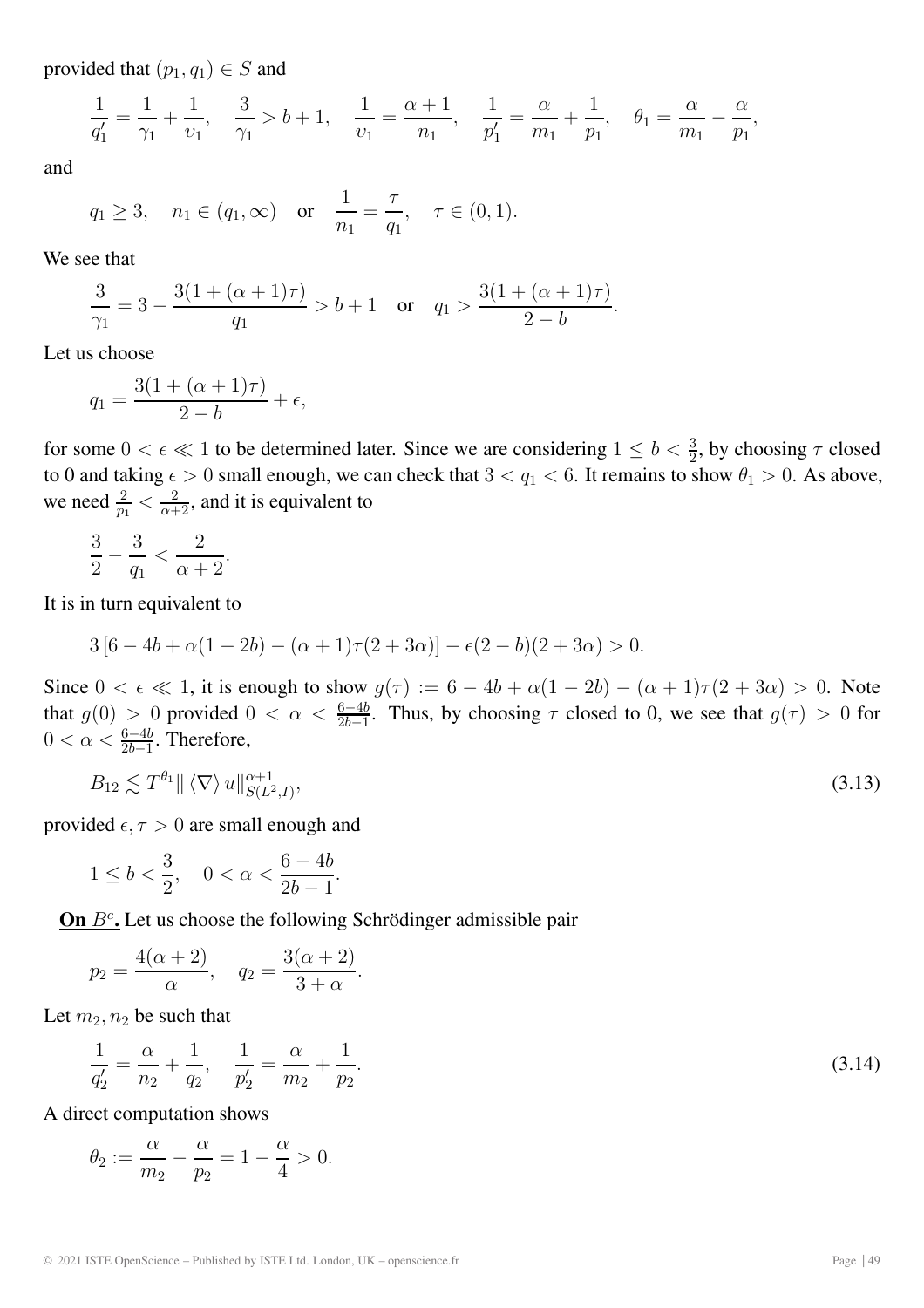Note that in our consideration  $1 \le b < \frac{3}{2}$ ,  $0 < \alpha < \frac{6-4b}{2b-1}$ , we always have  $\alpha < 4$ . Moreover, it is easy to check that

$$
\frac{1}{n_2} = \frac{1}{q_2} - \frac{1}{3}.
$$

It allows us to use the Sobolev embedding  $W^{1,q_2}(\mathbb{R}^3) \subset L^{n_2}(\mathbb{R}^3)$ . By Hölder inequality with (3.14),

$$
A_2 \leq |||x|^{-b}|u|^{\alpha}v||_{L_t^{p_2'}(I,L_x^{q_2'}(B^c))} \lesssim |||x|^{-b}||_{L_x^{\infty}(B^c)}|||u|^{\alpha}v||_{L_t^{p_2'}(I,L_x^{q_2'})}
$$
  

$$
\lesssim ||u||_{L_t^{p_2}(I,L_x^{p_2})}^{\alpha}||v||_{L_t^{p_2}(I,L_x^{q_2})}
$$
  

$$
\lesssim T^{\theta_2}||\langle \nabla \rangle u||_{L_t^{p_2}(I,L_x^{q_2})}^{\alpha}||v||_{L_t^{p_2}(I,L_x^{q_2})}.
$$

We thus get

$$
A_2 \lesssim T^{\theta_2} \| \langle \nabla \rangle u \|_{S(L^2, I)}^{\alpha} \| v \|_{S(L^2, I)}.
$$
\n(3.15)

The term  $B_{21}$  is treated similarly by using the fractional chain rule, and we obtain

$$
B_{21} \lesssim T^{\theta_2} \| \langle \nabla \rangle u \|_{S(L^2, I)}^{\alpha} \| \nabla u \|_{S(L^2, I)}.
$$
\n(3.16)

Finally, we estimate

$$
B_{22} \leq |||x|^{-b-1}|u|^{\alpha}u||_{L_t^{p_2'}(I,L_x^{q_2'}(B^c))} \lesssim |||x|^{-b-1}||_{L_x^3(B^c)}||u||_{L_t^{m_2}(I,L_x^{n_2})}^{\alpha}||u||_{L_t^{p_2}(I,L_x^{n_2})} \lesssim T^{\theta_2}||\langle \nabla \rangle u||_{L_t^{p_2}(I,L_x^{q_2})}^{\alpha+1}.
$$

This implies

$$
B_{22} \lesssim T^{\theta_2} \| \langle \nabla \rangle u \|_{S(L^2, I)}^{\alpha+1}.
$$
\n(3.17)

Collecting  $(3.11)$ – $(3.17)$ , we complete the proof.

**Lemma 3.3.** *Let*  $d = 2$ *. Let*  $0 < b < 1$  *and*  $0 < \alpha < \infty$  *and*  $I = [0, T]$ *. Then there exists*  $\theta_1, \theta_2 > 0$  *such that*

$$
\| |x|^{-b} |u|^\alpha v \|_{S'(L^2, I)} \lesssim \left( T^{\theta_1} + T^{\theta_2} \right) \| \langle \nabla \rangle \, u \|_{S(L^2, I)}^\alpha \| v \|_{S(L^2, I)}, \tag{3.18}
$$

$$
\|\nabla (|x|^{-b}|u|^\alpha u)\|_{S'(L^2,I)} \lesssim (T^{\theta_1} + T^{\theta_2}) \|\langle \nabla \rangle u\|_{S(L^2,I)}^{\alpha+1}.
$$
\n(3.19)

**Remark 3.1.** *In* [22], *Guzmán proved this result with*  $\theta_1 = \theta_2$  *under the assumption*  $0 < b < \frac{2}{3}$ *. Here we extend it to*  $0 < b < 1$ *.* 

**Remark 3.2.** *By using Strichartz estimate, we can not obtain a similar result as in Lemma 3.1, Lemma* 3.2 and Lemma 3.3 for the case  $d = 1$ . The reason for this is the singularity  $|x|^{-b-1}$  on B. To bound this *term in a Lebesgue space*  $L^{\gamma}$  *with*  $1 \leq \gamma \leq \infty$ *, we need* 

$$
\frac{d}{\gamma} > b + 1.
$$

*This implies that we need at least*  $d > b + 1$ *, which does not hold when*  $d = 1$ *.* 

*Proof of Lemma 3.3.* We continue to use the notations  $A_1$ ,  $A_2$ ,  $B_{11}$ ,  $B_{12}$ ,  $B_{21}$  and  $B_{22}$  introduced in the proof of Lemma 3.1.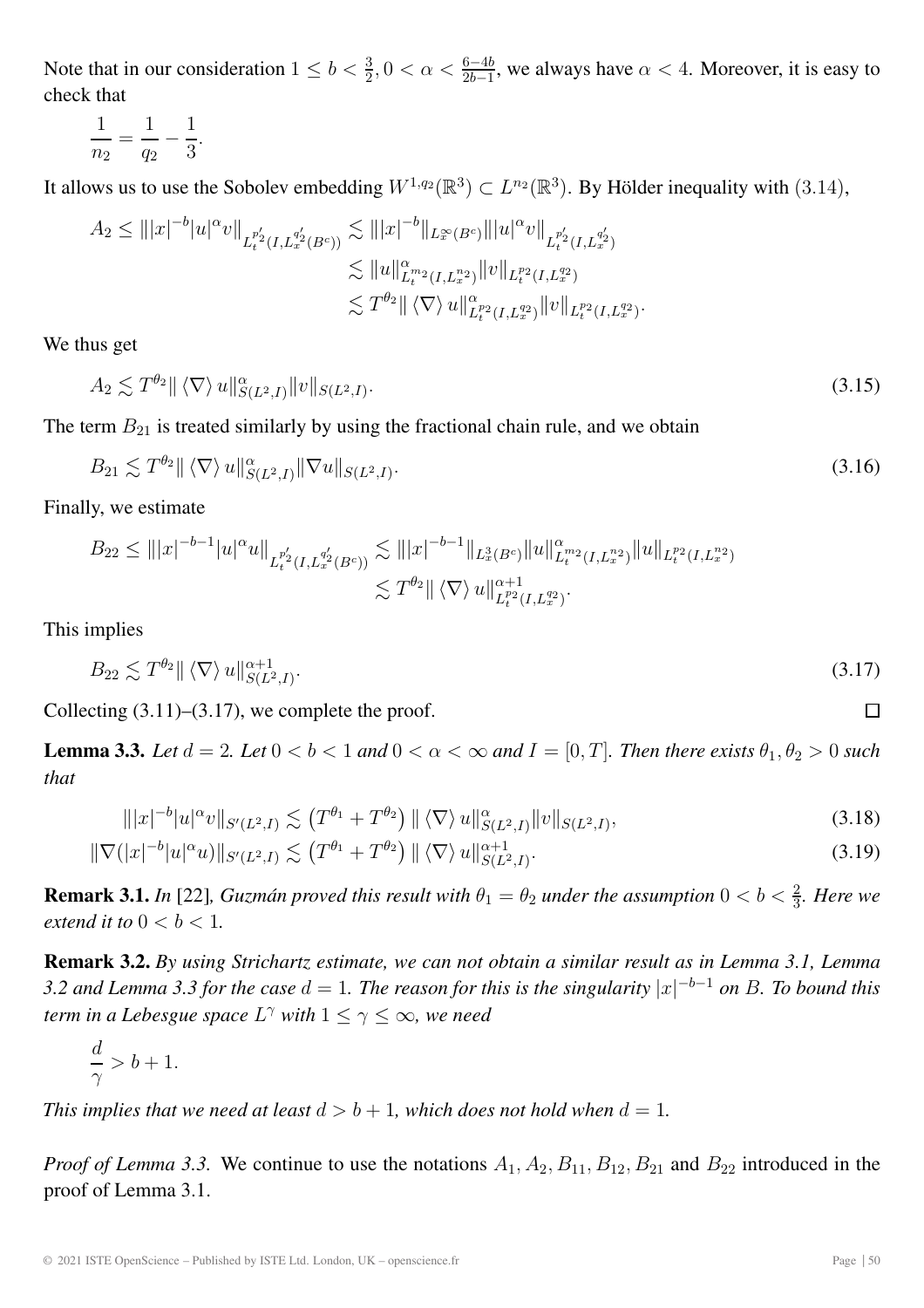**On** B**.** By Hölder inequality and Remark 2.1,

$$
A_1 \leq |||x|^{-b}|u|^\alpha v||_{L_t^{p_1'}(I,L_x^{q_1'}(B))} \lesssim |||x|^{-b}||_{L_x^{\gamma_1}(B)}|||u|^\alpha v||_{L_t^{p_1'}(I,L_x^{v_1})}
$$
  

$$
\lesssim ||u||_{L_t^{m_1}(I,L_x^{n_1})}^{\alpha} ||v||_{L_t^{\infty}(I,L_x^2)}
$$
  

$$
\lesssim ||\langle \nabla \rangle u||_{L_t^{m_1}(I,L_x^2)}^{\alpha} ||v||_{L_t^{\infty}(I,L_x^2)}
$$
  

$$
\lesssim T^{\theta_1} ||\langle \nabla \rangle u||_{L_t^{\infty}(I,L_x^2)}^{\alpha} ||v||_{L_t^{\infty}(I,L_x^2)},
$$

provided that  $(p_1, q_1) \in S$  and

$$
\frac{1}{q_1'} = \frac{1}{\gamma_1} + \frac{1}{v_1}, \quad \frac{2}{\gamma_1} > b, \quad \frac{1}{v_1} = \frac{\alpha}{n_1} + \frac{1}{2}, \quad \frac{1}{p_1'} = \frac{\alpha}{m_1} = \theta_1,
$$

and

$$
n_1 \in (2, \infty)
$$
 or  $\frac{1}{n_1} = \frac{\tau}{2}$ ,  $\tau \in (0, 1)$ .

The last condition allows us to use the Sobolev embedding  $W^{1,2}(\mathbb{R}^2) \subset L^{n_1}(\mathbb{R}^2)$ . The condition  $\frac{2}{\gamma_1} > b$ implies

$$
\frac{2}{\gamma_1} = 1 - \frac{2}{q_1} - \alpha \tau > b \quad \text{or} \quad \frac{2}{q_1} < 1 - b - \alpha \tau.
$$

Note that since  $0 < b < 1$ , by taking  $\tau > 0$  small enough, we see that  $1 - b - \alpha \tau > 0$ . Let us choose

$$
q_1 = \frac{2}{1 - b - \alpha \tau} + \epsilon,
$$

for some  $0 < \epsilon \ll 1$  to be chosen later. It is obvious that  $2 < q_1 < \infty$  and  $\theta_1 > 0$ . Therefore, we obtain

$$
A_1 \lesssim T^{\theta_1} \| \langle \nabla \rangle u \|_{S(L^2, I)}^{\alpha} \| v \|_{S(L^2, I)}.
$$
\n(3.20)

The term  $B_{11}$  is again treated similarly as for  $A_1$  above using the fractional chain rule. We get

$$
B_{11} \lesssim T^{\theta_1} \| \langle \nabla \rangle u \|_{S(L^2, I)}^{\alpha} \| \nabla u \|_{S(L^2, I)}.
$$
\n(3.21)

We continue to bound

$$
B_{12} \leq |||x|^{-b-1}|u|^{\alpha}u||_{L_t^{p_1'}(I,L_x^{q_1'}(B))} \lesssim |||x|^{-b-1}||_{L_x^{\gamma_1}(B)}|||u|^{\alpha}u||_{L_t^{p_1'}(I,L_x^{p_1})}
$$
  
\n
$$
\lesssim ||u||_{L_t^{m_1}(I,L_x^{n_1})}^{\alpha}||u||_{L_t^{\infty}(I,L_x^{n_1})}
$$
  
\n
$$
\lesssim ||\langle \nabla \rangle u||_{L_t^{m_1}(I,L_x^2)}^{\alpha}||\langle \nabla \rangle u||_{L_t^{\infty}(I,L_x^2)}
$$
  
\n
$$
\lesssim T^{\theta_1}||\langle \nabla \rangle u||_{L_t^{\infty}(I,L_x^2)}||\langle \nabla \rangle u||_{L_t^{\infty}(I,L_x^2)},
$$

provided that  $(p_1, q_1) \in S$  and

$$
\frac{1}{q_1'} = \frac{1}{\gamma_1} + \frac{1}{\nu_1}, \quad \frac{2}{\gamma_1} > b + 1, \quad \frac{1}{\nu_1} = \frac{\alpha + 1}{n_1}, \quad \frac{1}{p_1'} = \frac{\alpha}{m_1} = \theta_1,
$$

and

$$
n_1 \in (2, \infty)
$$
 or  $\frac{1}{n_1} = \frac{\tau}{2}$ ,  $\tau \in (0, 1)$ .

The condition  $\frac{2}{\gamma_1} > b + 1$  implies

$$
\frac{2}{\gamma_1} = 2 - \frac{2}{q_1} - (\alpha + 1)\tau > b + 1 \quad \text{or} \quad \frac{2}{q_1} < 1 - b - (\alpha + 1)\tau.
$$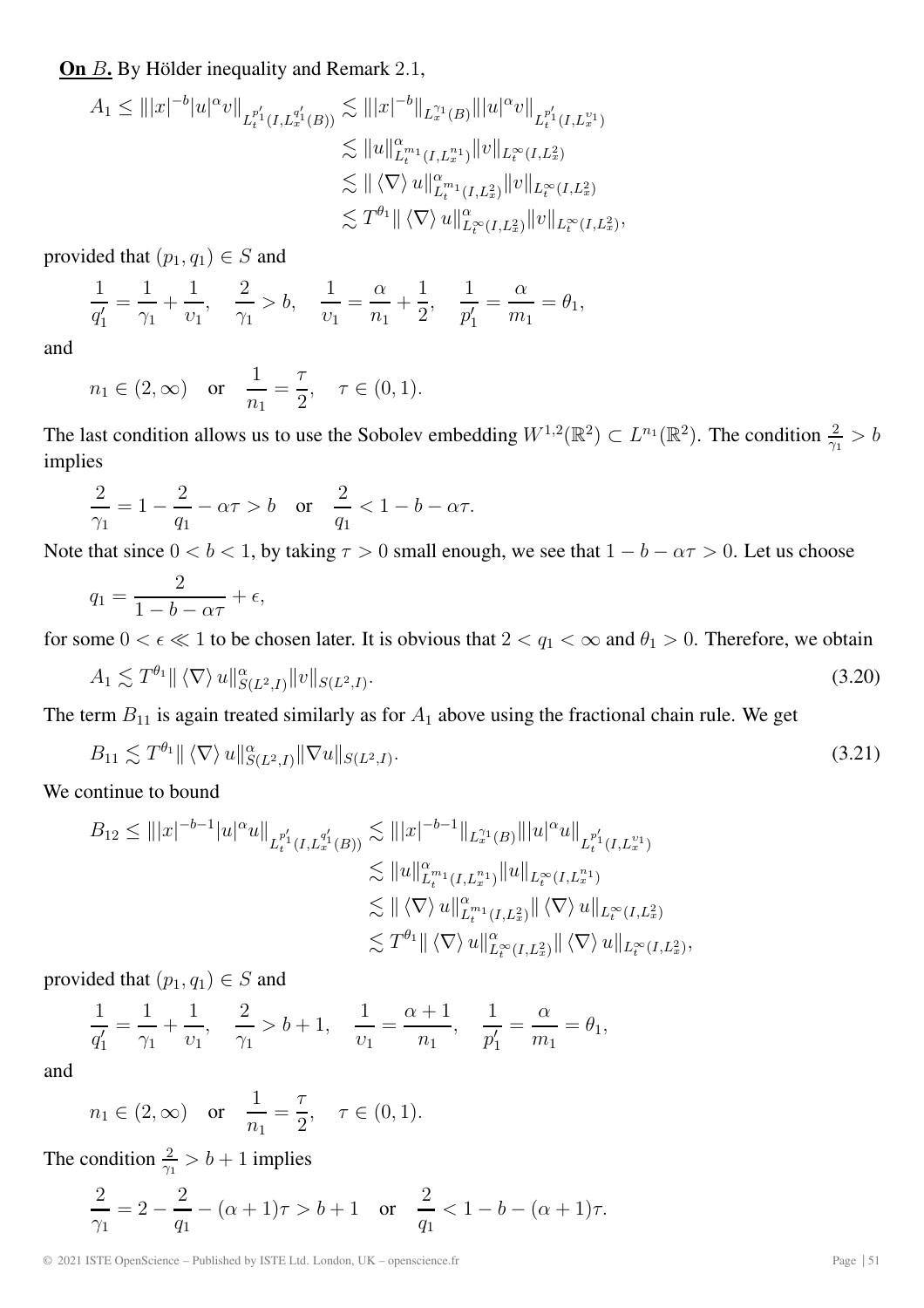Since  $0 < b < 1$ , by choosing  $\tau$  closed to 0, we see that  $1 - b - (\alpha + 1)\tau > 0$ . Let us choose

$$
q_1 = \frac{2}{1 - b - (\alpha + 1)\tau} + \epsilon,
$$

for some  $0 < \epsilon \ll 1$  to be chosen later. It is obvious that  $2 < q_1 < \infty$  and  $\theta_1 > 0$ . Thus, we obtain

$$
B_{12} \lesssim T^{\theta_1} \| \langle \nabla \rangle u \|_{S(L^2, I)}^{\alpha+1}.
$$
\n(3.22)

**On**  $B^c$ . Let us choose the following Schrödinger admissible pair

$$
p_2 = \frac{2(\alpha + 2)}{\alpha}, \quad q_2 = \alpha + 2.
$$

It is easy to see that  $\frac{1}{q'_2} = \frac{\alpha+1}{q_2}$ . By Hölder's inequality,

$$
A_2 \leq |||x|^{-b}|u|^{\alpha}v||_{L_t^{p_2'}(I,L_x^{q_2'}(B^c))} \lesssim |||x|^{-b}||_{L_x^{\infty}(B^c)}|||u|^{\alpha}v||_{L_t^{p_2'}(I,L_x^{q_2})}
$$
  

$$
\lesssim ||u||_{L_t^{m_2}(I,L_x^{q_2})}^{\alpha}||v||_{L_t^{p_2}(I,L_x^{q_2})}
$$
  

$$
\lesssim ||\langle \nabla \rangle u||_{L_t^{m_2}(I,L_x^2)}^{\alpha}||v||_{L_t^{p_2}(I,L_x^{q_2})}
$$
  

$$
\lesssim T^{\theta_2}||\langle \nabla \rangle u||_{L_t^{\infty}(I,L_x^2)}^{\alpha}||v||_{L_t^{p_2}(I,L_x^{q_2})},
$$

where

$$
\frac{1}{p'_2} = \frac{\alpha}{m_2} + \frac{1}{p_2}, \quad \theta_2 = \frac{\alpha}{m_2} = \frac{2}{\alpha + 2} > 0.
$$

We thus get

$$
A_2 \lesssim T^{\theta_2} \| \langle \nabla \rangle u \|_{S(L^2, I)}^{\alpha} \| v \|_{S(L^2, I)}.
$$
\n(3.23)

By using the fractional chain rule and estimating as for  $A_2$ , we get

$$
B_{21} \lesssim T^{\theta_2} \| \langle \nabla \rangle u \|_{S(L^2, I)}^{\alpha} \| \nabla u \|_{S(L^2, I)}.
$$
\n(3.24)

Finally, we bound

$$
B_{22} \leq |||x|^{-b-1}|u|^{\alpha}u||_{L_t^{p_2'}(I,L_x^{q_2'}(B^c))} \lesssim |||x|^{-b-1}||_{L_x^{\infty}(B^c)}|||u|^{\alpha}u||_{L_t^{p_2'}(I,L_x^{q_2})}
$$
  
\n
$$
\lesssim ||u||_{L_t^{m_2}(I,L_x^{q_2})}^{2}||u||_{L_t^{p_2}(I,L_x^{q_2})}
$$
  
\n
$$
\lesssim ||\langle \nabla \rangle u||_{L_t^{\infty}(I,L_x^{2})}^{2}||u||_{L_t^{p_2}(I,L_x^{q_2})}
$$
  
\n
$$
\lesssim T^{\theta_2}||\langle \nabla \rangle u||_{L_t^{\infty}(I,L_x^{2})}^{2}||u||_{L_t^{p_2}(I,L_x^{q_2})}
$$
  
\n
$$
\lesssim T^{\theta_2}||\langle \nabla \rangle u||_{L_t^{\infty}(I,L_x^{2})}^{2}||\langle \nabla \rangle u||_{L_t^{p_2}(I,L_x^{q_2})}^{2}.
$$

Where  $m_2, \theta_2$  are as in term  $A_2$ . Thus, we obtain

$$
B_{22} \lesssim T^{\theta_2} \| \langle \nabla \rangle u \|_{S(L^2, I)}^{\alpha+1}.
$$
\n(3.25)

Collecting  $(3.20)$ – $(3.25)$ , we complete the proof.

We are now able to prove Theorem 1.2. From now on, we denote for any spacetime slab  $I \times \mathbb{R}^d$ ,

$$
||u||_{S(I)} := ||\langle \nabla \rangle u||_{S(L^2, I)} = ||u||_{S(L^2, I)} + ||\nabla u||_{S(L^2, I)}.
$$
\n(3.26)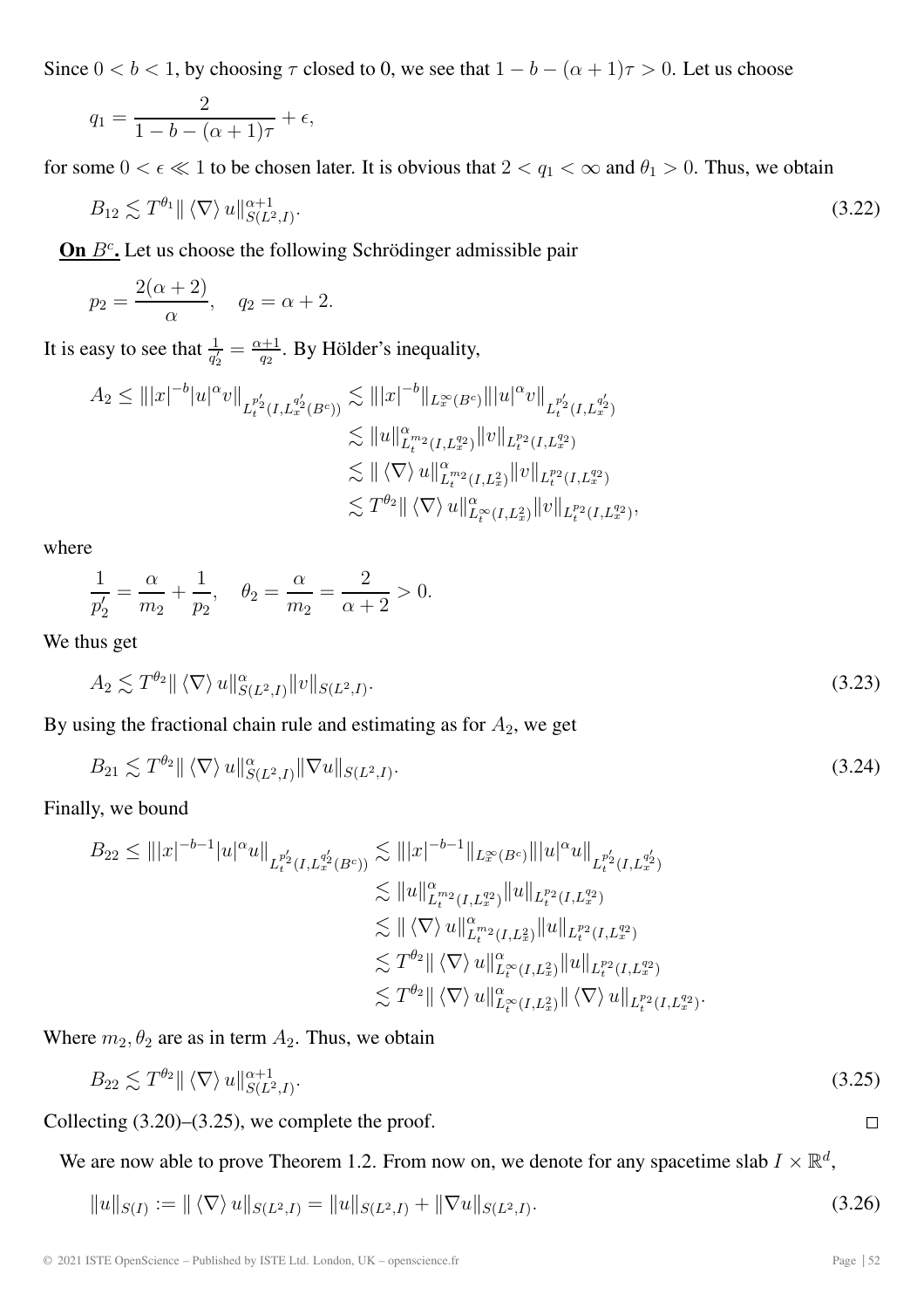**Proof of Theorem 1.2.** We follow the standard argument (see e.g. [4, Chapter 4]). Let

$$
X = \left\{ u \in C_t(I, H_x^1) \cap L_t^p(I, W_x^{1,q}), \forall (p, q) \in S \mid ||u||_{S(I)} \le M \right\},\
$$

equipped with the distance

$$
d(u, v) = ||u - v||_{S(L^2, I)},
$$

where  $I = [0, T]$  and  $T, M > 0$  to be chosen later. By the Duhamel formula, it suffices to prove that the functional

$$
\Phi(u)(t) = e^{it\Delta}u_0 + i\mu \int_0^t e^{i(t-s)\Delta} |x|^{-b} |u(s)|^{\alpha} u(s) ds
$$

is a contraction on  $(X, d)$ . By Strichartz estimates, we have

$$
\|\Phi(u)\|_{S(I)} \lesssim \|u_0\|_{H_x^1} + \|{|x|^{-b}|u|^\alpha u\|_{S'(L^2,I)} + \|\nabla (|x|^{-b}|u|^\alpha u)\|_{S'(L^2,I)},
$$
  

$$
\|\Phi(u) - \Phi(v)\|_{S(L^2,I)} \lesssim \|{|x|^{-b}} (|u|^\alpha u - |v|^\alpha v)\|_{S'(L^2,I)}.
$$

Applying Lemmas 3.1, 3.2, 3.3, we get for some  $\theta_1, \theta_2 > 0$ ,

$$
\|\Phi(u)\|_{S(I)} \lesssim \|u_0\|_{H_x^1} + (T^{\theta_1} + T^{\theta_2}) \|u\|_{S(I)}^{\alpha+1},
$$
  

$$
\|\Phi(u) - \Phi(v)\|_{S(L^2, I)} \lesssim (T^{\theta_1} + T^{\theta_2}) \left( \|u\|_{S(I)}^{\alpha} + \|v\|_{S(I)}^{\alpha} \right) \|u - v\|_{S(L^2, I)}.
$$

This shows that for  $u, v \in X$ , there exists  $C > 0$  independent of T and  $u_0 \in H_x^1$  such that

$$
\|\Phi(u)\|_{S(I)} \leq C \|u_0\|_{H_x^1} + C \left(T^{\theta_1} + T^{\theta_2}\right) M^{\alpha+1},
$$
  

$$
d(\Phi(u), \Phi(v)) \leq C \left(T^{\theta_1} + T^{\theta_2}\right) M^{\alpha} d(u, v).
$$

If we set  $M = 2C \|u_0\|_{H_x^1}$  and choose  $T > 0$  so that

$$
C\left(T^{\theta_1}+T^{\theta_2}\right)M^{\alpha}\leq \frac{1}{2},
$$

then  $\Phi$  is a strict contraction on  $(X, d)$ . The proof is complete.

#### **4. Pseudo-conformal conservation law**

In this section, we firstly derive the virial identity and then use it to show the pseudo-conformal conservation law related to the defocusing (INLS). The proof is based on the standard technique (see e.g. [4, 29]). Given a smooth real valued function  $a$ , we define the virial potential by

$$
V_a(t) := \int a(x)|u(t,x)|^2 dx.
$$
 (4.1)

By a direct computation, we have the following result (see e.g. [30, Lemma 5.3] for the proof).

**Lemma 4.1** ([30])**.** *If* u *is a smooth-in-time and Schwartz-in-space solution to*

$$
i\partial_t u + \Delta u = N(u),
$$

*with*  $N(u)$  *satisfying* Im  $(N(u)\overline{u})=0$ *, then we have* 

$$
\frac{d}{dt}V_a(t) = 2\int_{\mathbb{R}^d} \nabla a(x) \cdot \text{Im}(\overline{u}(t,x) \nabla u(t,x)) dx,
$$
\n(4.2)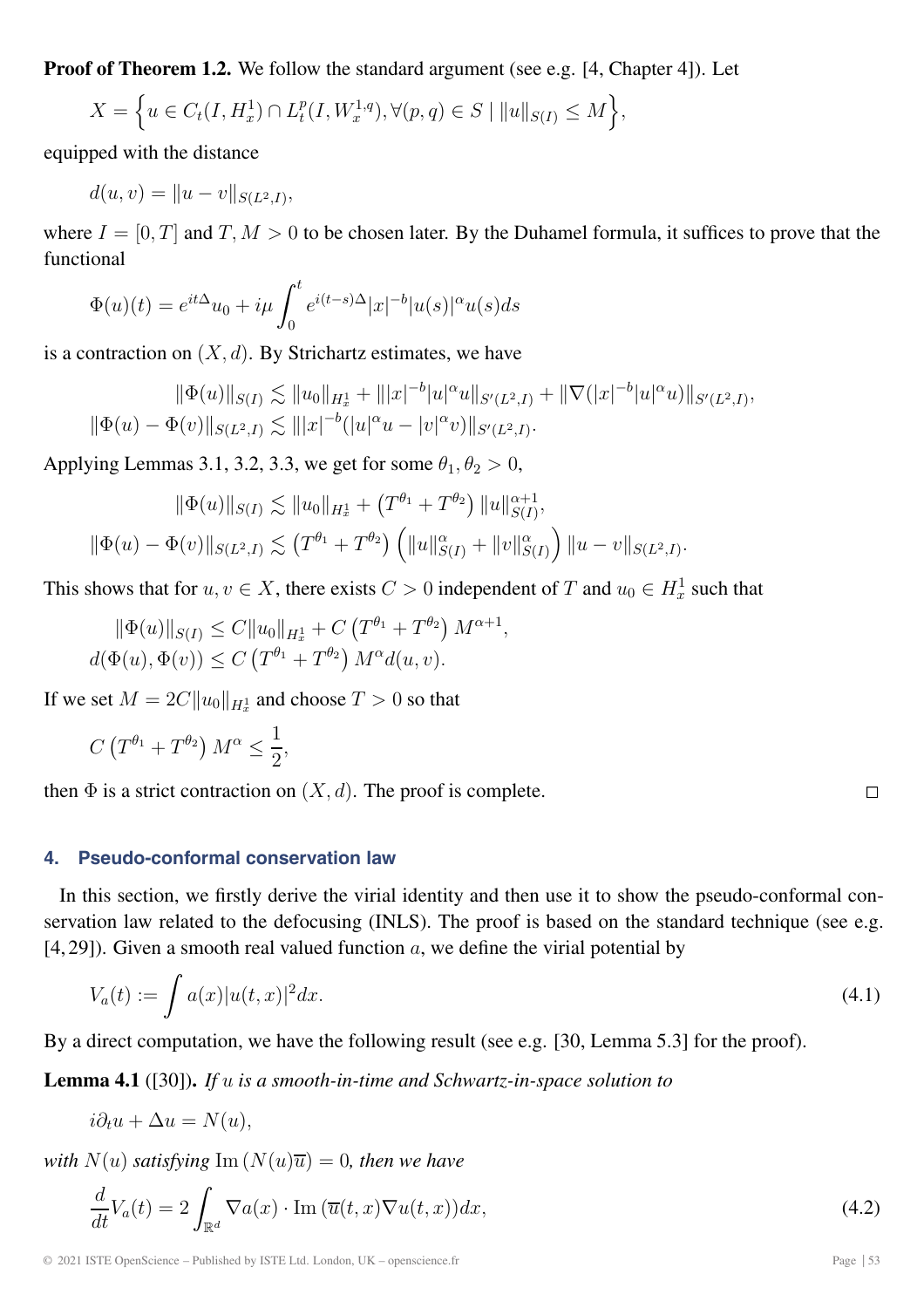*and*

$$
\frac{d^2}{dt^2}V_a(t) = -\int \Delta^2 a(x)|u(t,x)|^2 dx + 4 \sum_{j,k=1}^d \int \partial_{jk}^2 a(x) \operatorname{Re}(\partial_k u(t,x) \partial_j \overline{u}(t,x)) dx + 2 \int \nabla a(x) \cdot \{N(u), u\}_p(t,x) dx,
$$
\n(4.3)

*where*  $\{f,g\}_p := \text{Re}\,(f\nabla\overline{g} - g\nabla\overline{f})$  *is the momentum bracket.* 

**Corollary 4.2.** *If* u *is a smooth-in-time and Schwartz-in-space solution to the defocusing* (INLS)*, then we have*

$$
\frac{d^2}{dt^2}V_a(t) = -\int \Delta^2 a(x)|u(t,x)|^2 dx + 4 \sum_{j,k=1}^d \int \partial_{jk}^2 a(x) \operatorname{Re}(\partial_k u(t,x) \partial_j \overline{u}(t,x)) dx \n+ \frac{2\alpha}{\alpha+2} \int \Delta a(x)|x|^{-b}|u(t,x)|^{\alpha+2} dx - \frac{4}{\alpha+2} \int \nabla a(x) \cdot \nabla (|x|^{-b})|u(t,x)|^{\alpha+2} dx.
$$
\n(4.4)

*Proof.* Applying Lemma 4.1 with  $N(u) = F(x, u) = |x|^{-b} |u|^{\alpha} u$ . Note that

$$
\{N(u),u\}_p = -\frac{\alpha}{\alpha+2}\nabla(|x|^{-b}|u|^{\alpha+2}) - \frac{2}{\alpha+2}\nabla(|x|^{-b})|u|^{\alpha+2}.
$$

We now have the following virial identity for the defocusing (INLS).

**Proposition 4.3.** *Let*  $u_0 \in H^1(\mathbb{R}^d)$  *be such that*  $|x|u_0 \in L^2(\mathbb{R}^d)$  *and u the corresponding global solution to the defocusing* (INLS)*. Then*  $|x|u \in C(\mathbb{R}, L^2(\mathbb{R}^d))$ *. Moreover, for any*  $t \in \mathbb{R}$ *,* 

$$
\frac{d^2}{dt^2} ||xu(t)||_{L_x^2}^2 = 16E(u_0) + 4(d\alpha + 2b - 4)G(t),
$$
\n(4.5)

*where* G *is given in* (1.5)*.*

*Proof.* The first claim follows from the standard approximation argument, we omit the proof and refer the reader to [4, Proposition 6.5.1] for more details. It remains to show (4.5). Applying Corollary 4.2 with  $a(x) = |x|^2$ , we have

$$
\frac{d^2}{dt^2}V_a(t) = \frac{d^2}{dt^2}||xu(t)||_{L_x^2}^2 = 8||\nabla u(t)||_{L_x^2}^2 + 4(d\alpha + 2b)G(t)
$$

$$
= 16E(u(t)) + 4(d\alpha + 2b - 4)G(t).
$$

The result follows by using the conservation of energy.

An application of the virial identity is the following "pseudo-conformal conservation law" for the defocusing (INLS).

**Lemma 4.4.** *Let*  $u_0 \in H^1(\mathbb{R}^d)$  *be such that*  $|x|u_0 \in L^2(\mathbb{R}^d)$  *and u the corresponding global solution to the defocusing* (INLS)*. Then for any*  $t \in \mathbb{R}$ *,* 

$$
\|(x+2it\nabla)u(t)\|_{L_x^2}^2 + 8t^2G(t) = \|xu_0\|_{L_x^2}^2 + 4(4-2b-d\alpha)\int_0^t sG(s)ds.
$$
 (4.6)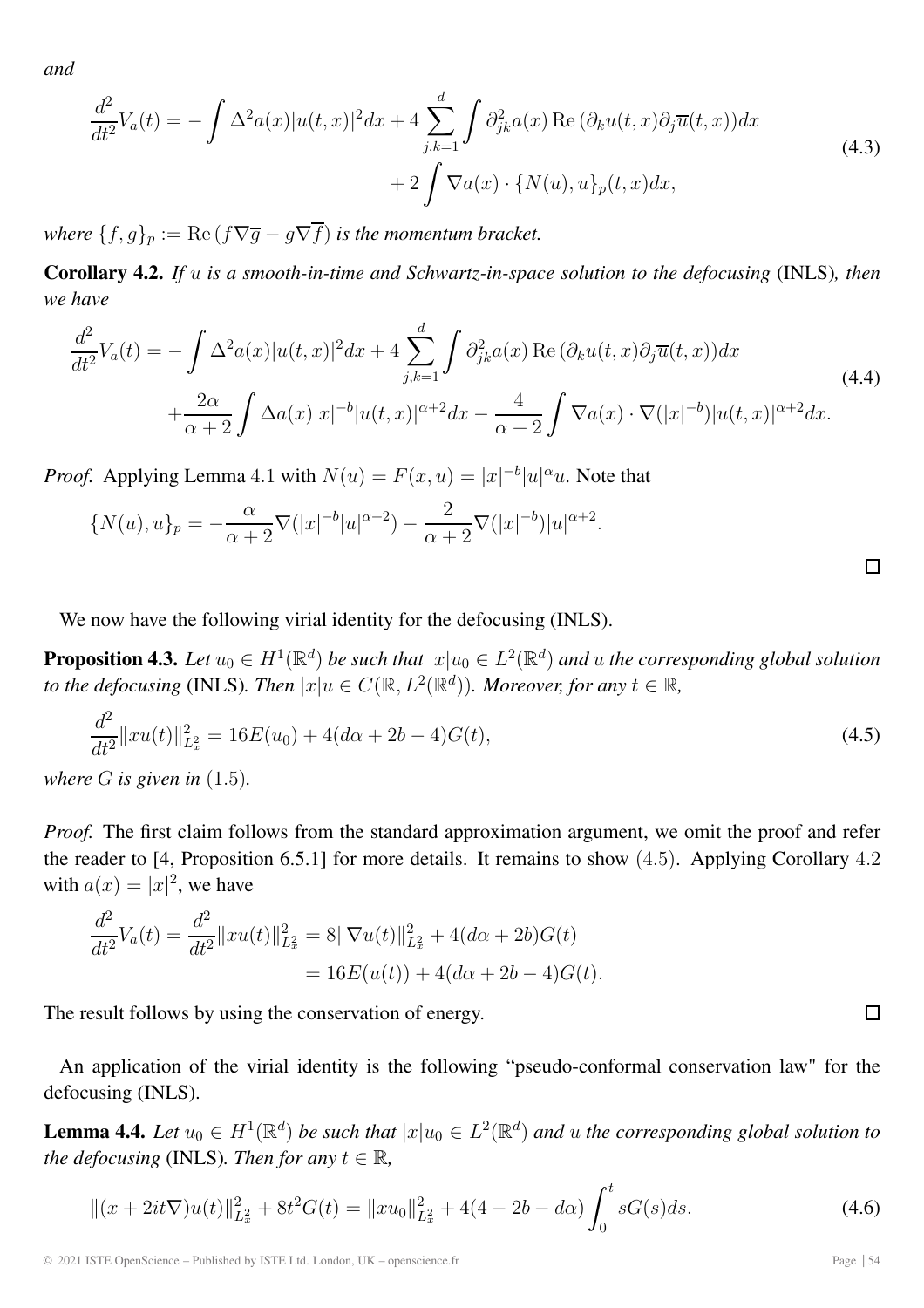*Proof.* Set

$$
f(t) := ||(x + 2it\nabla)u(t)||_{L_x^2}^2 + 8t^2G(t).
$$

By  $(4.2)$ , we see that

$$
||(x + 2it\nabla)u(t)||_{L_x^2}^2 = ||xu(t)||_{L_x^2}^2 + 4t^2 ||\nabla u(t)||_{L_x^2}^2 - 4t \int \text{Im}(\overline{u}(t, x)x \cdot \nabla u(t, x))dx
$$
  

$$
= ||xu(t)||_{L_x^2}^2 + 4t^2 ||\nabla u(t)||_{L_x^2}^2 - t \frac{d}{dt} ||xu(t)||_{L_x^2}^2.
$$

Thus, the conservation of energy implies

$$
f(t) = ||xu(t)||_{L_x^2}^2 + 8t^2E(u(t)) - t\frac{d}{dt}||xu(t)||_{L_x^2}^2 = ||xu(t)||_{L_x^2}^2 + 8t^2E(u_0) - t\frac{d}{dt}||xu(t)||_{L_x^2}^2.
$$

Applying (4.5), we get

$$
f'(t) = \frac{d}{dt} ||xu(t)||_{L_x^2}^2 + 16tE(u_0) - \frac{d}{dt} ||xu(t)||_{L_x^2}^2 - t\frac{d^2}{dt^2} ||xu(t)||_{L_x^2}^2 = 4(4 - 2b - d\alpha)tG(t).
$$

Taking integration on  $(0, t)$ , we obtain  $(4.6)$ .

**Remark 4.1.** *This result extends the pseudo-conformal conservation law for the classical (i.e.*  $b = 0$ ) *nonlinear Schrödinger equation (see e.g.* [4, Theorem 7.2.1]*). Note that* (4.6) *is a real conservation law only when*  $\alpha = \frac{4-2b}{d}$ .

**Remark 4.2.** *It is easy to see that if*  $t \neq 0$ *, then* 

$$
(x+2it\nabla)u(t,x) = 2ite^{i\frac{|x|^2}{4t}}\nabla\left(e^{-i\frac{|x|^2}{4t}}u(t,x)\right),\tag{4.7}
$$

.

*and*

$$
\|(x+2it\nabla)u(t)\|_{L_x^2}^2 = 4t^2 \left\|\nabla\left(e^{-i\frac{|x|^2}{4t}}u(t,x)\right)\right\|_{L_x^2}^2
$$

*Therefore, if we set*

$$
v(t,x) := e^{-i\frac{|x|^2}{4t}}u(t,x),
$$
\n(4.8)

*then*

$$
||(x+2it\nabla)u(t)||_{L_x^2}^2 = 4t^2||\nabla v(t)||_{L_x^2}^2,
$$

*and* (4.6) *becomes*

$$
8t^2E(v(t)) = \|xu_0\|_{L_x^2}^2 + 4(4-2b-d\alpha)\int_0^t sG(s)ds.
$$
\n(4.9)

**Remark 4.3.** Let  $F(x, u) = |x|^{-b}|u|^\alpha u$ . It follows from (4.7) that

$$
|(x+2it\nabla)F(x,u)| = 2|t|\left|\nabla\left(e^{-i\frac{|x|^2}{4t}}F(x,u)\right)\right| = 2|t||\nabla F(x,v)|,\tag{4.10}
$$

*where* v *is given in* (4.8)*. Using the facts*  $|v| = |u|$  *and*  $2|t||\nabla v| = |(x + 2it\nabla)u|$ *, we also have* 

$$
||v||_{L_x^q} = ||u||_{L_x^q}, \quad 2|t|||\nabla v||_{L_x^q} = ||(x+2it\nabla)u||_{L_x^q}.
$$
\n(4.11)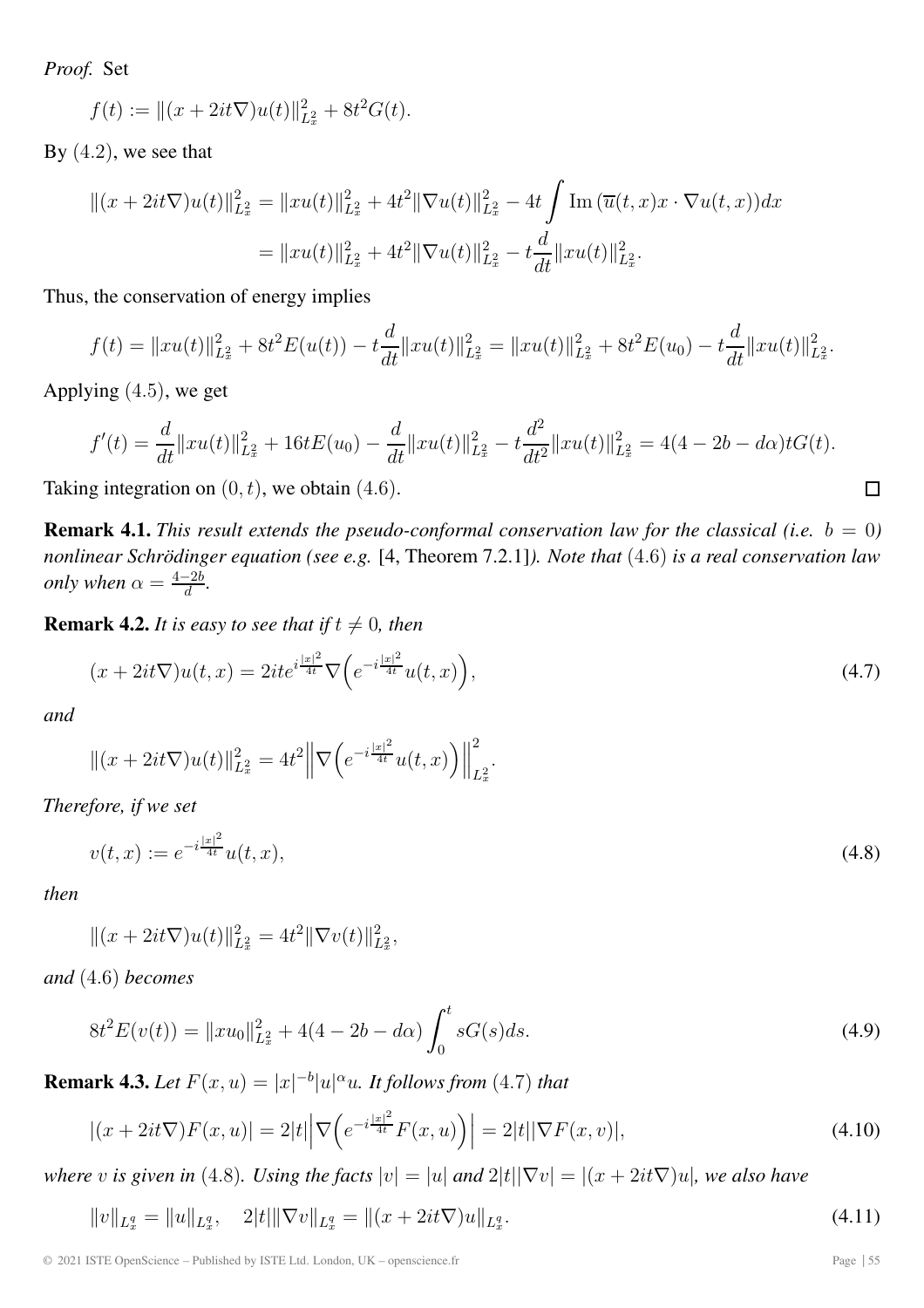#### **5. Decay of solutions**

In this section, we will give the proof of the decaying property given in Theorem 1.3. We follows the standard argument of Ginibre and Velo [21] (see also [4, Chapter 7]).

**Proof of Theorem 1.3.** We have from (4.9) that

$$
8t^2E(v(t)) = 8t^2\left(\frac{1}{2}\|\nabla v(t)\|_{L_x^2}^2 + G(t)\right) = \|xu_0\|_{L_x^2}^2 + 4(4 - 2b - d\alpha)\int_0^t sG(s)ds,\tag{5.1}
$$

for all  $t \in \mathbb{R}$ , where v is defined in (4.8).

If  $\alpha \in [\alpha_{\star}, \alpha^{\star})$ , then (5.1) implies

 $4t^2 \|\nabla v(t)\|_{L_x^2}^2 \leq \|xu_0\|_{L_x^2}^2,$ 

for all  $t \in \mathbb{R}$ . Hence,  $\|\nabla v(t)\|_{L^2_x} \lesssim |t|^{-1}$  for  $t \in \mathbb{R} \setminus \{0\}$ . Using (4.11), Gagliardo-Nirenberg's inequality and the conservation of mass, we have

$$
||u(t)||_{L_x^q} = ||v(t)||_{L_x^q} \lesssim ||\nabla v(t)||_{L_x^2}^{d(\frac{1}{2}-\frac{1}{q})} ||v(t)||_{L_x^2}^{1-d(\frac{1}{2}-\frac{1}{q})}
$$
  

$$
\lesssim |t|^{-d(\frac{1}{2}-\frac{1}{q})} ||u_0||_{L_x^2}^{1-d(\frac{1}{2}-\frac{1}{q})} \lesssim |t|^{-d(\frac{1}{2}-\frac{1}{q})}.
$$

This proves the first claim.

We now assume  $\alpha \in (0, \alpha_{\star})$ . Note that it suffices to show the decay for  $|t| > 1$ , the one for  $|t| < 1$ follows by Hölder's inequality and the conservations of mass and energy. Let us consider only the case t  $\geq 1$ , the case  $t \leq -1$  is treated similarly. By taking  $t = 1$  in (5.1), we see that

$$
8E(v(1)) = ||xu_0||_{L_x^2}^2 + 4(4 - 2b - d\alpha) \int_0^1 sG(s)ds.
$$

Thus,

$$
8t2E(v(t)) = 8E(v(1)) + 4(4 - 2b - d\alpha) \int_1^t sG(s)ds.
$$

This implies

$$
g(t) := t2G(t) \le E(v(1)) + \frac{4 - 2b - d\alpha}{2} \int_1^t \frac{1}{s} g(s) ds.
$$

Applying Gronwall's inequality, we obtain

$$
g(t) \lesssim t^{\frac{4-2b-d\alpha}{2}}
$$
, hence  $G(t) \lesssim t^{\frac{-2b-d\alpha}{2}}$ .

By  $(5.1)$ , we have

$$
4t^2 \|\nabla v(t)\|_{L_x^2}^2 \lesssim \|xu_0\|_{L_x^2}^2 + 4(4-2b-d\alpha) \int_0^t s^{\frac{2-2b-d\alpha}{2}} ds \lesssim 1 + t^{\frac{4-2b-d\alpha}{2}},
$$

or

$$
\|\nabla v(t)\|_{L^2_x} \lesssim t^{-\frac{2b+d\alpha}{4}}.
$$

By Gagliardo-Nirenberg's inequality, the conservation of mass and (4.11), we obtain

$$
||u(t)||_{L_x^q} = ||v(t)||_{L_x^q} \lesssim ||\nabla v(t)||_{L_x^2}^{\frac{d(\frac{1}{2}-\frac{1}{q})}{2}} ||v(t)||_{L_x^2}^{1-d(\frac{1}{2}-\frac{1}{q})}
$$
  

$$
\lesssim t^{-\frac{d(2b+d\alpha)}{4}(\frac{1}{2}-\frac{1}{q})} ||u_0||_{L_x^2}^{1-d(\frac{1}{2}-\frac{1}{q})} \lesssim t^{-\frac{d(2b+d\alpha)}{4}(\frac{1}{2}-\frac{1}{q})}.
$$

This completes the proof.  $\Box$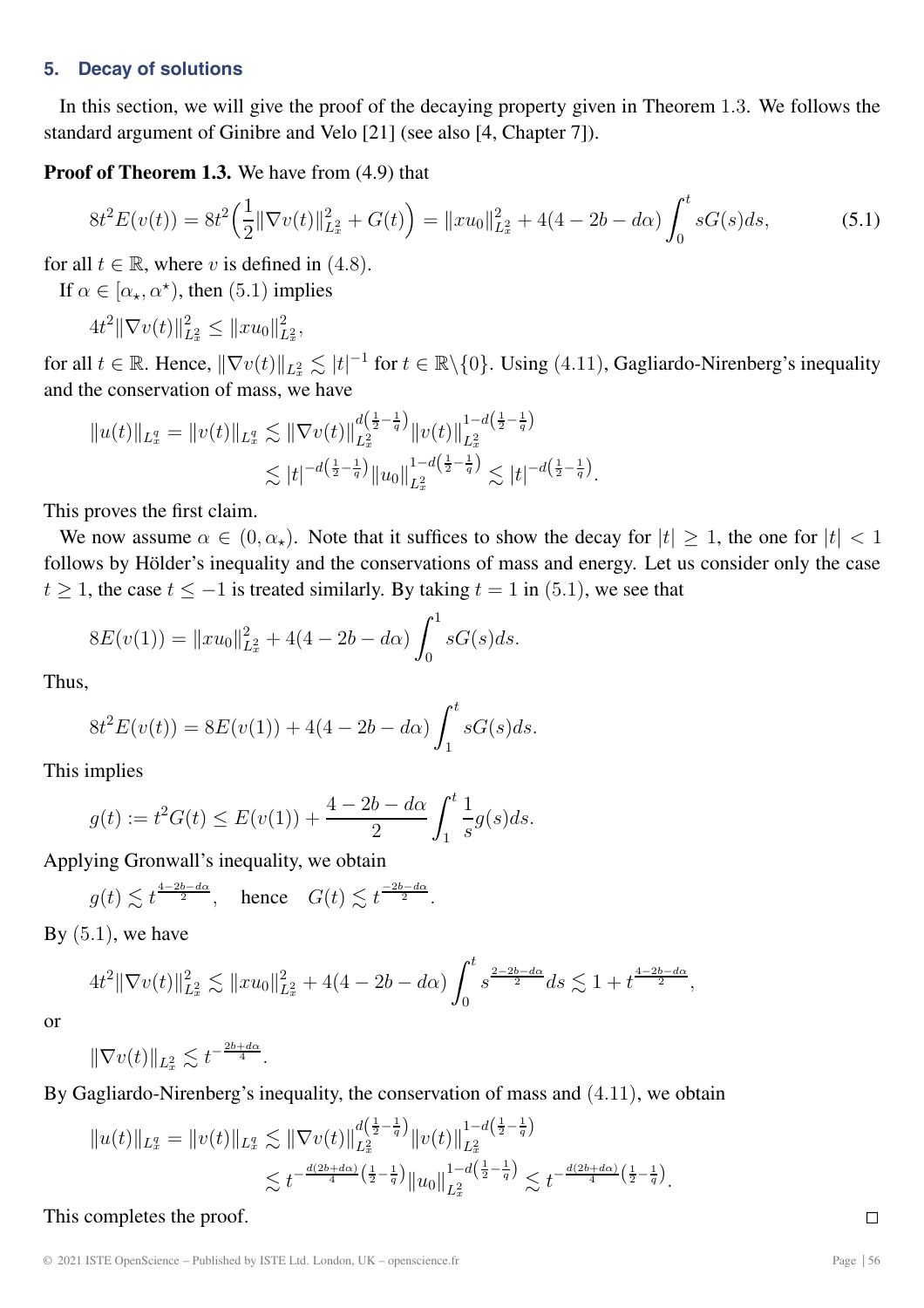## **6.** Scattering in the weighted  $L^2$  space

In this section, we will give the proof of the scattering in the weighted space  $\Sigma$  given in Theorem 1.4. To do this, we use the decay given in Theorem 1.3 to obtain global bounds on the solution. The scattering property follows easily from the standard argument. We also give some comments in the case  $\alpha \in (0, \alpha_{\star})$ in the end of this section.

Let us introduce the following so-called Strauss exponent

$$
\alpha_0 := \frac{2 - d - 2b + \sqrt{d^2 + 12d + 4 + 4b(b - 2 - d)}}{2d},\tag{6.1}
$$

which is the positive root to the following quadratic equation

$$
d\alpha^2 + (d - 2 + 2b)\alpha + 2b - 4 = 0.
$$

**Remark 6.1.** *It is easy to check that for*  $0 < b < \min\{2, d\}$ ,

$$
\alpha_0 < \frac{4-2b}{d}.
$$

Note that when  $b = 0$ ,  $\alpha_0$  is the classical Strauss exponent introduced in [32] (see also [4, 5]). Let us start with the following lemmas providing some estimates on the nonlinearity.

**Lemma 6.1.** *Let*  $d \geq 4$ ,  $b \in (0, 2)$  *and*  $\alpha \in [\alpha_{\star}, \alpha^{\star})$ *. Then there exist*  $(p_1, q_1), (p_2, q_2) \in S$  *satisfying*  $2\alpha + 2 > p_1, p_2 \text{ and } q_1, q_2 \in \left(2, \frac{2d}{d-2}\right)$ *such that*

$$
|||x|^{-b}|u|^{\alpha}u||_{S'(L^2,I)} \lesssim \left(||u||^{\alpha}_{L_t^{m_1}(I,L_x^{q_1})} + ||u||^{\alpha}_{L_t^{m_2}(I,L_x^{q_2})}\right) ||u||_{S(L^2,I)},\tag{6.2}
$$

$$
\|\nabla (|x|^{-b}|u|^\alpha u)\|_{S'(L^2,I)} \lesssim \left( \|u\|_{L_t^{m_1}(I,L_x^{q_1})}^\alpha + \|u\|_{L_t^{m_2}(I,L_x^{q_2})}^\alpha \right) \|\nabla u\|_{S(L^2,I)},\tag{6.3}
$$

*where*  $m_1 = \frac{\alpha p_1}{p_1 - 2}$  *and*  $m_2 = \frac{\alpha p_2}{p_2 - 2}$ *.* 

*Proof.* Let us bound

$$
\| |x|^{-b} |u|^\alpha u \|_{S'(L^2, I)} \le \| |x|^{-b} |u|^\alpha u \|_{S'(L^2(B), I)} + \| |x|^{-b} |u|^\alpha u \|_{S'(L^2(B^c), I)} =: A_1 + A_2,
$$

and

$$
\nabla (|x|^{-b}|u|^\alpha u)\|_{S'(L^2,I)} \leq \nabla (|x|^{-b}|u|^\alpha u)\|_{S'(L^2(B),I)} + \nabla (|x|^{-b}|u|^\alpha u)\|_{S'(L^2(B^c),I)} =: B_1 + B_2,
$$

where

$$
B_1 \le |||x|^{-b}\nabla(|u|^\alpha u)||_{S'(L^2(B),I)} + |||x|^{-b-1}|u|^\alpha u||_{S'(L^2(B),I)} =: B_{11} + B_{12},
$$
  
\n
$$
B_2 \le |||x|^{-b}\nabla(|u|^\alpha u)||_{S'(L^2(B^c),I)} + |||x|^{-b-1}|u|^\alpha u||_{S'(L^2(B^c),I)} =: B_{21} + B_{22}.
$$

**On** B**.** By Hölder's inequality and Remark 2.1,

$$
A_1 \leq |||x|^{-b}|u|^\alpha u||_{L_t^{p_1'}(I,L_x^{q_1'}(B))} \lesssim |||x|^{-b}||_{L_x^{\gamma_1}(B)}|||u|^\alpha u||_{L_t^{p_1'}(I,L_x^{v_1})}
$$
  

$$
\lesssim ||u||_{L_t^{m_1}(I,L_x^{q_1})}^{\alpha} ||u||_{L_t^{p_1}(I,L_x^{q_1})},
$$

provided that  $(p_1, q_1) \in S$  and

$$
\frac{1}{q_1'} = \frac{1}{\gamma_1} + \frac{1}{\nu_1}, \quad \frac{d}{\gamma_1} > b, \quad \frac{1}{\nu_1} = \frac{\alpha + 1}{q_1}, \quad \frac{1}{p_1'} = \frac{\alpha}{m_1} + \frac{1}{p_1}.
$$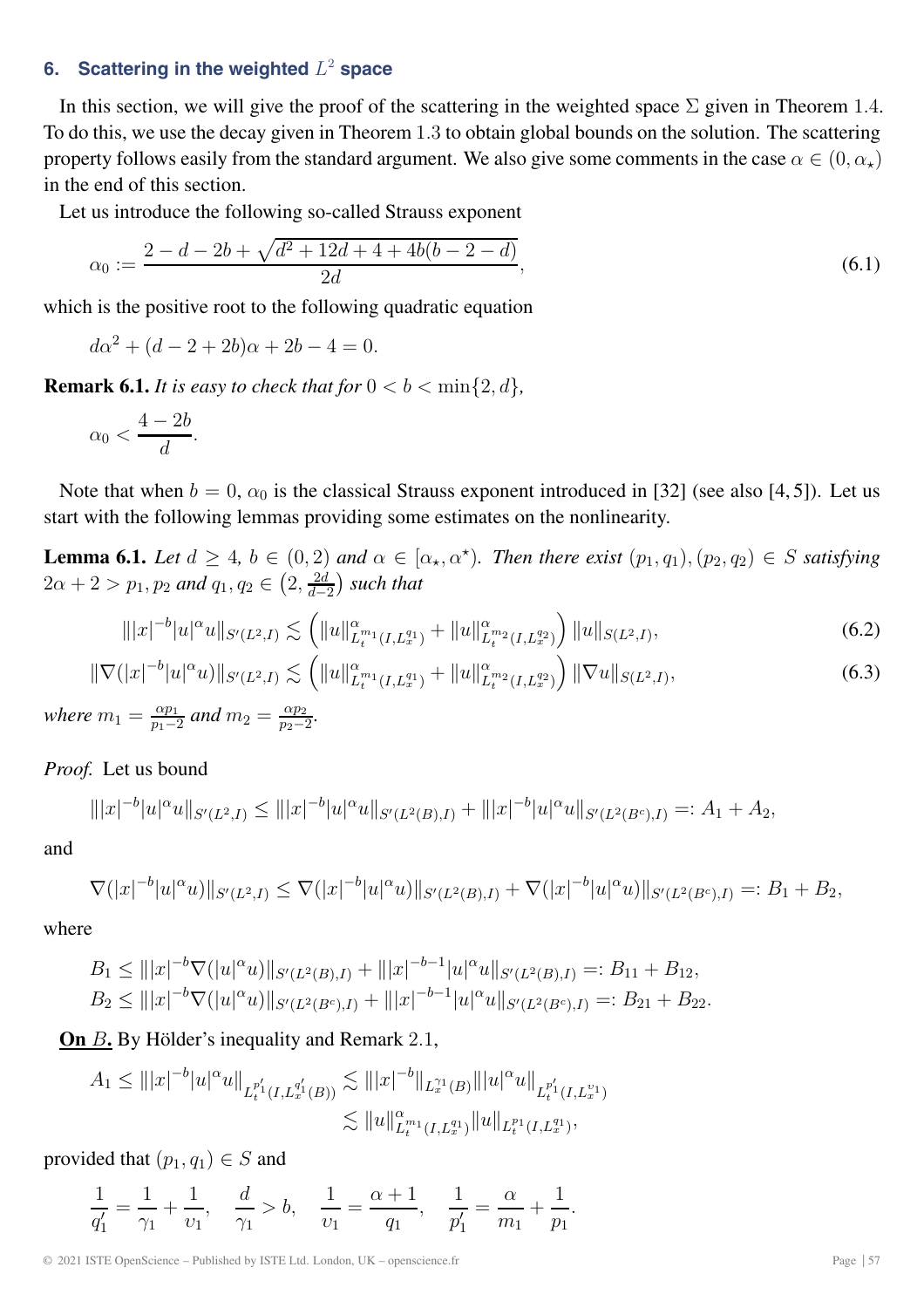These conditions imply

$$
\frac{d}{\gamma_1} = d - \frac{d(\alpha + 2)}{q_1} > b, \quad \frac{\alpha}{m_1} = 1 - \frac{2}{p_1}.
$$

Let us choose

$$
q_1 = \frac{d(\alpha + 2)}{d - b} + \epsilon,\tag{6.4}
$$

for some  $0 < \epsilon \ll 1$  to be chosen later. Since we are considering  $d \geq 4$ ,  $b \in (0, 2)$  and  $\alpha \in [\alpha_{\star}, \alpha^{\star})$ , it is easy to check that  $q_1 \in \left(2, \frac{2d}{d-2}\right)$ ) provided that  $\epsilon > 0$  is taken small enough. We thus get

$$
A_1 \lesssim \|u\|_{L_t^{m_1}(I, L_x^{q_1})}^{\alpha} \|u\|_{S(L^2, I)}.
$$
\n(6.5)

The term  $B_{11}$  is treated similarly by using the fractional chain rule, and we have

$$
B_{11} \lesssim \|u\|_{L_t^{m_1}(I, L_x^{q_1})}^{\alpha} \|\nabla u\|_{S(L^2, I)}.
$$
\n(6.6)

We next bound

$$
B_{12} \leq |||x|^{-b-1}|u|^{\alpha}u||_{L_t^{p_1'}(I,L_x^{q_1'}(B))} \lesssim |||x|^{-b-1}||_{L_x^{q_1}(B)}|||u|^{\alpha}u||_{L_t^{p_1'}(I,L_x^{v_1})}
$$
  

$$
\lesssim ||u||_{L_t^{p_1}(I,L_x^{q_1})}^{\alpha}||u||_{L_t^{p_1}(I,L_x^{q_1})}
$$
  

$$
\lesssim ||u||_{L_t^{p_1}(I,L_x^{q_1})}^{\alpha}||\nabla u||_{L_t^{p_1}(I,L_x^{q_1})},
$$

provided

$$
\frac{1}{q_1'} = \frac{1}{\gamma_1} + \frac{1}{\nu_1}, \quad \frac{d}{\gamma_1} > b + 1, \quad \frac{1}{\nu_1} = \frac{\alpha}{q_1} + \frac{1}{n_1}, \quad \frac{1}{p_1'} = \frac{\alpha}{m_1} + \frac{1}{p_1},
$$

and

$$
q_1 < d, \quad \frac{1}{n_1} = \frac{1}{q_1} - \frac{1}{d}.
$$

Here the last condition allows us to use the homogeneous Sobolev embedding  $\dot{W}^{1,q_1}(\mathbb{R}^d) \subset L^{n_1}(\mathbb{R}^d)$ . Note that by taking  $\epsilon > 0$  small enough, the condition  $q_1 < d$  implies  $\alpha < d - b - 2$  which is true for  $d \geq 4$  and  $\alpha \in [\alpha_{\star}, \alpha^{\star})$ . We then have

$$
\frac{d}{\gamma_1} = d - \frac{d(\alpha + 2)}{q_1} + 1 > b + 1, \quad \frac{\alpha}{m_1} = 1 - \frac{2}{p_1}
$$

Therefore, by choosing  $q_1$  as in (6.4), we obtain

$$
B_{12} \lesssim ||u||_{L_t^{m_1}(I, L_x^{q_1})}^{\alpha} ||\nabla u||_{S(L^2, I)}.
$$
\n(6.7)

.

**On**  $B^c$ **,** By Hölder's inequality and Remark 2.1,

$$
A_2 \leq |||x|^{-b}|u|^\alpha u||_{L_t^{p_2'}(I,L_x^{q_2'}(B^c))} \lesssim |||x|^{-b}||_{L_x^{q_2}(B^c)} |||u|^\alpha u||_{L_t^{p_2'}(I,L_x^{p_2})}
$$
  

$$
\lesssim ||u||_{L_t^{m_2}(I,L_x^{q_2})}^{\alpha} ||u||_{L_t^{p_2}(I,L_x^{q_2})},
$$

provided that  $(p_2, q_2) \in S$  and

$$
\frac{1}{q'_2} = \frac{1}{\gamma_2} + \frac{1}{\nu_2}, \quad \frac{d}{\gamma_2} < b, \quad \frac{1}{\nu_2} = \frac{\alpha + 1}{q_2}, \quad \frac{1}{p'_2} = \frac{\alpha}{m_2} + \frac{1}{p_2}.
$$

© 2021 ISTE OpenScience – Published by ISTE Ltd. London, UK – openscience.fr Page | 58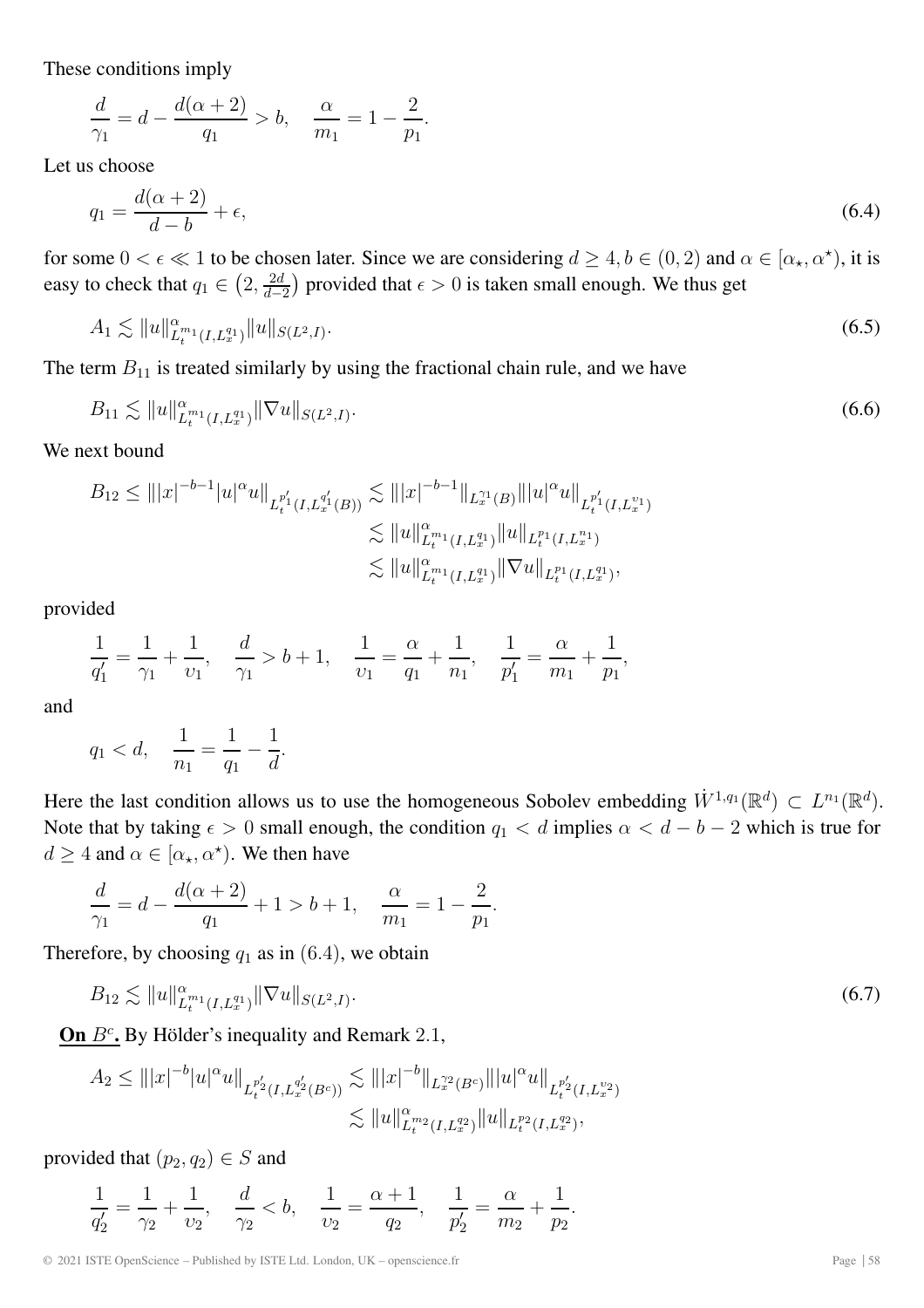These conditions imply

$$
\frac{d}{\gamma_2} = d - \frac{d(\alpha + 2)}{q_2} < b, \quad \frac{\alpha}{m_2} = 1 - \frac{2}{p_2}.
$$

Let us choose

$$
q_2 = \frac{d(\alpha + 2)}{d - b} - \epsilon,\tag{6.8}
$$

for some  $0 < \epsilon \ll 1$  to be chosen later. By taking  $\epsilon > 0$  small enough, we see that  $q_1 \in \left(2, \frac{2d}{d-2}\right)$  . We thus obtain

$$
A_2 \lesssim \|u\|_{L_t^{m_2}(I,L_x^{q_2})}^{\alpha} \|u\|_{S(L^2,I)}.
$$
\n(6.9)

Similarly, by using the fractional chain rule, we have

$$
B_{21} \lesssim \|u\|_{L_t^{m_2}(I, L_x^{q_2})}^{\alpha} \|\nabla u\|_{S(L^2, I)}.
$$
\n(6.10)

We now estimate

$$
B_{22} \leq |||x|^{-b-1}|u|^{\alpha}u||_{L_t^{p_2'}(I,L_x^{q_2'}(B^c))} \lesssim |||x|^{-b-1}||_{L_x^{p_2}(B^c)}|||u|^{\alpha}u||_{L_t^{p_2'}(I,L_x^{v_2})}
$$
  

$$
\lesssim ||u||_{L_t^{m_2}(I,L_x^{q_2})}^{\alpha}||u||_{L_t^{p_2}(I,L_x^{q_2})}
$$
  

$$
\lesssim ||u||_{L_t^{m_2}(I,L_x^{q_2})}^{\alpha}||\nabla u||_{L_t^{p_2}(I,L_x^{q_2})},
$$

provided that  $(p_2, q_2) \in S$  and

$$
\frac{1}{q_2'} = \frac{1}{\gamma_2} + \frac{1}{\nu_2}, \quad \frac{d}{\gamma_2} < b + 1, \quad \frac{1}{\nu_2} = \frac{\alpha}{q_2} + \frac{1}{n_2}, \quad \frac{1}{p_2'} = \frac{\alpha}{m_2} + \frac{1}{p_2}, \quad q_2 < d, \quad \frac{1}{n_2} = \frac{1}{q_2} - \frac{1}{d}.
$$

This is then equivalent to

$$
\frac{d}{\gamma_2} = d - \frac{d(\alpha + 2)}{q_2} + 1 < b + 1, \quad \frac{\alpha}{m_2} = 1 - \frac{2}{p_2}
$$

Thus by choosing  $q_2$  as in (6.8), we obtain

$$
B_{22} \lesssim \|u\|_{L_t^{m_2}(I, L_x^{q_1})}^{\alpha} \|\nabla u\|_{S(L^2, I)}.
$$
\n(6.11)

.

Collecting  $(6.5)$ ,  $(6.9)$  and  $(6.6)$ ,  $(6.7)$ ,  $(6.10)$ ,  $(6.11)$ , we obtain  $(6.2)$  and  $(6.3)$ .

It remains to check that  $p_1, p_2 < 2\alpha + 2$  where  $(p_1, q_1), (p_2, q_2) \in S$  with  $q_1, q_2$  as in (6.4) and (6.8) respectively. Note that  $q_1, q_2$  are almost similar up to  $\pm \epsilon$ . Let us denote  $(p, q) \in S$  with

$$
q = \frac{d(\alpha + 2)}{d - b} + a\epsilon, \quad a \in \{\pm 1\}.
$$

We will check that for  $\epsilon > 0$  small enough,  $p < 2\alpha + 2$  or  $\frac{d}{2} - \frac{d}{q} = \frac{2}{p} > \frac{1}{\alpha+1}$ . By a direct computation, it is equivalent to

$$
d[d\alpha^{2} + (d - 2 + 2b)\alpha + 2b - 4] + a\epsilon(d - b)[d(\alpha + 1) - 2] > 0.
$$

Since  $\alpha \ge \frac{4-2b}{d} > \alpha_0$  (see (6.1)), we see that  $d\alpha^2 + (d-2+2b)\alpha + 2b - 4 > 0$ . Therefore, the above inequality holds true by taking  $\epsilon > 0$  sufficiently small.  $\Box$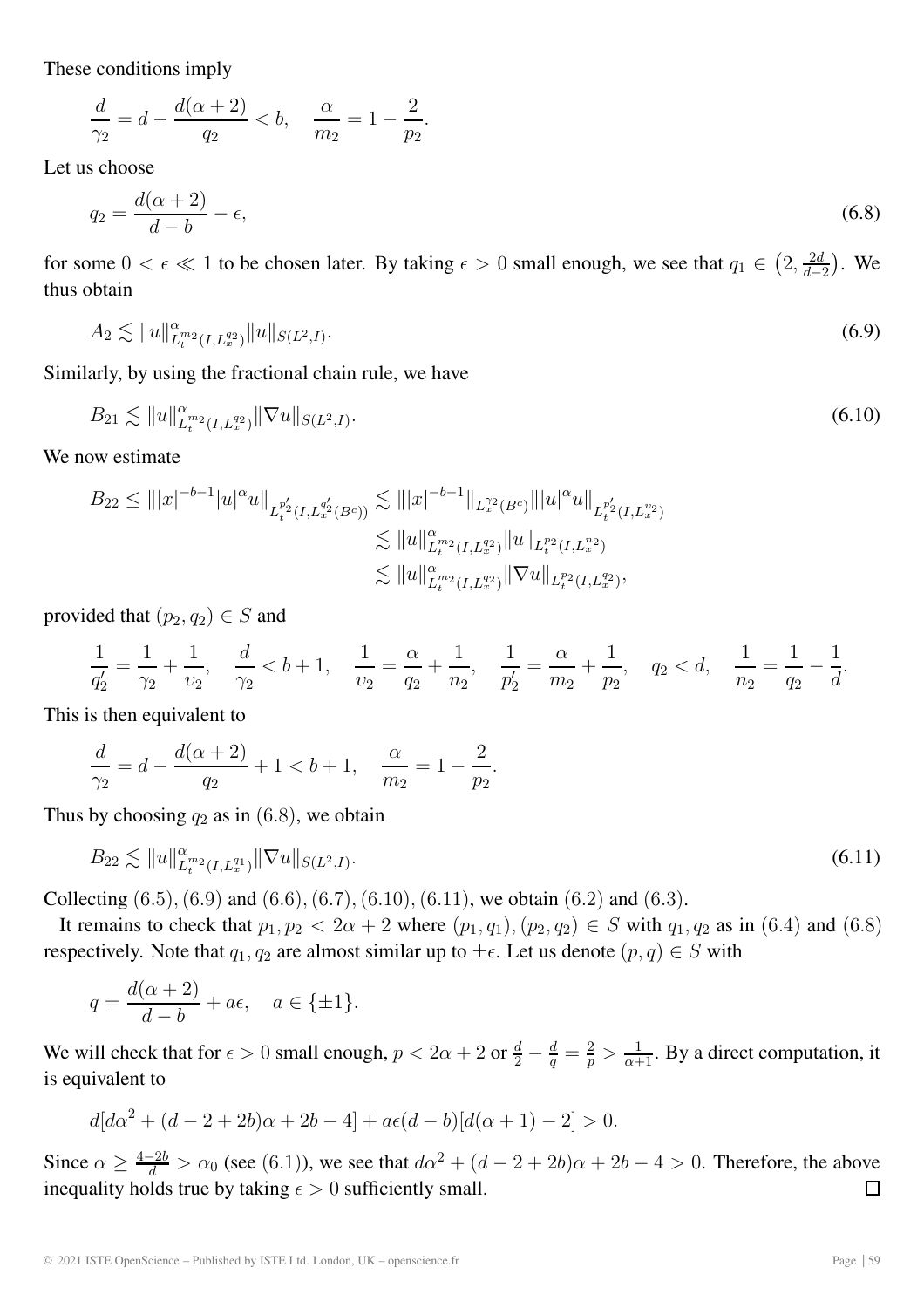**Lemma 6.2.** *Let*  $d = 3$ *. Let* 

$$
b\in\Big(0,\frac{5}{4}\Big),\quad \alpha\in\Big[\frac{4-2b}{3},3-2b\Big).
$$

*Then there exist*  $(p_1, q_1), (p_2, q_2) \in S$  *satisfying*  $2\alpha + 2 > p_1, p_2$  *and*  $q_1, q_2 \in (3, 6)$  *such that* 

$$
\| |x|^{-b} |u|^\alpha u \|_{S'(L^2, I)} \lesssim \left( \| u \|_{L_t^{m_1}(I, L_x^{q_1})}^\alpha + \| u \|_{L_t^{m_2}(I, L_x^{q_2})}^\alpha \right) \| u \|_{S(L^2, I)}, \tag{6.12}
$$

$$
\|\nabla (|x|^{-b}|u|^\alpha u)\|_{S'(L^2,I)} \lesssim \left( \|u\|_{L_t^{m_1}(I,L_x^{q_1})}^\alpha + \|u\|_{L_t^{m_2}(I,L_x^{q_2})}^\alpha \right) \|\langle \nabla \rangle \, u\|_{S(L^2,I)},\tag{6.13}
$$

*where*  $m_1 = \frac{\alpha p_1}{p_1 - 2}$  *and*  $m_2 = \frac{\alpha p_2}{p_2 - 2}$ *.* 

*Proof.* We firstly note that by using the same lines as in the proof of Lemma 6.1, the following estimates

$$
\| |x|^{-b} |u|^{\alpha} u \|_{S'(L^2, I)} \lesssim \left( \| u \|_{L_t^{m_1}(I, L_x^{q_1})}^{\alpha} + \| u \|_{L_t^{m_2}(I, L_x^{q_2})}^{\alpha} \right) \| u \|_{S(L^2, I)},
$$
  

$$
\| |x|^{-b} \nabla (|u|^{\alpha} u) \|_{S'(L^2, I)} \lesssim \left( \| u \|_{L_t^{m_1}(I, L_x^{q_1})}^{\alpha} + \| u \|_{L_t^{m_2}(I, L_x^{q_2})}^{\alpha} \right) \| \nabla u \|_{S(L^2, I)} \tag{6.14}
$$

still hold true for  $d = 3, b \in (0, 2)$  and  $\alpha \in [\alpha_{\star}, \alpha^{\star})$ . It remains to estimate  $|||x|^{-b-1}|u|^{\alpha}u||_{S'(L^2, I)}$ . To do this, we divide this term into two parts on B and on  $B<sup>c</sup>$  which are denoted by  $B<sub>12</sub>$  and  $B<sub>22</sub>$  respectively. By Hölder's inequality and Remark 2.1,

$$
B_{12} \leq |||x|^{-b-1}|u|^{\alpha}u||_{L_t^{p_1'}(I,L_x^{q_1'}(B))} \lesssim |||x|^{-b-1}||_{L_x^{q_1}(B)}|||u|^{\alpha}u||_{L_t^{p_1'}(I,L_x^{q_1})}
$$
  

$$
\lesssim ||u||_{L_t^{m_1}(I,L_x^{q_1})}^{\alpha} ||u||_{L_t^{p_1}(I,L_x^{q_1})}
$$
  

$$
\lesssim ||u||_{L_t^{m_1}(I,L_x^{q_1})}^{\alpha} ||\langle \nabla \rangle u||_{L_t^{p_1}(I,L_x^{q_1})},
$$

provided that  $(p_1, q_1) \in S$  and

$$
\frac{1}{q_1'} = \frac{1}{\gamma_1} + \frac{1}{\nu_1}, \quad \frac{d}{\gamma_1} > b + 1, \quad \frac{1}{\nu_1} = \frac{\alpha}{q_1} + \frac{1}{n_1}, \quad \frac{1}{p_1'} = \frac{\alpha}{m_1} + \frac{1}{p_1},
$$

and

$$
q_1 \ge 3
$$
,  $n_1 \in (q_1, \infty)$  or  $\frac{1}{n_1} = \frac{\tau}{q_1}$ ,  $\tau \in (0, 1)$ .

This implies that

$$
\frac{d}{\gamma_1} = 3 - \frac{3(\alpha + 1 + \tau)}{q_1} > b + 1, \quad \frac{\alpha}{m_1} = 1 - \frac{2}{p_1}.
$$

Le us choose

$$
q_1 = \frac{3(\alpha + 1 + \tau)}{2 - b} + \epsilon,\tag{6.15}
$$

for some  $0 < \epsilon \ll 1$  to be chosen later. Since  $\alpha \ge \frac{4-2b}{3}$ , it is obvious that  $q_1 > 3$ . Moreover, the condition  $q_1 < 6$  implies  $\alpha + \tau < 3 - 2b$ . Thus by choosing  $\tau$  closed to 0, we need  $\alpha < 3 - 2b$ . Combining with  $\alpha \geq \frac{4-2b}{3}$ , we get

$$
\frac{4-2b}{3} \le \alpha < 3-2b, \quad 0 < b < \frac{5}{4}.\tag{6.16}
$$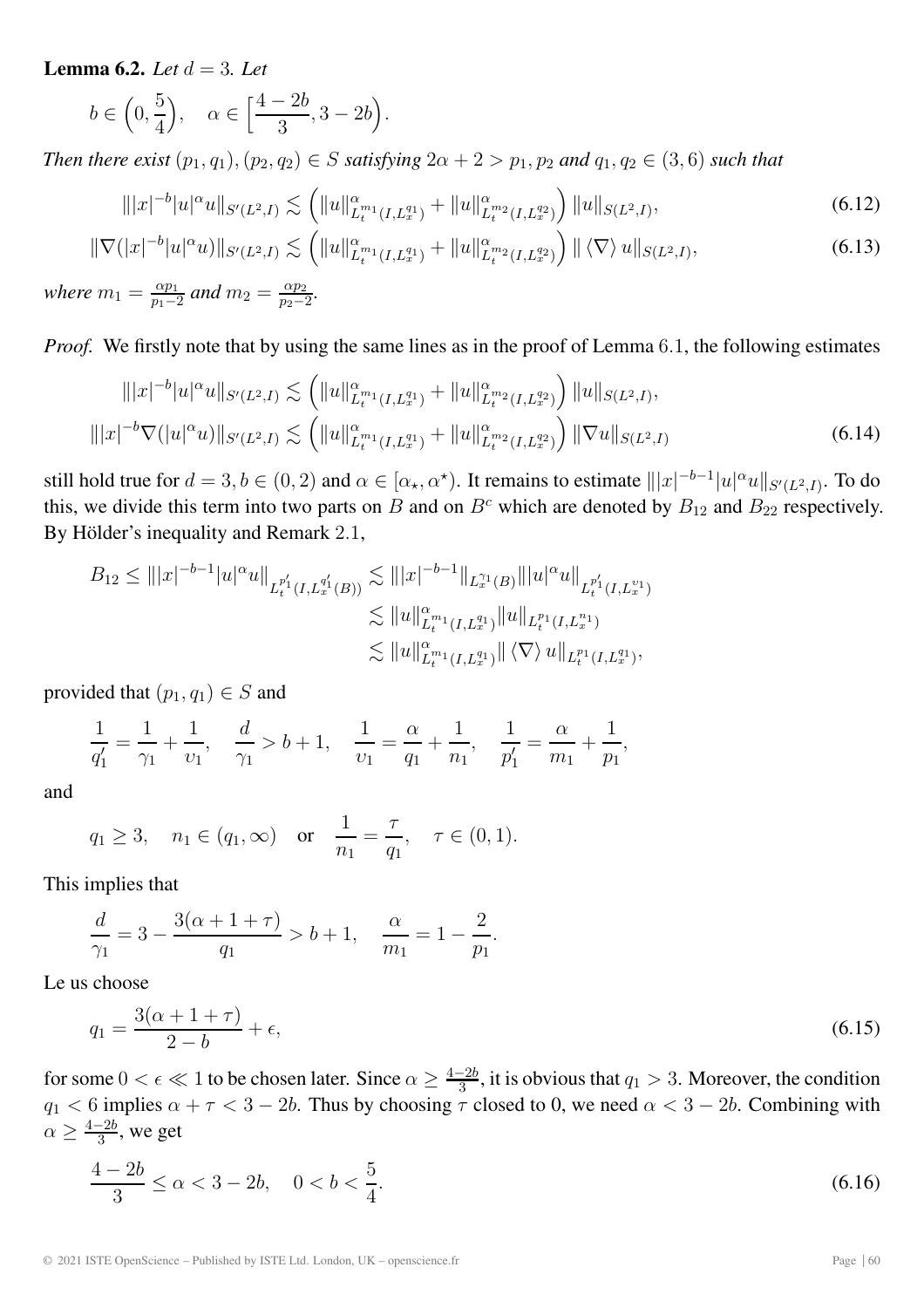Thus, for b and  $\alpha$  satisfying (6.16), we have

$$
B_{12} \lesssim ||u||_{L_t^{m_1}(I,L_x^{q_1})}^{\alpha} || \langle \nabla \rangle \, u||_{S(L^2,I)}.
$$

Similarly, we estimate

$$
B_{22} \leq |||x|^{-b-1}|u|^\alpha u||_{L_t^{p_2'}(I,L_x^{q_2'}(B^c))} \lesssim |||x|^{-b-1}||_{L_x^{p_2}(B^c)}|||u|^\alpha u||_{L_t^{p_2'}(I,L_x^{p_2})}
$$
  

$$
\lesssim ||u||_{L_t^{p_2}(I,L_x^{q_2})}^{\alpha} ||u||_{L_t^{p_2}(I,L_x^{q_2})}
$$
  

$$
\lesssim ||u||_{L_t^{p_2}(I,L_x^{q_2})}^{\alpha} ||\langle \nabla \rangle u||_{L_t^{p_2}(I,L_x^{q_2})}
$$

provided that  $(p_2, q_2) \in S$  and

$$
\frac{1}{q'_2} = \frac{1}{\gamma_2} + \frac{1}{\nu_2}, \quad \frac{d}{\gamma_2} < b + 1, \quad \frac{1}{\nu_2} = \frac{\alpha}{p_2} + \frac{1}{n_2}, \quad \frac{1}{p'_2} = \frac{\alpha}{m_2} + \frac{1}{p_2},
$$

and

$$
q_2 \ge 3
$$
,  $n_2 \in (q_2, \infty)$  or  $\frac{1}{n_2} = \frac{\tau}{q_2}$ ,  $\tau \in (0, 1)$ .

We thus get

$$
\frac{d}{\gamma_2} = 3 - \frac{3(\alpha + 1 + \tau)}{q_2} < b + 1, \quad \frac{\alpha}{m_2} = 1 - \frac{2}{p_2}.
$$

Let us choose

$$
q_2 = \frac{3(\alpha + 1 + \tau)}{2 - b} - \epsilon,\tag{6.17}
$$

for some  $0 < \epsilon \ll 1$  to be chosen later. It is easy to see that  $q_2 \in (3,6)$  for  $0 < b < \frac{5}{4}$ ,  $\frac{4-2b}{3} \le \alpha < 3-2b$ and  $\epsilon > 0$  small enough. We thus obtain

$$
B_{22} \lesssim \|u\|_{L_t^{m_2}(I,L_x^{q_2})}^{\alpha} \| \langle \nabla \rangle \, u \|_{S(L^2,I)}.
$$

It remains to check  $p_1, p_2 < 2\alpha + 2$  for  $(p_1, q_1), (p_2, q_2) \in S$  with  $q_1$  and  $q_2$  given in (6.15) and (6.17) respectively. Let us denote  $(p, q) \in S$  with

$$
q = \frac{3(\alpha + 1 + \tau)}{2 - b} + a\epsilon, \quad a \in \{\pm 1\}.
$$

The condition  $p < 2\alpha + 2$  is equivalent to

$$
\frac{3}{2} - \frac{3}{q} = \frac{2}{p} > \frac{1}{\alpha + 1}.
$$

A direct computation shows

$$
3[3\alpha^2 + 2b\alpha + 2b - 3 + \tau(3\alpha + 1)] + a\epsilon(2 - b)(3\alpha + 1) > 0.
$$

By taking  $\epsilon > 0$  small enough and  $\tau$  closed to 0, it is enough to have

$$
3\alpha^2 + 2b\alpha + 2b - 3 > 0.
$$

It implies that  $\alpha > \frac{3-2b}{3}$ . Comparing with (6.16), we see that

$$
\frac{4-2b}{3} \le \alpha < 3-2b, \quad b \in \left(0, \frac{5}{4}\right).
$$

The proof is complete.

We also have the following result in the same spirit with Lemma 6.2 in the two dimensional case.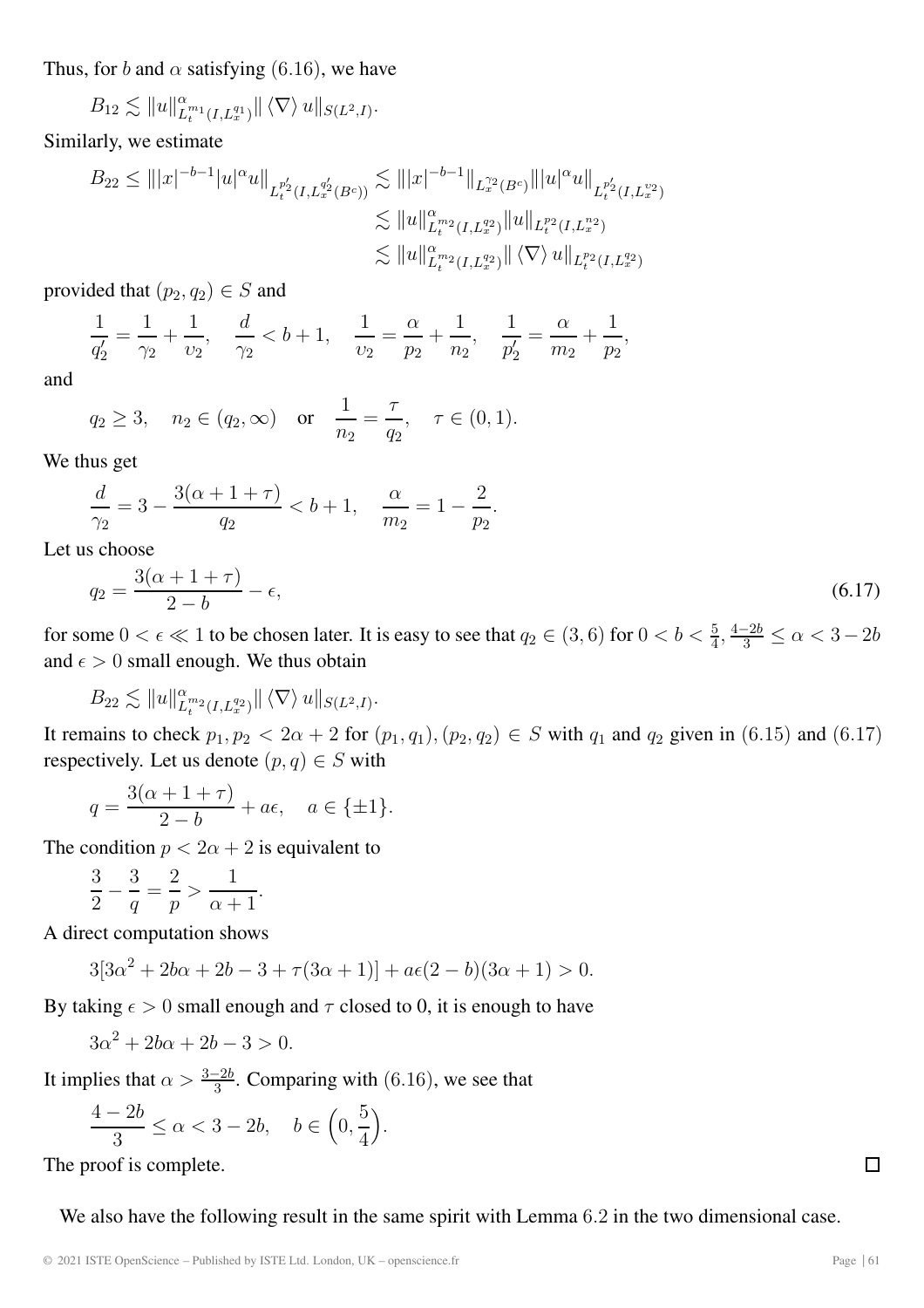**Lemma 6.3.** *Let*  $d = 2$ *. Let*  $b \in (0, 1)$  *and*  $\alpha \in [\alpha_{\star}, \alpha^{\star})$ *. Then there exist*  $(p_1, q_1), (p_2, q_2) \in S$  *satisfying*  $2\alpha + 2 > p_1, p_2 \text{ and } q_1, q_2 \in (2, \infty) \text{ such that}$ 

$$
\| |x|^{-b} |u|^{\alpha} u \|_{S'(L^2, I)} \lesssim \left( \| u \|_{L_t^{m_1}(I, L_x^{q_1})}^{\alpha} + \| u \|_{L_t^{m_2}(I, L_x^{q_2})}^{\alpha} \right) \| u \|_{S(L^2, I)}, \tag{6.18}
$$

$$
\|\nabla (|x|^{-b}|u|^\alpha u)\|_{S'(L^2,I)} \lesssim \left( \|u\|_{L_t^{m_1}(I,L_x^{q_1})}^\alpha + \|u\|_{L_t^{m_2}(I,L_x^{q_2})}^\alpha \right) \|\langle \nabla \rangle \, u\|_{S(L^2,I)},\tag{6.19}
$$

*where*  $m_1 = \frac{\alpha p_1}{p_1 - 2}$  *and*  $m_2 = \frac{\alpha p_2}{p_2 - 2}$ *.* 

*Proof.* We firstly note that the following estimates

$$
|||x|^{-b}|u|^{\alpha}u||_{S'(L^2,I)} \lesssim \left(||u||^{\alpha}_{L_t^{m_1}(I,L_x^{q_1})} + ||u||^{\alpha}_{L_t^{m_2}(I,L_x^{q_2})}\right) ||u||_{S(L^2,I)},
$$
  

$$
|||x|^{-b}\nabla (|u|^{\alpha}u)||_{S'(L^2,I)} \lesssim \left(||u||^{\alpha}_{L_t^{m_1}(I,L_x^{q_1})} + ||u||^{\alpha}_{L_t^{m_2}(I,L_x^{q_2})}\right) ||\nabla u||_{S(L^2,I)} \qquad (6.20)
$$

still hold true for  $d = 2, b \in (0, 2)$  and  $\alpha \in [\alpha_{\star}, \alpha^{\star})$  by using the same lines as in the proof of Lemma 6.1. It remains to estimate the term  $||x|^{-b-1}|u|^\alpha u||_{S'(L^2,I)}$ . Using the notations given in the proof of Lemma 6.1, we bound this term by  $B_{12} + B_{22}$ . By Hölder's inequality and Remark 2.1,

$$
B_{12} \leq |||x|^{-b-1}|u|^\alpha u||_{L_t^{p_1'}(I,L_x^{q_1'}(B))} \lesssim |||x|^{-b-1}||_{L_x^{q_1}(B)}|||u|^\alpha u||_{L_t^{p_1'}(I,L_x^{v_1})}
$$
  

$$
\lesssim ||u||_{L_t^{p_1}(I,L_x^{q_1})}^{\alpha} ||u||_{L_t^{p_1}(I,L_x^{q_1})}
$$
  

$$
\lesssim ||u||_{L_t^{p_1}(I,L_x^{q_1})}^{\alpha} ||\langle \nabla \rangle u||_{L_t^{p_1}(I,L_x^{q_1})},
$$

provided that  $(p_1, q_1) \in S$  and

$$
\frac{1}{q_1'} = \frac{1}{\gamma_1} + \frac{1}{\nu_1}, \quad \frac{2}{\gamma_1} > b + 1, \quad \frac{1}{\nu_1} = \frac{\alpha}{q_1} + \frac{1}{n_1},
$$

and

$$
q_1 \ge 2
$$
,  $n_1 \in (q_1, \infty)$  or  $\frac{1}{n_1} = \frac{\tau}{q_1}$ ,  $\tau \in (0, 1)$ .

These conditions imply that

$$
\frac{2}{\gamma_1} = 2 - \frac{2(\alpha + 1 + \tau)}{q_1} > b + 1, \quad \frac{\alpha}{m_1} = 1 - \frac{2}{p_1}.
$$

Let us choose

$$
q_1 = \frac{2(\alpha + 1 + \tau)}{1 - b} + \epsilon,\tag{6.21}
$$

for some  $0 < \epsilon \ll 1$  to be chosen later. It is obvious that  $q_1 \in (2,\infty)$  for any  $\tau \in (0,1)$ . We thus obtain

$$
B_{12} \lesssim \|u\|_{L_t^{m_1}(I,L_x^{q_1})}^{\alpha} \| \langle \nabla \rangle \, u \|_{S(L^2,I)}.
$$

Similarly,

$$
B_{22} \leq |||x|^{-b-1}|u|^{\alpha}u||_{L_t^{p_2'}(I,L_x^{q_2'}(B^c))} \lesssim |||x|^{-b-1}||_{L_x^{p_2}(B^c)}|||u|^{\alpha}u||_{L_t^{p_2'}(I,L_x^{v_2})}
$$
  

$$
\lesssim ||u||_{L_t^{m_2}(I,L_x^{q_2})}^{\alpha}||u||_{L_t^{p_2}(I,L_x^{q_2})}
$$
  

$$
\lesssim ||u||_{L_t^{m_2}(I,L_x^{q_1})}^{\alpha}||\langle \nabla \rangle u||_{L_t^{p_2}(I,L_x^{q_2})},
$$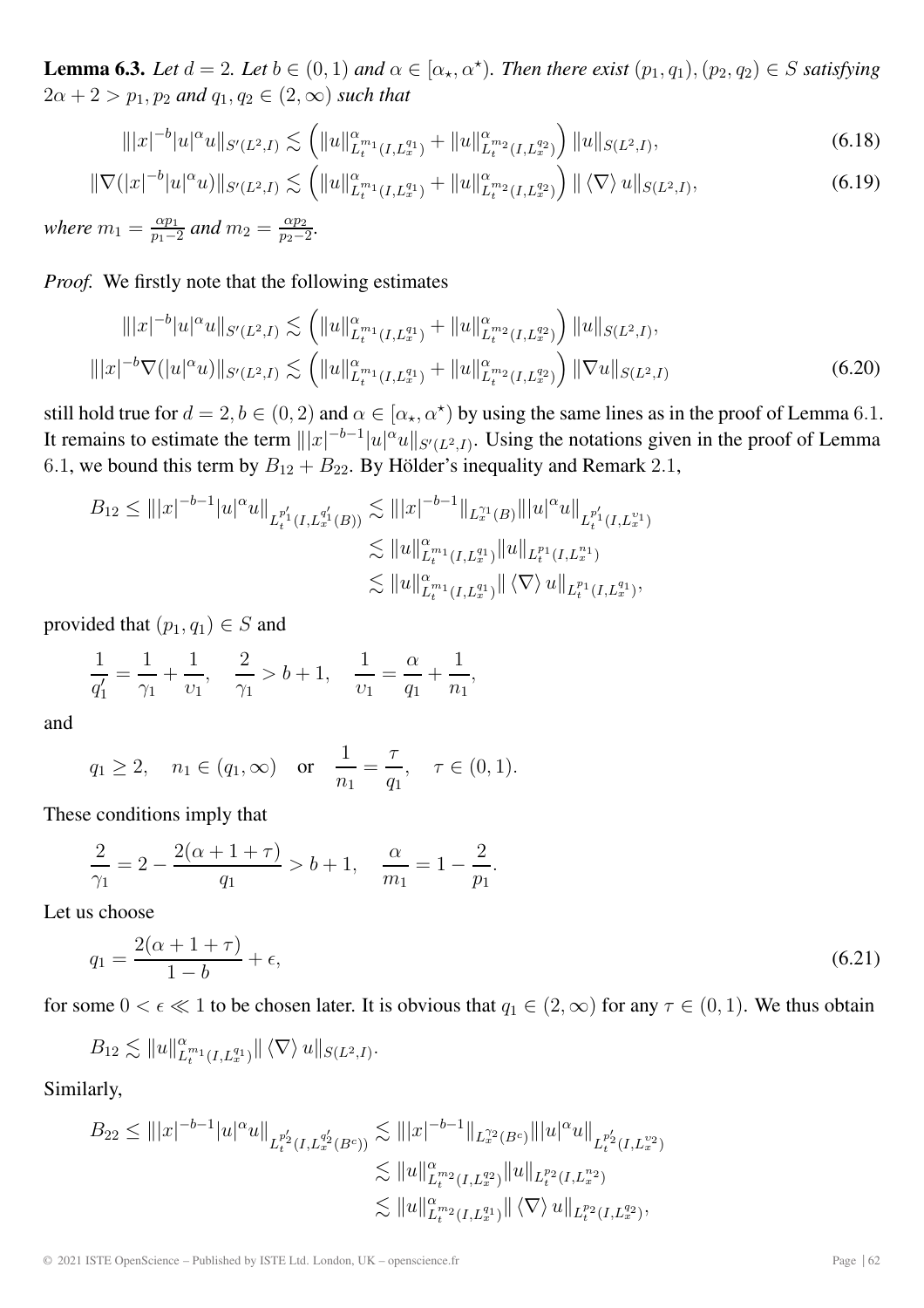provided that

$$
\frac{1}{q'_2} = \frac{1}{\gamma_2} + \frac{1}{\nu_2}, \quad \frac{2}{\gamma_1} < b + 1, \quad \frac{1}{\nu_2} = \frac{\alpha}{q_2} + \frac{1}{n_2},
$$

and

$$
q_2 \ge 2
$$
,  $n_2 \in (q_2, \infty)$  or  $\frac{1}{n_2} = \frac{\tau}{q_2}$ ,  $\tau \in (0, 1)$ .

We learn from these conditions that

$$
\frac{d}{\gamma_2} = 2 - \frac{2(\alpha + 1 + \tau)}{q} < b + 1, \quad \frac{\alpha}{m_2} = 1 - \frac{2}{p_2}.
$$

Let us choose

$$
q_2 = \frac{2(\alpha + 1 + \tau)}{1 - b} - \epsilon,\tag{6.22}
$$

for some  $0 < \epsilon \ll 1$  small enough. By choosing  $\epsilon > 0$  sufficiently small, we have  $q_2 \in (2,\infty)$  for any  $\tau \in (0, 1)$ . We get

$$
B_{22} \lesssim \|u\|_{L_t^{m_2}(I,L_x^{q_1})}^{\alpha} \| \langle \nabla \rangle \, u \|_{S(L^2,I)}.
$$

To complete the proof, we need to check  $p_1, p_2 < 2\alpha + 2$  with  $(p_1, q_1), (p_2, q_2) \in S$  where  $q_1$  and  $q_2$  given in (6.21) and (6.22) respectively. Let us denote  $(p, q) \in S$  with

$$
q = \frac{2(\alpha + 1 + \tau)}{1 - b} + a\epsilon, \quad a \in \{\pm 1\}.
$$

The condition  $p < 2\alpha + 2$  is equivalent to

$$
1 - \frac{2}{q} = \frac{2}{p} > \frac{1}{\alpha + 1}.
$$

It is in turn equivalent to

$$
2[\alpha^2 + b\alpha + b - 1 + \tau\alpha] + a\epsilon\alpha(1 - b) > 0.
$$

By taking  $\epsilon > 0$  small enough and  $\tau$  closed to 0, this condition holds true provided  $\alpha^2 + b\alpha + b - 1 > 0$ . This implies  $\alpha > 1 - b$  which is satisfied since  $\alpha \in [\alpha_{\star}, \alpha^{\star}]$ . The proof is complete.  $\Box$ 

As a direct consequence of Lemmas 6.1, 6.2, 6.3, we have the following global  $H^1$ -Strichartz bound of solutions to the defocusing (INLS).

#### **Proposition 6.4.** *Let*

 $d \geq 4, \quad b \in (0, 2), \quad \alpha \in [\alpha_\star, \alpha^\star),$ 

*or*

$$
d=3, \quad b \in \left(0, \frac{5}{4}\right), \quad \alpha \in [\alpha_{\star}, 3-2b),
$$

*or*

 $d = 2, \quad b \in (0, 1), \quad \alpha \in [\alpha_\star, \alpha^\star).$ 

*Let*  $u_0 \in \Sigma$  *and* u *be the global solution to the defocusing* (INLS)*. Then*  $u \in L^p(\mathbb{R}, W^{1,q}(\mathbb{R}^d))$  *for any Schrödinger admissible pair* (p, q)*.*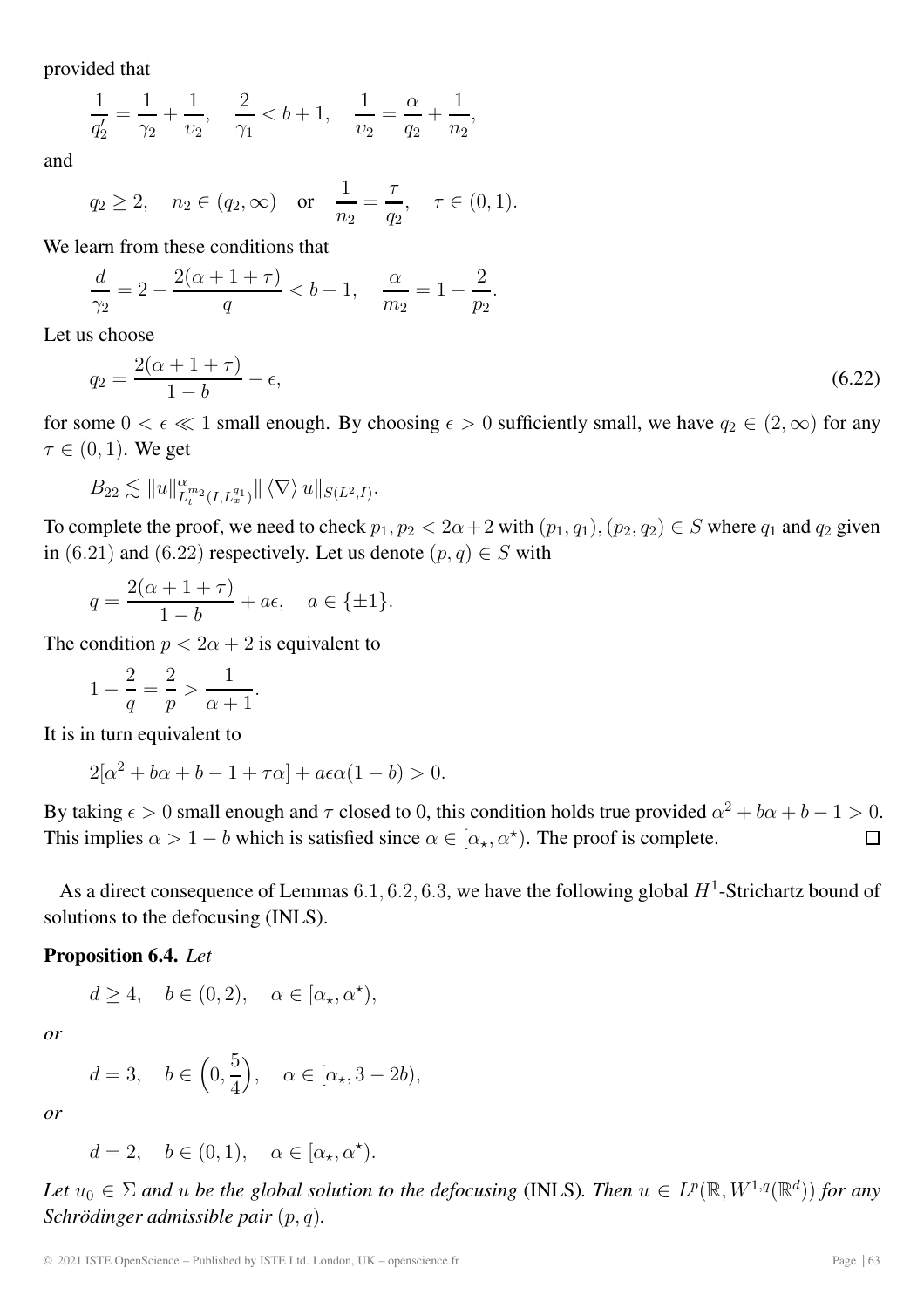*Proof.* We have from the Duhamel formula,

$$
u(t) = e^{it\Delta}u_0 - i \int_0^t e^{i(t-s)\Delta} |x|^{-b} |u(s)|^{\alpha} u(s) ds.
$$
\n(6.23)

Let  $0 \le T \le t$ . We apply Lemmas 6.1, 6.2, 6.3 with  $I = (T, t)$  and use the conservation of mass to get <sup>2</sup>

$$
||u||_{S(I)} \leq C||u(T)||_{H_x^1} + C||x|^{-b}|u|^\alpha u||_{S'(L^2,I)} + C||\nabla(|x|^{-b}|u|^\alpha u)||_{S'(L^2,I)}
$$
  
\n
$$
\leq C||u_0||_{H_x^1} + C\left(||u||_{L_t^{m_1}(I,L_x^{q_1})}^\alpha + ||u||_{L_t^{m_2}(I,L_x^{q_2})}^\alpha\right) ||u||_{S(I)},
$$

where  $(p_i, q_i) \in S$  satisfy  $p_i < 2\alpha + 2, q_i \in (2, 2^*)$  and  $m_i = \frac{\alpha p_i}{p_i - 2}$  for  $i = 1, 2$ . Here  $2^* = \frac{2d}{d-2}$  if  $d \ge 3$ and  $2^* = \infty$  if  $d = 2$ . Note that the constant C is independent of I and may change from line to line. The norm  $||u||_{L_t^{m_i}(I,L_x^{q_i})}^{\alpha}$  can be written as

$$
\left(\int_T^t \|u(s)\|_{L_x^{q_i}}^{m_i} ds\right)^{\frac{\alpha}{m_i}} = \left(\int_T^t \|u(s)\|_{L_x^{q_i}}^{\frac{\alpha p_i}{p_i - 2}} ds\right)^{\frac{p_i - 2}{p_i}}.
$$

By the decay of global solutions given in Theorem 1.3, we see that

$$
||u(s)||_{L_x^{q_i}} \lesssim s^{-d\left(\frac{1}{2} - \frac{1}{q_i}\right)} = s^{-\frac{2}{p_i}} \quad \text{so} \quad ||u(s)||_{L_x^{q_i}}^{\frac{\alpha p_i}{p_i - 2}} \lesssim s^{-\frac{2\alpha}{p_i - 2}}.
$$

Since  $p_i < 2\alpha + 2$  or  $\frac{2\alpha}{p_i - 2} > 1$ , by choosing  $T > 0$  large enough,

$$
C\Big(\int_T^t \|u(s)\|_{L_x^{q_i}}^{\frac{\alpha p_i}{p_i-2}} ds\Big)^{\frac{p_i-2}{p_i}} \le \frac{1}{4}.
$$

We thus obtain

$$
||u||_{S(I)} \leq C + \frac{1}{2}||u||_{S(I)}
$$
 or  $||u||_{S(I)} \leq 2C$ .

Letting  $t \to +\infty$ , we obtain  $||u||_{S((T,+\infty))} \le 2C$ . Similarly, one can prove that  $||u||_{S((-\infty,-T))} \le 2C$ . Combining these two bounds and the local theory, we prove  $u \in L^p(\mathbb{R}, W^{1,q}(\mathbb{R}^d))$  for any Schrödinger admissible pair  $(p, q)$ .  $\Box$ 

**Remark 6.2.** *Using this global* H<sup>1</sup>*-Strichartz bound, one can obtain easily (see the proof of Theorem* 1.4 *given below) the scattering in*  $H^1$  *provided that*  $u_0 \in \Sigma$ . But one does not know whether the scattering *states*  $u_0^{\pm}$  *belong to*  $\Sigma$ *.* 

In order to show the scattering states  $u_0^{\pm} \in \Sigma$ , we need to show the global  $L^2$ -Strichartz bound for the weighted solutions  $(x + 2it\nabla)u(t)$ . To do this, we need the following estimates on the nonlinearity.

#### **Lemma 6.5.** *1. Let*

$$
d = 3, \quad b \in (0, 1), \quad \alpha \in \left(\frac{5 - 2b}{3}, 3 - 2b\right).
$$

*Then there exist*  $(p_1, q_1), (p_2, q_2) \in S$  *satisfying*  $\alpha + 1 > p_1, p_2$  *and*  $q_1, q_2 \in (3, 6)$  *such that* 

$$
\| |x|^{-b-1} |u|^\alpha u \|_{S'(L^2, I)} \lesssim \left( \| u \|_{L_t^{m_1}(I, L_x^{q_1})}^\alpha + \| u \|_{L_t^{m_2}(I, L_x^{q_2})}^\alpha \right) \| \langle \nabla \rangle \, u \|_{S(L^2, I)}.
$$

<sup>2.</sup> See (3.26) for the definition of  $||u||_{S(I)}$ .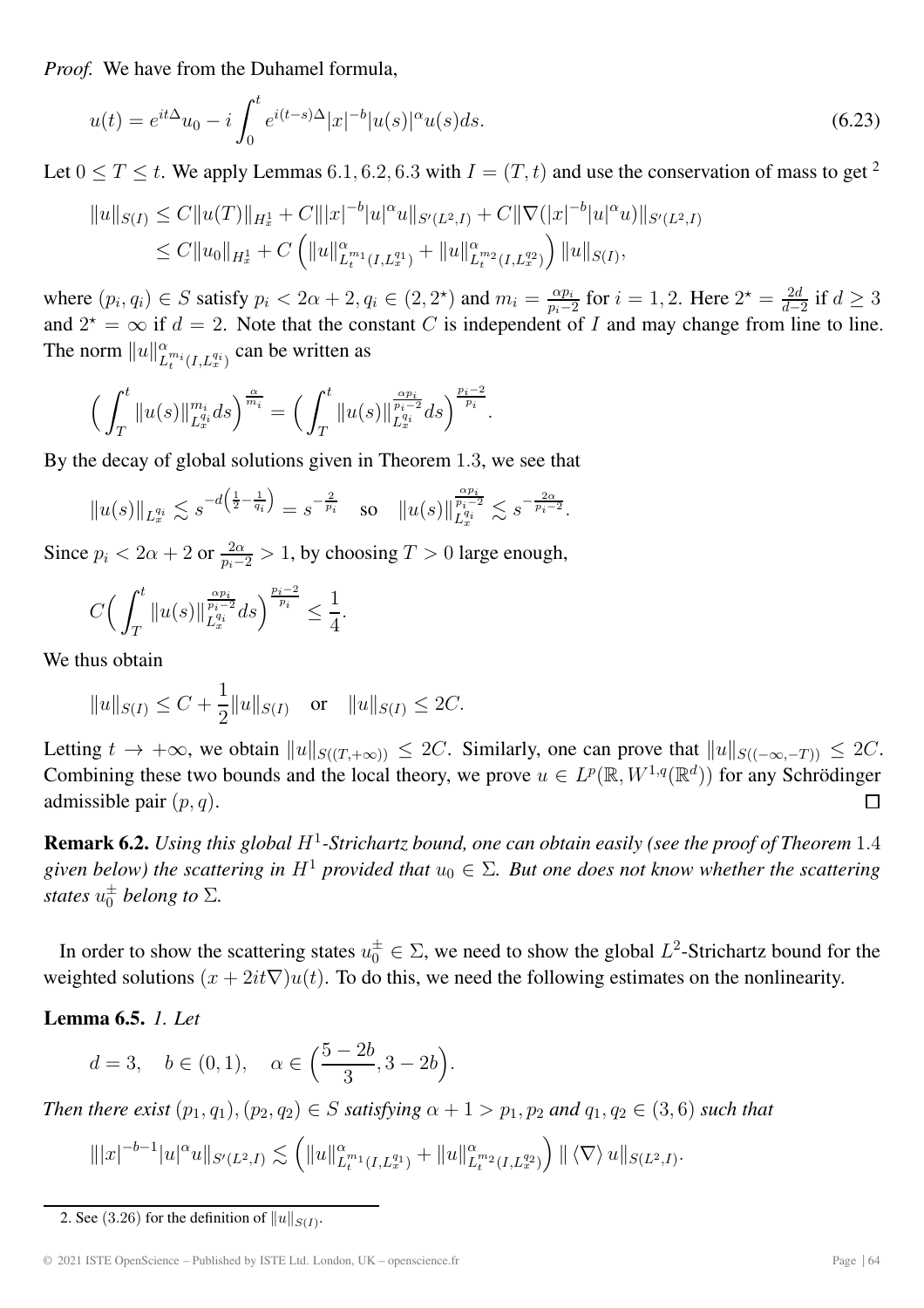*2. Let*

$$
d = 2, \quad b \in (0, 1), \quad \alpha \in [\alpha_\star, \alpha^\star).
$$

*Then there exist*  $(p_1, q_1), (p_2, q_2) \in S$  *satisfying*  $\alpha + 1 > p_1, p_2$  *and*  $q_1, q_2 \in (2, \infty)$  *such that* 

$$
\| |x|^{-b-1} |u|^\alpha u \|_{S'(L^2, I)} \lesssim \left( \| u \|_{L_t^{m_1}(I,L_x^{q_1})}^\alpha + \| u \|_{L_t^{m_2}(I,L_x^{q_2})}^\alpha \right) \| \langle \nabla \rangle \, u \|_{S(L^2,I)}.
$$

*Proof.* In the case  $d = 3$ , we use the same argument as in the proof of Lemma 6.2 with

$$
q_1 = \frac{3(\alpha + 1 + \tau)}{2 - b} + \epsilon
$$
,  $q_2 = \frac{3(\alpha + 1 + \tau)}{2 - b} - \epsilon$ 

for some  $\epsilon > 0$  small enough and  $\tau$  closed to 0. It remains to check  $\alpha+1 > p_1, p_2$  where  $(p_1, q_1), (p_2, q_2) \in$ S. Let us denote  $(p, q) \in S$  with

$$
q = \frac{3(\alpha + 1 + \tau)}{2 - b} + a\epsilon, \quad a \in \{\pm 1\}.
$$

The condition  $p < \alpha + 1$  is equivalent to

$$
\frac{3}{2} - \frac{3}{q} = \frac{2}{p} > \frac{2}{\alpha + 1}.
$$

An easy computation shows

$$
3[3\alpha^2 + 2(b-1)\alpha + 2b - 5 + \tau(3\alpha - 1)] + a\epsilon(2 - b)(3\alpha - 1) > 0.
$$

By taking  $\epsilon$  and  $\tau$  small enough, it is enough to show

 $3\alpha^{2} + 2(b-1)\alpha + 2b - 5 > 0.$ 

This implies that  $\alpha > \frac{5-2b}{3}$ . Comparing with the assumptions  $b \in (0, \frac{5}{4})$  and  $\alpha \in (\frac{4-2b}{3}, 3-2b)$  of Lemma 6.2, we have

$$
b \in (0, 1), \quad \alpha \in \left(\frac{5-2b}{3}, 3-2b\right).
$$

The case  $d = 2$  is treated similarly. As in the proof of Lemma 6.3, we choose

$$
q_1 = \frac{2(\alpha + 1 + \tau)}{1 - b} + \epsilon
$$
,  $q_2 = \frac{2(\alpha + 1 + \tau)}{1 - b} - \epsilon$ ,

for some  $\epsilon, \tau > 0$  small enough. As above, let us denote  $(p, q) \in S$  with

$$
q = \frac{2(\alpha + 1 + \tau)}{1 - b} + a\epsilon, \quad a \in \{\pm 1\}.
$$

The condition  $p < \alpha + 1$  is equivalent to

$$
1 - \frac{2}{q} = \frac{2}{p} > \frac{2}{\alpha + 1}.
$$

An easy computation shows

$$
2[\alpha^2 + (b-1)\alpha + b - 2 + \tau(\alpha - 1)] + a\epsilon(1-b)(\alpha - 1) > 0.
$$

By taking  $\epsilon$  and  $\tau$  small enough, it is enough to show

 $\alpha^{2} + (b-1)\alpha + b - 2 > 0.$ 

This implies that  $\alpha > 1 - b$  which is always satisfied for  $\alpha \in [\alpha_{\star}, \alpha^{\star}]$ . The proof is complete.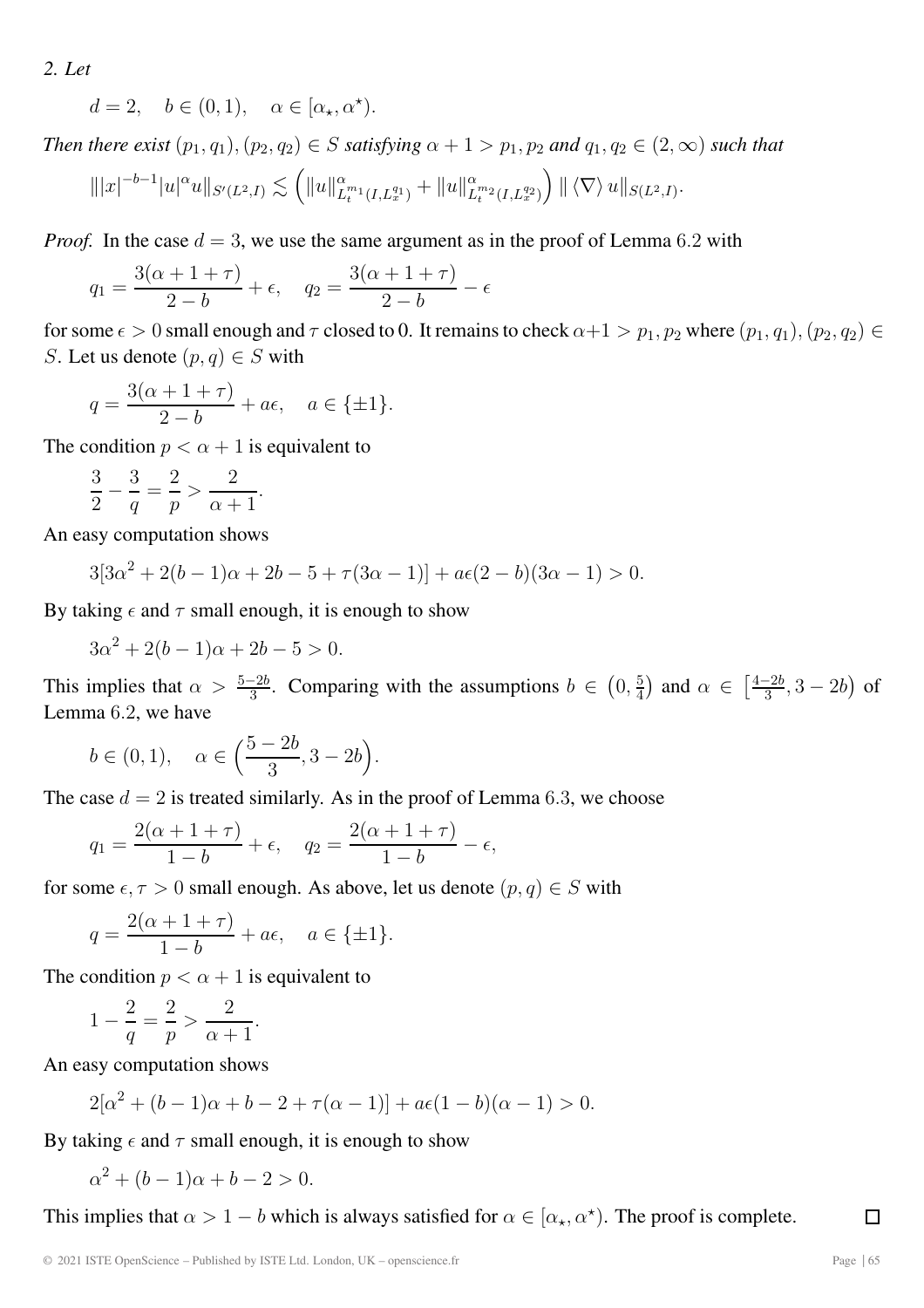**Proposition 6.6.** *Let* d, b and  $\alpha$  *be as in Theorem* 1.4*. Let*  $u_0 \in \Sigma$  *and*  $u$  *be the global solution to the defocusing* (INLS)*. Set*

$$
w(t) := (x + 2it\nabla)u(t).
$$

*Then*  $w \in L^p(\mathbb{R}, L^q(\mathbb{R}^d))$  *for every Schrödinger admissible pair*  $(p, q)$ *.* 

*Proof.* We firstly notice that  $x + 2it\nabla$  commutes with  $i\partial_t + \Delta$ . By Duhamel's formula,

$$
w(t) = e^{it\Delta} x u_0 - i \int_0^t e^{i(t-s)\Delta} (x + 2is\nabla) (|x|^{-b}|u(s)|^{\alpha} u(s)) ds.
$$
 (6.24)

Let v be as in  $(4.8)$ . By  $(4.10)$ , we have

$$
|(x+2it\nabla)(|x|^{-b}|u|^\alpha u)| = 2|t||\nabla(|x|^{-b}|v|^\alpha v)|, \quad |v| = |u|, \quad 2|t||\nabla v| = |w|.
$$

**Case 1:**  $d \geq 4$ . Strichartz estimates and Lemma 6.1 show that for any  $t > 0$  and  $I = (0, t)$ ,

$$
||w||_{S(L^2,I)} \lesssim ||xu_0||_{L^2_x} + ||(x+2is\nabla)(|x|^{-b}|u|^\alpha u)||_{S'(L^2,I)}\lesssim ||xu_0||_{L^2_x} + ||2|s|\nabla(|x|^{-b}|v|^\alpha v)||_{S'(L^2,I)}.
$$

Let  $0 \leq T \leq t$ . We bound

$$
||2|s|\nabla (|x|^{-b}|v|^{\alpha}v)||_{S'(L^2,I)} \leq ||2|s|\nabla (|x|^{-b}|v|^{\alpha}v)||_{S'(L^2,(0,T))} + ||2|s|\nabla (|x|^{-b}|v|^{\alpha}v)||_{S'(L^2,(T,t))} = A+B.
$$

The term A is treated as follows. By Lemma 6.1 and keeping in mind that  $|v| = |u|, 2|s||\nabla v| = |w|$ , we bound

$$
A \lesssim (||u||_{L_t^{m_1}((0,T),L_x^{q_1})}^{\alpha} + ||u||_{L_t^{m_2}((0,T),L_x^{q_2})}^{\alpha}) ||2|s|\nabla v||_{S(L^2,I)}
$$
  

$$
\lesssim (||u||_{L_t^{m_1}((0,T),L_x^{q_1})}^{\alpha} + ||u||_{L_t^{m_2}((0,T),L_x^{q_2})}^{\alpha}) ||w||_{S(L^2,I)},
$$

for some  $(p_i, q_i) \in S$  satisfy  $p_i < 2\alpha + 2, q_i \in (2, 2^*)$  and  $m_i = \frac{\alpha p_i}{p_i - 2}$  for  $i = 1, 2$ . We next estimate

$$
||u||_{L_t^{m_i}((0,T),L_x^{q_i})}^{\alpha} \lesssim T^{\frac{\alpha}{m_i}} ||u||_{L_t^{\infty}((0,T),H_x^1)}^{\alpha} < \infty, \quad i = 1,2.
$$

Here the time  $T > 0$  is large but fixed and  $u \in L_t^{\infty}((0,T), H_x^1)$  by the local theory. We also have  $||w||_{S(L^2,(0,T))} < \infty$  which is proved in the Appendix. This shows the boundedness of A. For the term B, we bound

$$
B \lesssim \left( \|u\|_{L_t^{m_1}((T,t),L_x^{q_1})}^{\alpha} + \|u\|_{L_t^{m_2}((T,t),L_x^{q_2})}^{\alpha} \right) \|2|s|\nabla v\|_{S(L^2,(T,t))}
$$
  

$$
\lesssim \left( \|u\|_{L_t^{m_1}((T,t),L_x^{q_1})}^{\alpha} + \|u\|_{L_t^{m_2}((T,t),L_x^{q_2})}^{\alpha} \right) \|w\|_{S(L^2,I)},
$$

for some  $(p_i, q_i) \in S$  satisfy  $p_i < 2\alpha + 2$ ,  $q_i \in (2, 2^*)$  and  $m_i = \frac{\alpha p_i}{p_i - 2}$  for  $i = 1, 2$ . By the same argument as in the proof of Proposition 6.4, we see that  $||u||_{L_t^{m_i}(T,t)}^{\alpha}$  is small for  $T > 0$  large enough. Therefore,

$$
||w||_{S(L^2,I)} \leq C + \frac{1}{2}||w||_{S(L^2,I)}
$$
 or  $||w||_{S(L^2,I)} \leq 2C$ .

Letting  $t \to +\infty$ , we prove that  $||w||_{S(L^2,(0,+\infty))} \le 2C$ . Similarly, one proves as well that  $||w||_{S(L^2,(-\infty,0))}$  $\leq 2C$ . This shows  $w \in L^p(\mathbb{R}, L^q(\mathbb{R}^d))$  for any Schrödinger admissible pair  $(p, q)$ .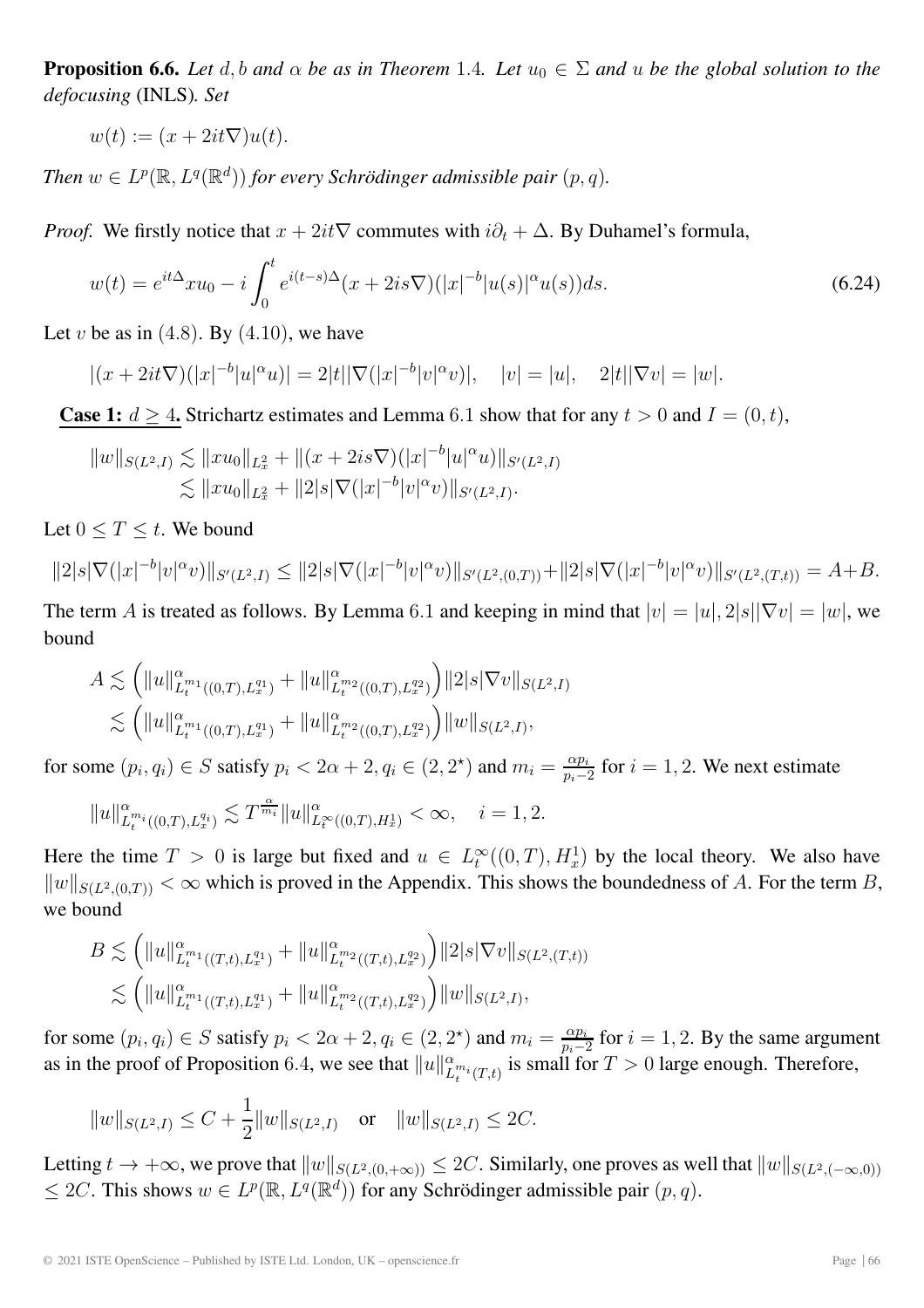# **Case 2:**  $d = 2, 3$ **.** We bound

$$
||w||_{S(L^{2},I)} \lesssim ||xu_{0}||_{L_{x}^{2}} + ||(x+2is\nabla)(|x|^{-b}|u|^{\alpha}u)||_{S'(L^{2},I)}
$$
  
\n
$$
\lesssim ||xu_{0}||_{L_{x}^{2}} + ||2|s|\nabla(|x|^{-b}|v|^{\alpha}v)||_{S'(L^{2},I)}
$$
  
\n
$$
\lesssim ||xu_{0}||_{L_{x}^{2}} + ||2|s||x|^{-b}\nabla(|v|^{\alpha}v)||_{S'(L^{2},I)} + ||2|s||x|^{-b-1}|v|^{\alpha}v||_{S'(L^{2},I)}
$$
  
\n
$$
\lesssim ||xu_{0}||_{L_{x}^{2}} + A + B.
$$

The term A is treated similarly as in Case 1 using  $(6.14)$ ,  $(6.20)$ . It remains to bound the term B. By Lemma 6.5,

$$
B \lesssim \left( \||s|^{\frac{1}{\alpha}} u\|_{L_t^{m_1}(I,L_x^{q_1})}^{\alpha} + \||s|^{\frac{1}{\alpha}} u\|_{L_t^{m_2}(I,L_x^{q_2})}^{\alpha} \right) \|u\|_{S(L^2,I)},
$$

for some  $(p_i, q_i) \in S$  satisfy  $p_i < \alpha + 1, q_i \in (2, 2^*)$  and  $m_i = \frac{\alpha p_i}{p_i - 2}$  for  $i = 1, 2$ . We learn from Proposition 6.4 that  $||u||_{S(L^2,I)} < \infty$ . Let us bound  $|||s|^{\frac{1}{\alpha}}u||_{L_t^{m_i}(I,L_x^{q_i})}^{\alpha}$  for  $i=1,2$ . To do so, we split I into  $(0, T)$  and  $(T, t)$ . By Sobolev embedding

$$
\||s|^{\frac{1}{\alpha}}u\|^{\alpha}_{L_t^{m_i}((0,T),L_x^{q_i})}\lesssim T^{1+\frac{\alpha}{m_i}}\|u\|^{\alpha}_{L_t^{\infty}((0,T),H_x^{1})}<\infty.
$$

We next write

$$
\||s|^{\frac{1}{\alpha}}u\|^{\alpha}_{L_t^{m_i}((T,t),L_x^{q_i})}=\Big(\int_T^t|s|^{\frac{m_i}{\alpha}}\|u(s)\|_{L_x^{q_i}}^{m_i}ds\Big)^{\frac{\alpha}{m_i}}.
$$

By the decay of global solutions given in Theorem 1.3, we see that

$$
|s|^{\frac{m_i}{\alpha}}\|u(s)\|_{L_x^{q_i}}^{m_i} \lesssim |s|^{\frac{m_i}{\alpha}-m_i\left(\frac{d}{2}-\frac{d}{q_i}\right)} = |s|^{-m_i\left(\frac{2}{p_i}-\frac{1}{\alpha}\right)} = |s|^{-\frac{2\alpha-p_i}{p_i-2}}.
$$

Since  $p_i < \alpha + 1$  or  $\frac{2\alpha - p_i}{p_i - 2} > 1$ , by taking  $T > 0$  sufficiently large, we see that  $|||s|^{\frac{1}{\alpha}}u||_{L_t^{m_i}((T,t),L_x^{q_i})}^{\alpha}$  is small. This proves that the term B is bounded for some  $T > 0$  large enough. Therefore,

$$
||w||_{S(L^2,I)} \leq C + \frac{1}{2}||w||_{S(L^2,I)}
$$
 or  $||w||_{S(L^2,I)} \leq 2C$ .

By letting t tends to  $+\infty$ , we complete the proof.

We are now able to prove Theorem 1.4. The proof follows by a standard argument (see e.g. [4] or [29]).

**Proof of Theorem 1.4.** Let u be the global solution to the defocusing (INLS). By the time reserval symmetry, we only consider the positive time. The Duhamel formula (6.23) implies

$$
e^{-it\Delta}u(t) = u_0 - i \int_0^t e^{-is\Delta} |x|^{-b} |u(s)|^{\alpha} u(s) ds.
$$

Let  $0 < t_1 < t_2 < \infty$ . By Strichartz estimates and Lemmas 6.1, 6.2, 6.3,

$$
||e^{-it_2\Delta}u(t_2) - e^{-it_1\Delta}u(t_1)||_{H_x^1} = \Big\|\int_{t_1}^{t_2} e^{-is\Delta} |x|^{-b} |u(s)|^{\alpha} u(s) ds \Big\|_{H_x^1}
$$
  
\n
$$
\lesssim |||x|^{-b} |u|^{\alpha} u||_{S'(L^2,(t_1,t_2))} + ||\nabla (|x|^{-b} |u|^{\alpha} u)||_{S'(L^2,(t_1,t_2))}
$$
  
\n
$$
\lesssim (||u||_{L_t^{m_1}((t_1,t_2),L_x^{q_1})}^{\alpha} + ||u||_{L_t^{m_2}((t_1,t_2),L_x^{q_2})}^{\alpha}) ||u||_{S((t_1,t_2))},
$$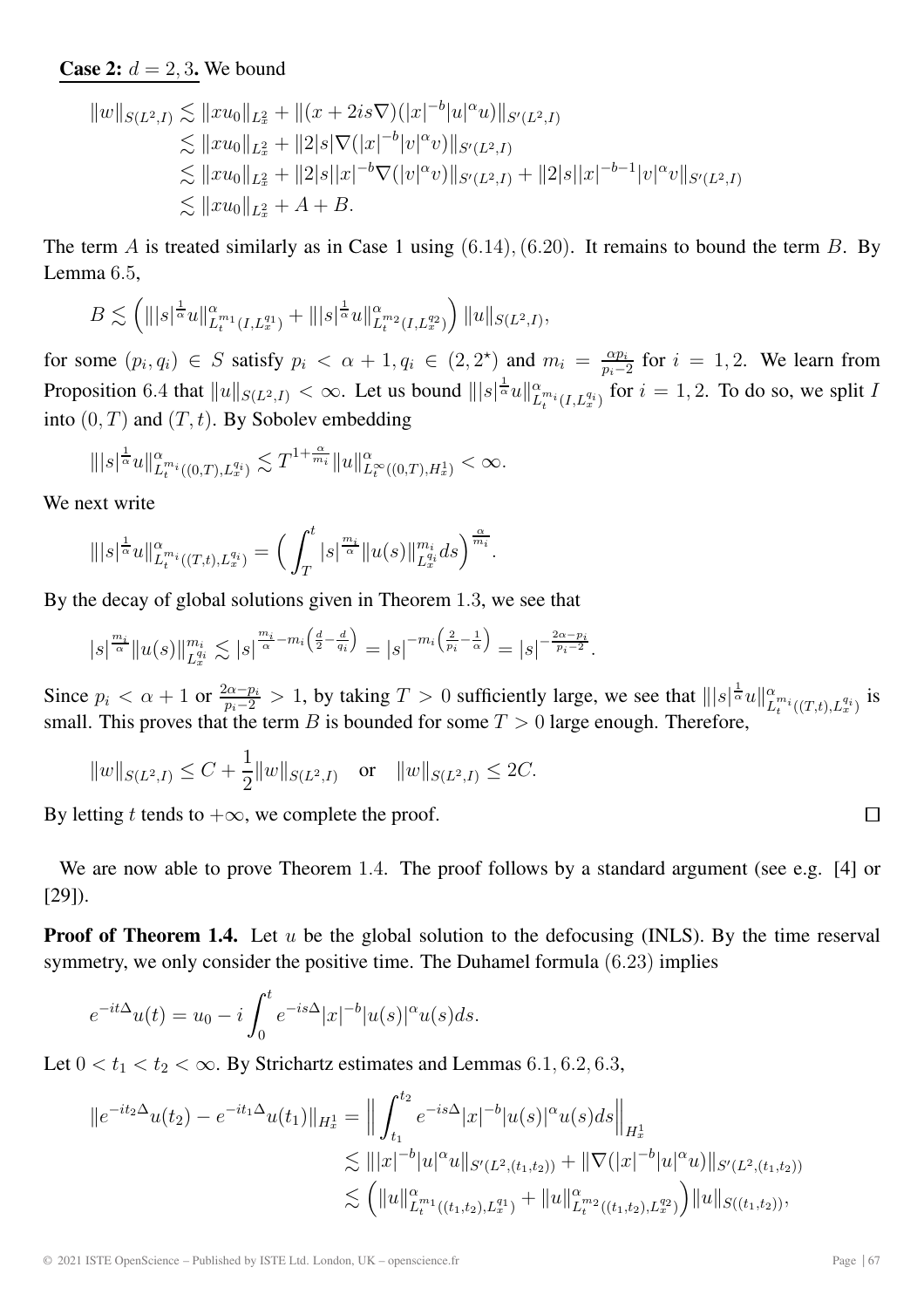where  $(p_i, q_i) \in S$  satisfy  $p_i < 2\alpha + 2, q_i \in (2, 2^*)$  and  $m_i = \frac{\alpha p_i}{p_i - 2}$  for  $i = 1, 2$ . By the same argument as in Proposition 6.4 and the global bound  $||u||_{S(\mathbb{R})} < \infty$ , we see that

$$
\left( \|u\|_{L_t^{m_1}((t_1,t_2),L_x^{q_1})}^{\alpha} + \|u\|_{L_t^{m_2}((t_1,t_2),L_x^{q_2})}^{\alpha} \right) \|u\|_{S((t_1,t_2))} \to 0,
$$

as  $t_1, t_2 \to +\infty$ . This shows that  $e^{-it\Delta}u(t)$  is a Cauchy sequence in  $H^1(\mathbb{R}^d)$  as  $t \to +\infty$ . Therefore, there exists  $u_0^+ \in H^1(\mathbb{R}^d)$  such that  $e^{-it\Delta}u(t) \to u_0^+$  as  $t \to +\infty$ . Note that this convergence holds for d, b and  $\alpha$  as in Proposition 6.4. We now show that this scattering state  $u_0^+$  belongs to  $\Sigma$ . To do so, we firstly observe that the operator  $x + 2it\nabla$  can be written as

$$
x + 2it\nabla = e^{it\Delta} x e^{-it\Delta}.\tag{6.25}
$$

Indeed, since  $x + 2it\nabla$  commutes with  $i\partial_t + \Delta$ , we see that if u is a solution to the linear Schrödinger equation, then so is  $(x + 2it\nabla)u$ . Thus, if we set  $u(t) = e^{it\Delta}\varphi$ , then

$$
(x + 2it\nabla)u(t) = e^{it\Delta}x\varphi.
$$

By setting  $\varphi = e^{-it\Delta}\psi$ , we see that

$$
(x + 2it\nabla)\psi = e^{it\Delta}xe^{-it\Delta}\psi,
$$

which proves  $(6.25)$ . Using the Duhamel formula  $(6.24)$  and  $(6.25)$ , we have

$$
xe^{-it\Delta}u(t) = xu_0 - i\int_0^t e^{-is\Delta}(x+2is\nabla)(|x|^{-b}|u(s)|^{\alpha}u(s))ds.
$$

**Case 1:**  $d \geq 4$ . By Strichartz estimates, Lemma 6.1 and using the same argument as in Proposition 6.6, we see that

$$
\|xe^{-t_2\Delta}u(t_2) - xe^{-it_1\Delta}u(t_1)\|_{L_x^2} = \Big\|\int_{t_1}^{t_2} e^{-its\Delta}(x+2is\nabla)(|x|^{-b}|u(s)|^{\alpha}u(s))ds\Big\|_{L_x^2}
$$
  
\n
$$
\lesssim \|(x+2is\nabla)(|x|^{-b}|u|^{\alpha}u)\|_{S'(L^2,(t_1,t_2))}
$$
  
\n
$$
\lesssim \|2|s|\nabla(|x|^{-b}|v|^{\alpha}v)\|_{S'(L^2,(t_1,t_2))}
$$
  
\n
$$
\lesssim (||u||_{L_t^{m_1}((t_1,t_2),L_x^{q_1})}^{\alpha} + ||u||_{L_t^{m_2}((t_1,t_2),L_x^{q_2})}^{\alpha}) ||2|s|\nabla v||_{S(L^2,(t_1,t_2))}
$$
  
\n
$$
\lesssim (||u||_{L_t^{m_1}((t_1,t_2),L_x^{q_1})}^{\alpha} + ||u||_{L_t^{m_2}((t_1,t_2),L_x^{q_2})}^{\alpha}) ||w||_{S(L^2,(t_1,t_2))},
$$

where  $(p_i, q_i) \in S$  satisfy  $p_i < 2\alpha + 2, q_i \in (2, 2^*)$  and  $m_i = \frac{\alpha p_i}{p_i - 2}$  for  $i = 1, 2$ . Arguing as in the proof of Proposition 6.6 and the global bound  $||w||_{S(L^2,\mathbb{R})} < \infty$ , we see that

$$
\left(\|u\|_{L_t^{m_1}((t_1,t_2),L_x^{q_1})}^{\alpha} + \|u\|_{L_t^{m_2}((t_1,t_2),L_x^{q_2})}^{\alpha}\right) \|w\|_{S(L^2,(t_1,t_2))} \to 0,
$$
\n
$$
\text{as } t_1, t_2 \to +\infty.
$$
\n
$$
\text{Case 2: } d = 2, 3.
$$
\n
$$
\|xe^{-t_2\Delta}u(t_2) - xe^{-it_1\Delta}u(t_1)\|_{L_x^{2}} = \left\|\int_{t_1}^{t_2} e^{-its\Delta}(x+2is\nabla)(|x|^{-b}|u(s)|^{\alpha}u(s))ds\right\|_{L_x^{2}}
$$
\n
$$
\lesssim \|(x+2is\nabla)(|x|^{-b}|u|^{\alpha}u)\|_{S'(L^2,(t_1,t_2))}
$$
\n
$$
\lesssim \|2|s|\nabla(|x|^{-b}|v|^{\alpha}v)\|_{S'(L^2,(t_1,t_2))}
$$
\n
$$
\lesssim \|2|s||x|^{-b}\nabla(|v|^{\alpha}v)\|_{S'(L^2,(t_1,t_2))} + \|2|s||x|^{-b-1}|v|^{\alpha}v\|_{S'(L^2,(t_1,t_2))}
$$
\n
$$
=: A + B.
$$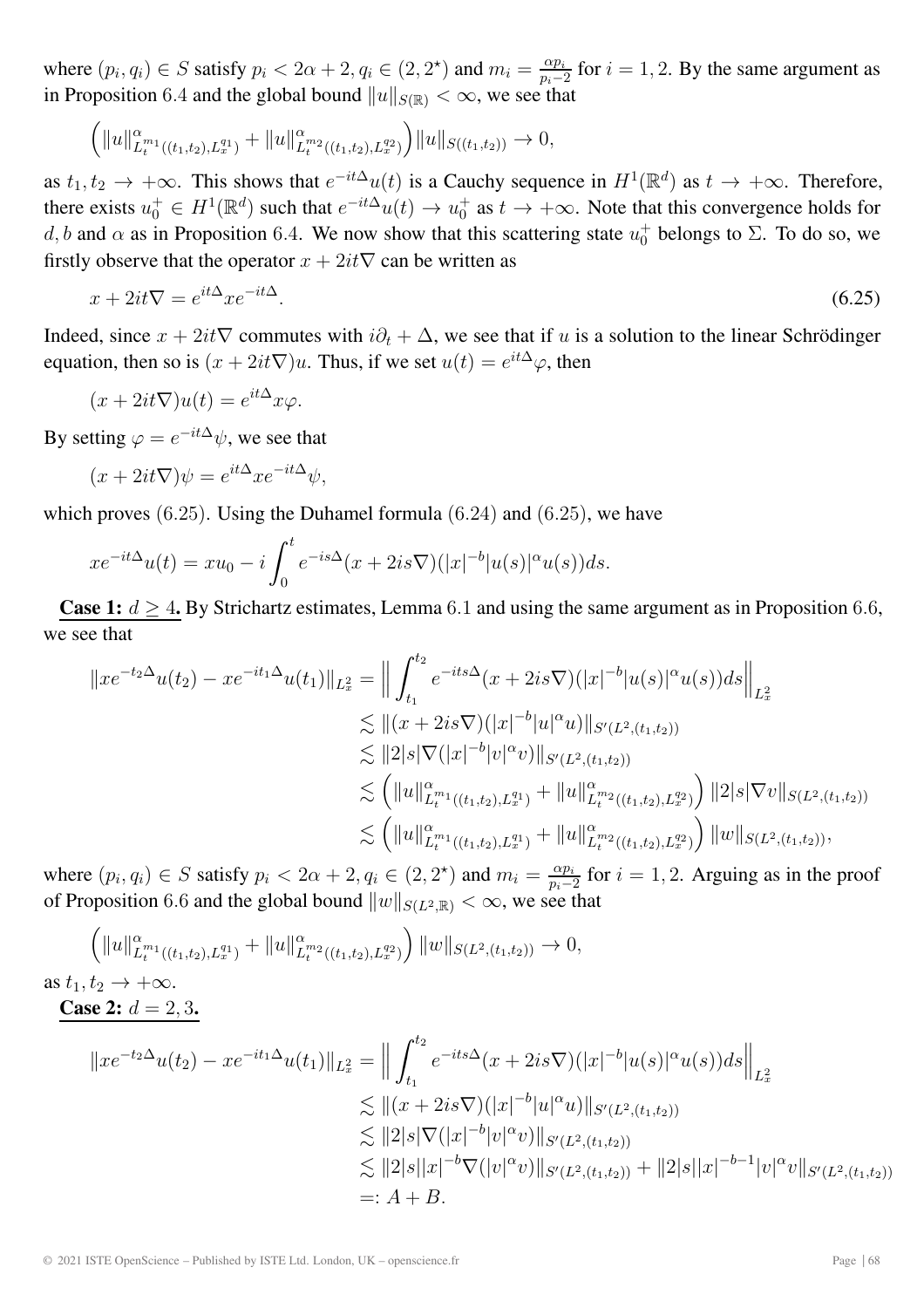For term A, we use (6.14), (6.20) and the fact  $|v| = |u|, 2|s||\nabla v| = |w|$  to have

$$
A \lesssim \left( \|u\|_{L_t^{m_1}((t_1,t_2),L_x^{q_1})}^{\alpha} + \|u\|_{L_t^{m_2}((t_1,t_2),L_x^{q_2})}^{\alpha} \right) \|2|s|\nabla v\|_{S(L^2,(t_1,t_2))}
$$
  

$$
\lesssim \left( \|u\|_{L_t^{m_1}((t_1,t_2),L_x^{q_1})}^{\alpha} + \|u\|_{L_t^{m_2}((t_1,t_2),L_x^{q_2})}^{\alpha} \right) \|w\|_{S(L^2,(t_1,t_2))},
$$
\n(6.26)

for some  $(p_i, q_i) \in S$  satisfy  $p_i < 2\alpha + 2, q_i \in (2, 2^*)$  and  $m_i = \frac{\alpha p_i}{p_i - 2}$  for  $i = 1, 2$ . Similarly, by Lemma 6.5,

$$
B \lesssim \left( \| |s|^{\frac{1}{\alpha}} u \|_{L_t^{m_1}((t_1, t_2), L_x^{q_1})}^{\alpha} + \| |s|^{\frac{1}{\alpha}} u \|_{L_t^{m_2}((t_1, t_2), L_x^{q_2})}^{\alpha} \right) \| u \|_{S(L^2, (t_1, t_2))}, \tag{6.27}
$$

for some  $(p_i, q_i) \in S$  satisfy  $p_i < \alpha + 1, q_i \in (2, 2^*)$  and  $m_i = \frac{\alpha p_i}{p_i - 2}$  for  $i = 1, 2$ . By the same argument as in Case 2 of the proof of Proposition 6.6, we see that the right hand sides of (6.26) and (6.27) tend to 0 as  $t_1, t_2 \rightarrow +\infty$ .

In both cases, we show that  $xe^{-it\Delta}u(t)$  is a Cauchy sequence in  $L^2$  as  $t \to +\infty$ . We thus have  $x u_0^+ \in L^2$  and so  $u_0^+ \in \Sigma$ . Moreover,

$$
u_0^+ = u_0 - i \int_t^\infty e^{-is\Delta} |x|^{-b} |u(s)|^\alpha u(s) ds.
$$

By repeating the above estimates, we prove as well that

$$
||e^{-it\Delta}u(t) - u_0^+||_{\Sigma} \to 0,
$$

as  $t \to +\infty$ . The proof is complete.

**Remark 6.3.** We end this section by giving some comments on the scattering in  $\Sigma$  for  $\alpha \in (0, \alpha_{\star})$ . In this *case, by Theorem* 1.3*, we have the following decay of global solutions to the defocusing (INLS)*

$$
||u(t)||_{L_x^q} \lesssim |t|^{-\frac{d(2b+d\alpha)}{4}\left(\frac{1}{2} - \frac{1}{q}\right)},\tag{6.28}
$$

*for* q as in (1.13). Let us consider the easiest case  $d > 4$ . In order to obtain the global H<sup>1</sup>-Strichartz *bound on* u *and the global* L<sup>2</sup>*-Strichartz bound on* w *(see Proposition* 6.4 *and Proposition* 6.6*), we need*  $||u||_{L_t^m((T,t),L_x^q)}$  *to be small as*  $T > 0$  *large enough, where*  $(p,q) \in S$  *and*  $m = \frac{\alpha p}{p-2}$ *. This norm can be written as*

$$
\left(\int_{T}^{t} \|u(s)\|_{L_{x}^{q}}^{m} ds\right)^{\frac{\alpha}{m}} = \left(\int_{T}^{t} \|u(s)\|_{L_{x}^{q}}^{\frac{\alpha p}{p-2}} ds\right)^{\frac{p-2}{p}}.
$$
\n(6.29)

*Using* (6.28)*,*

$$
\|u(s)\|_{L_x^q}^{\frac{\alpha p}{p-2}}\lesssim s^{-\frac{\alpha(2b+d\alpha)}{2(p-2)}}.
$$

*To make the right hand side of* (6.29) *small, we need*  $\frac{\alpha(2b+d\alpha)}{2(p-2)} > 1$  *or equivalently*  $2p < 4 + \alpha(2b+d\alpha)$ *hence*

$$
\frac{d}{2} - \frac{d}{q} = \frac{2}{p} > \frac{4}{4 + \alpha(2b + d\alpha)}.
$$
\n(6.30)

*Let us choose* q *as in the proof of Lemma* 6.1*, i.e.*

$$
q = \frac{d(\alpha + 2)}{d - b} + a\epsilon, \quad a \in \{\pm 1\},\
$$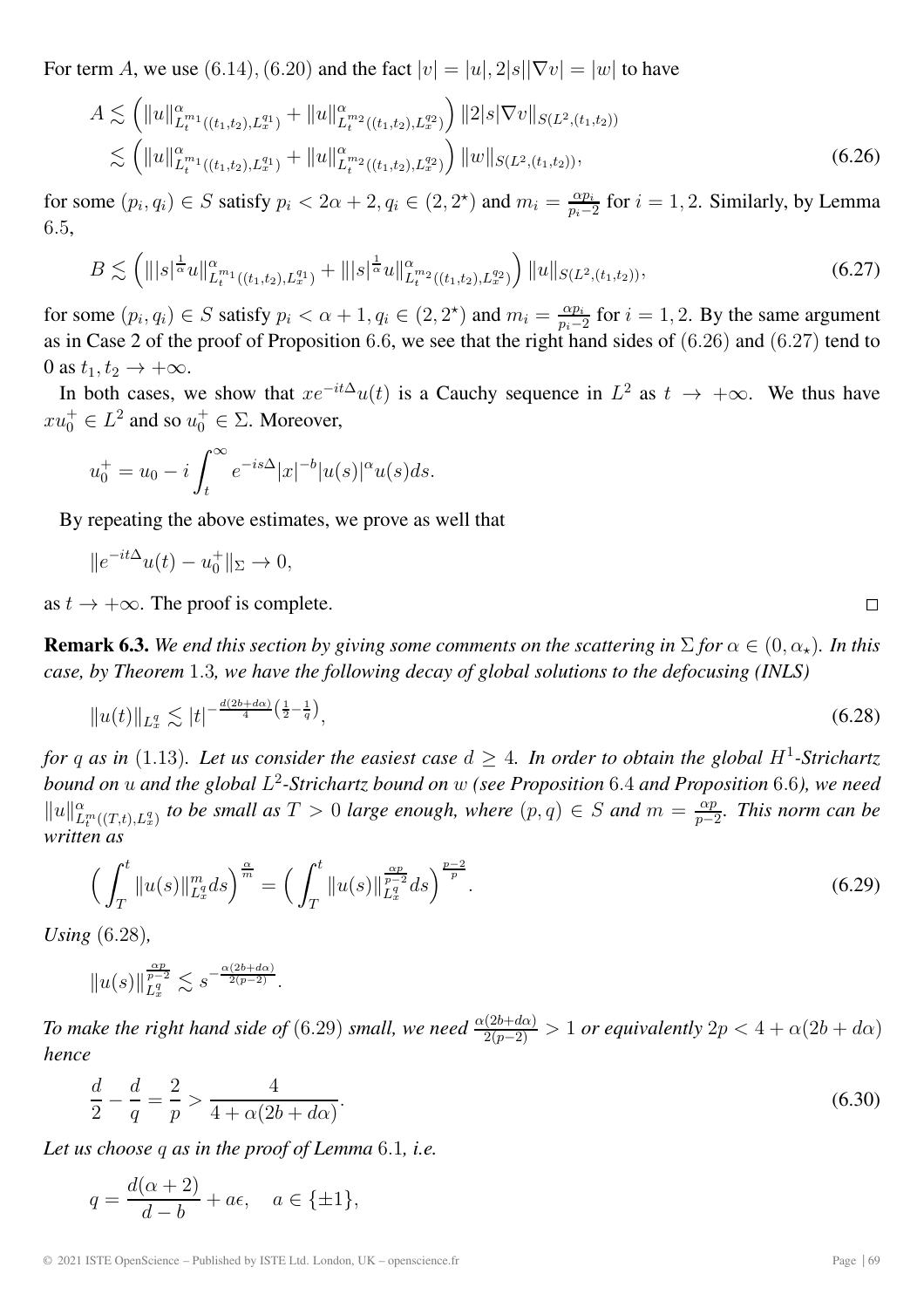*for some*  $\epsilon > 0$  *small enough. We see that* (6.30) *is equivalent to* 

$$
d[d^{2}\alpha^{3} + 4bd\alpha^{2} + (4d - 8 + 4b^{2})\alpha + 8b - 16] + a\epsilon(d - b)[4d - 8 + d\alpha(2b + d\alpha)] > 0.
$$

*By taking*  $\epsilon > 0$  *small enough, it is enough to show*  $f(\alpha) := d^2 \alpha^3 + 4b d \alpha^2 + (4d - 8 + 4b^2) \alpha + 8b - 16 > 0$ . *Since*  $b \in (0, 2)$ *, we see that*  $f(0) = 8b - 16 < 0$  and  $f(\alpha_*) = f\left(\frac{4-2b}{d}\right) = \frac{8(4-2b)}{d} > 0$ *. Hence*  $f(\alpha) = 0$ *has a solution in*  $(0, \alpha_{\star})$ *. Thus, the inequality*  $f(\alpha) > 0$  *holds true for a sub interval of*  $(0, \alpha_{\star})$ *. By the same argument as for the case*  $\alpha \in [\alpha_{\star}, \alpha^{\star})$ , we can obtain a similar scattering result in  $\Sigma$  for a certain *range of*  $\alpha \in (0, \alpha_\star)$ .

## Appendix A. Local  $L^2$ -Strichartz bound of weighted solutions

**Lemma A.1.** Let d, b and  $\alpha$  be as in Theorem 1.2. Let  $u_0 \in \Sigma$  and u be the corresponding global *solutions to the defocusing* (INLS)*. Set*

$$
w(t) = (x + 2it\nabla)u(t).
$$

*Then*  $w \in L^p_{loc}(\mathbb{R}, L^q(\mathbb{R}^d))$  *for any Schrödinger admissible pair*  $(p, q)$ *.* 

*Proof.* We follow the argument of Tao, Visan, and Zhang [30]. For simplifying the notation, we denote  $H(t) = x + 2it\nabla$ . We will show that  $\|Hu\|_{S(L^2,I)} < \infty$  for any finite time interval I of R. By the time reversal symmetry, we may assume  $I = [0, T]$ . We split I into a finite number of subintervals  $I_i = [t_i, t_{i+1}]$  such that  $|I_i| < \epsilon$  for some small constant  $\epsilon > 0$  to be chosen later.

**Case 1:**  $d \geq 4, b \in (0, 2)$  or  $d = 3, b \in (0, 1)$  and  $\alpha \in (0, \alpha^*)$ . By (6.25), we see that on each interval  $I_i$ ,

$$
H(t)u(t) = e^{i(t-t_j)\Delta}H(t_j)u(t_j) - i \int_{t_j}^t e^{i(t-s)\Delta}H(s)(|x|^{-b}|u(s)|^{\alpha}u(s))ds.
$$

Let v be as in (4.8). By Strichartz estimates and (3.2) and that  $|v(s)| = |u(s)|$ ,  $2|s||\nabla v(s)| = |H(s)u(s)|$ , we have

$$
||Hu||_{S(L^2,I_j)} \lesssim ||H(t_j)u(t_j)||_{L_x^2} + ||H(s)(|x|^{-b}|u|^\alpha u)||_{S'(L^2,I_j)}
$$
  
\n
$$
\lesssim ||H(t_j)u(t_j)||_{L_x^2} + ||2|s|\nabla (|x|^{-b}|v|^\alpha v)||_{S'(L^2,I_j)}
$$
  
\n
$$
\lesssim ||H(t_j)u(t_j)||_{L_x^2} + (|I_j|^{\theta_1} + |I_j|^{\theta_2}) ||\nabla u||_{S(L^2,I_j)}^{\alpha} ||2|s|\nabla v||_{S(L^2,I_j)}
$$
  
\n
$$
\lesssim ||H(t_j)u(t_j)||_{L_x^2} + (\epsilon^{\theta_1} + \epsilon^{\theta_2}) ||u||_{S(I_j)}^{\alpha} ||Hu||_{S(L^2,I_j)}.
$$

Since  $||u||_{S(\mathbb{R})} < \infty$ , by choosing  $\epsilon > 0$  small enough depending on T,  $||u||_{S(\mathbb{R})}$ , we get

$$
||Hu||_{S(L^2,I_j)} \lesssim ||H(t_j)u(t_j)||_{L^2_x}.
$$

By induction, we have for each  $j$ ,

$$
||Hu||_{S(L^2,I_j)} \lesssim ||H(0)u(0)||_{L^2_x} = ||xu_0||_{L^2_x}.
$$

Summing these estimates over all subintervals  $I_i$ , we obtain

 $||Hu||_{S(L^2 I)} < \infty.$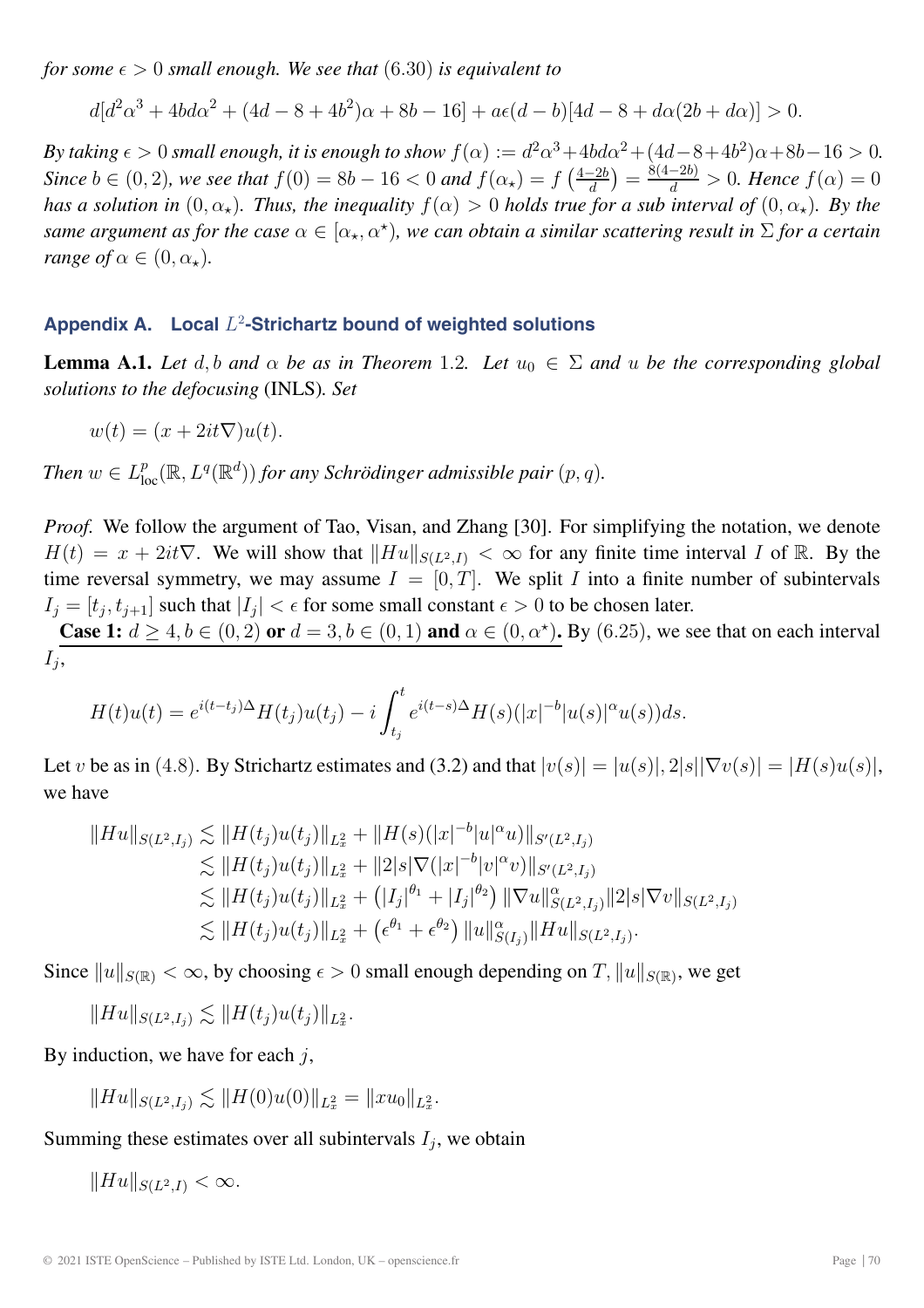**Case 2:**  $d = 3, b \in [1, \frac{3}{2})$  and  $\alpha \in (0, \frac{6-4b}{2b-1})$  $\phi$  or  $d = 2, b \in (0, 1)$  and  $\alpha \in (0, \alpha^*)$ . By Strichartz estimates, (3.10), (3.19) and keeping in mind that  $|v| = |u|, 2|s||\nabla v| = |Hu|$ , we bound

$$
||Hu||_{S(L^2,I_j)} \lesssim ||H(t_j)u(t_j)||_{L_x^2} + ||H(s)(|x|^{-b}|u|^\alpha u)||_{S'(L^2,I_j)}
$$
  
\n
$$
\lesssim ||H(t_j)u(t_j)||_{L_x^2} + ||2|s|\nabla (|x|^{-b}|v|^\alpha v)||_{S'(L^2,I_j)}
$$
  
\n
$$
\lesssim ||H(t_j)u(t_j)||_{L_x^2} + (|I_j|^{\theta_1} + |I_j|^{\theta_2}) ||\langle \nabla \rangle u||_{S(L^2,I_j)}^\alpha ||2|s|\nabla v||_{S(L^2,I_j)}
$$
  
\n
$$
+ (|I_j|^{1+\theta_1} + |I_j|^{1+\theta_2}) ||\langle \nabla \rangle u||_{S(L^2,I_j)}^\alpha ||u||_{S(L^2,I_j)}
$$
  
\n
$$
\lesssim ||H(t_j)u(t_j)||_{L_x^2} + (\epsilon^{\theta_1} + \epsilon^{\theta_2}) ||u||_{S(I_j)}^\alpha ||Hu||_{S(L^2,I_j)}
$$
  
\n
$$
+ (\epsilon^{1+\theta_1} + \epsilon^{1+\theta_2}) ||u||_{S(I_j)}^{\alpha+1}.
$$

Since  $||u||_{S(\mathbb{R})} < \infty$ , by choosing  $\epsilon > 0$  small enough depending on T,  $||u||_{S(\mathbb{R})}$ , we get

$$
||Hu||_{S(L^2,I_j)} \leq C||H(t_j)u(t_j)||_{L^2_x} + C,
$$

for some constant  $C > 0$  independent of T. By induction, we get for each j,

$$
||Hu||_{S(L^2,I_j)} \leq C||xu_0||_{L^2_x} + C.
$$

Summing over all subintervals  $I_i$ , we complete the proof.

#### **Acknowledgement**

This work was supported in part by the Labex CEMPI (ANR-11-LABX-0007-01). The author would like to express his deep gratitude to his wife - Uyen Cong for her encouragement and support. He also would like to thank the reviewer for his/her helpful comments and suggestions.

#### **References**

- [1] L. Bergé, *Soliton stability versus collapse*, Phys. Rev. E (3) **62** (2000), no. 3, R3071–R3074. ↑
- [2] A. De Bouard and R. Fukuizumi, *Stability of standing waves for nonlinear Schrödinger equations with inhomogeneous nonlinearities*, Ann. Henri Poincaré **6** (2005), no. 6, 1157–1177. ↑39
- [3] L. Campos, *Scattering of radial solutions to the inhomogeneous nonlinear Schrödinger equation*, Nonlinear Anal. **202** (2021), 112118. ↑43
- [4] T. Cazenave, *Semilinear Schrödinger equations*, Courant Lecture Notes in Mathematics, vol. 10, New York University, Courant Institute of Mathematical Sciences, New York; American Mathematical Society, Providence, RI, 2003. ↑38, 39, 42, 43, 44, 53, 54, 55, 56, 57, 67
- [5] T. Cazenave and F. B. Weissler, *Rapidly decaying solutions of the nonlinear Schrödinger equation*, Comm. Math. Phys. **147** (1992), no. 1, 75–100. ↑57
- [6] J. Chen, *On a class of nonlinear inhomogeneous Schrödinger equation*, J. Appl. Math. Comput. **32** (2010), no. 1, 237–253. ↑39
- [7] J. Chen and B. Guo, *Sharp global existence and blowing up results for inhomogeneous Schrödinger equations*, Discrete Contin. Dyn. Syst. Ser. B **8** (2007), no. 2, 357–367. ↑39
- [8] V. Combet and F. Genoud, *Classification of minimal mass blow-up solutions for an* L<sup>2</sup> *critical inhomogeneous NLS*, J. Evol. Equ. **16** (2016), no. 2, 483–500. ↑40
- [9] V. D. Dinh, *Blowup of* H<sup>1</sup> *solutions for a class of the focusing inhomogeneous nonlinear Schrödinger equation*, Nonlinear Anal. **174** (2018), 169–188. ↑40
- [10] V. D. Dinh, *Energy scattering for a class of the defocusing inhomogeneous nonlinear Schrödinger equation*, J. Evol. Equ. **19** (2019), no. 2, 411–434. ↑43
- [11] V. D. Dinh, *Energy scattering for a class of inhomogeneous nonlinear Schrödinger equation in two dimensions*, preprint, available at https://arxiv.org/abs/1908.02987. ↑43